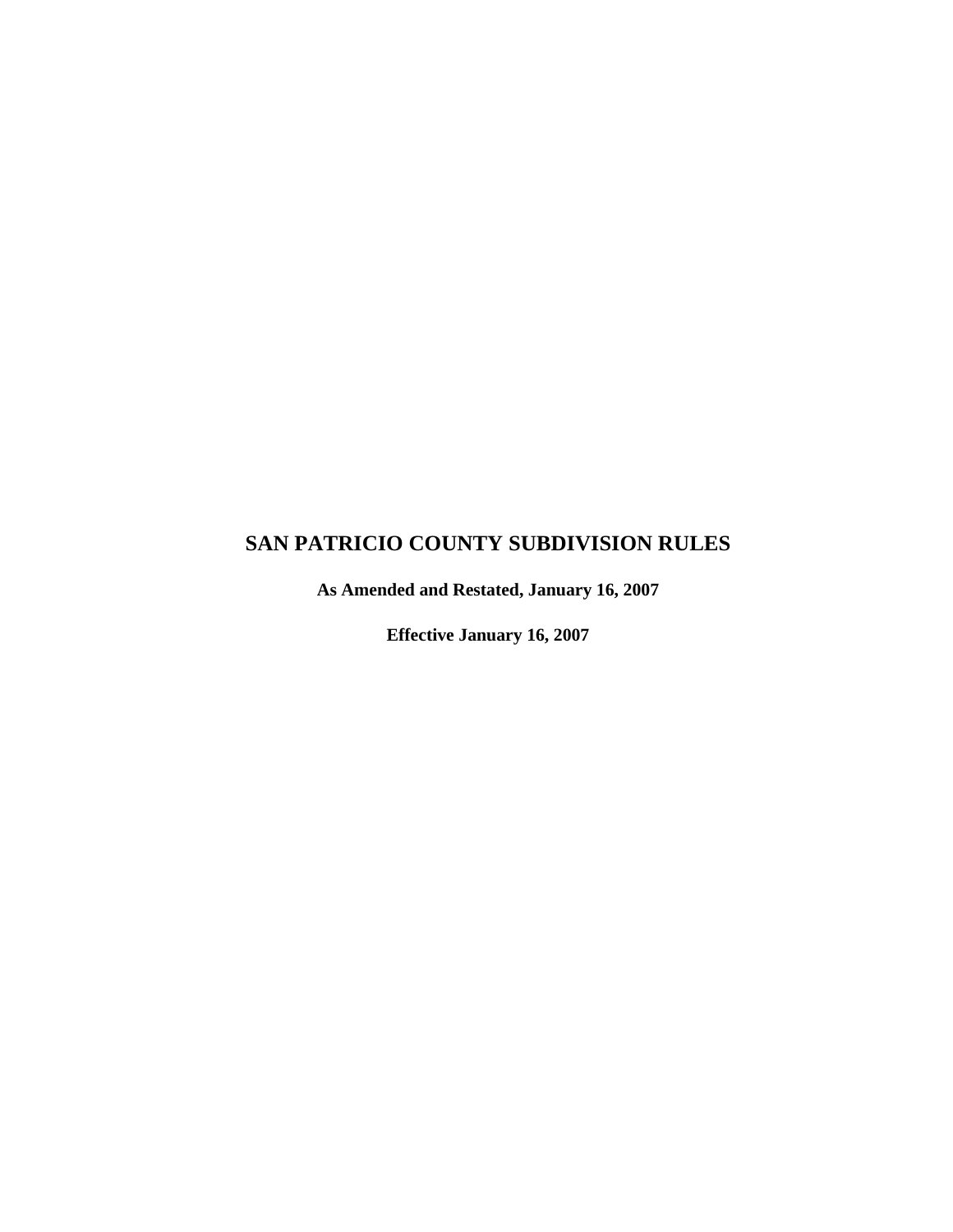|  | San Patricio Co. Subdivision Rules |  |
|--|------------------------------------|--|
|  |                                    |  |

# TABLE OF CONTENTS

| Ι. |      |                                                                                 |  |  |
|----|------|---------------------------------------------------------------------------------|--|--|
| 2. |      |                                                                                 |  |  |
| 3. |      | Overlap of Municipal and County Subdivision Regulations under Texas Local Govt. |  |  |
|    |      |                                                                                 |  |  |
| 4. |      |                                                                                 |  |  |
| 5. |      |                                                                                 |  |  |
| 6. |      |                                                                                 |  |  |
|    |      | SECTION B. DIVISIONS OF LAND OUTSIDE THE CORPORATE LIMITS OF A                  |  |  |
|    |      |                                                                                 |  |  |
|    |      |                                                                                 |  |  |
|    | 1.1  |                                                                                 |  |  |
|    | 1.2  |                                                                                 |  |  |
|    | 1.3  |                                                                                 |  |  |
|    | 1.4  | Conflict of Interest & Penalty under Local Govt. Code § 232.0048 -5-            |  |  |
|    | 1.5  | Division of Land for Manufactured Home Rental Community -5-                     |  |  |
|    |      |                                                                                 |  |  |
|    |      |                                                                                 |  |  |
|    | 2.1  |                                                                                 |  |  |
|    | 2.2  |                                                                                 |  |  |
|    | 2.3  | Non-applicability to Various Driveways and Parking Lots -10-                    |  |  |
|    | 2.4  |                                                                                 |  |  |
|    | 2.5  |                                                                                 |  |  |
|    | 2.6  |                                                                                 |  |  |
|    | 2.7  |                                                                                 |  |  |
|    | 2.8  |                                                                                 |  |  |
|    | 2.9  |                                                                                 |  |  |
|    | 2.10 |                                                                                 |  |  |
|    |      | CHAPTER 3 -STANDARD SUBMISSION & REVIEW PROCEDURES -15-                         |  |  |
|    | 3.0  |                                                                                 |  |  |
|    | 3.1  |                                                                                 |  |  |
|    | 3.2  |                                                                                 |  |  |
|    | 3.3  | Application for Plat Approval and Log of Items Submitted -16-                   |  |  |
|    | 3.4  |                                                                                 |  |  |
|    | 3.5  |                                                                                 |  |  |
|    | 3.6  |                                                                                 |  |  |
|    | 3.7  |                                                                                 |  |  |
|    | 3.8  | Review and Approval of Final Plats by Commissioners Court,,, -23-               |  |  |
|    | 3.9  |                                                                                 |  |  |
|    |      |                                                                                 |  |  |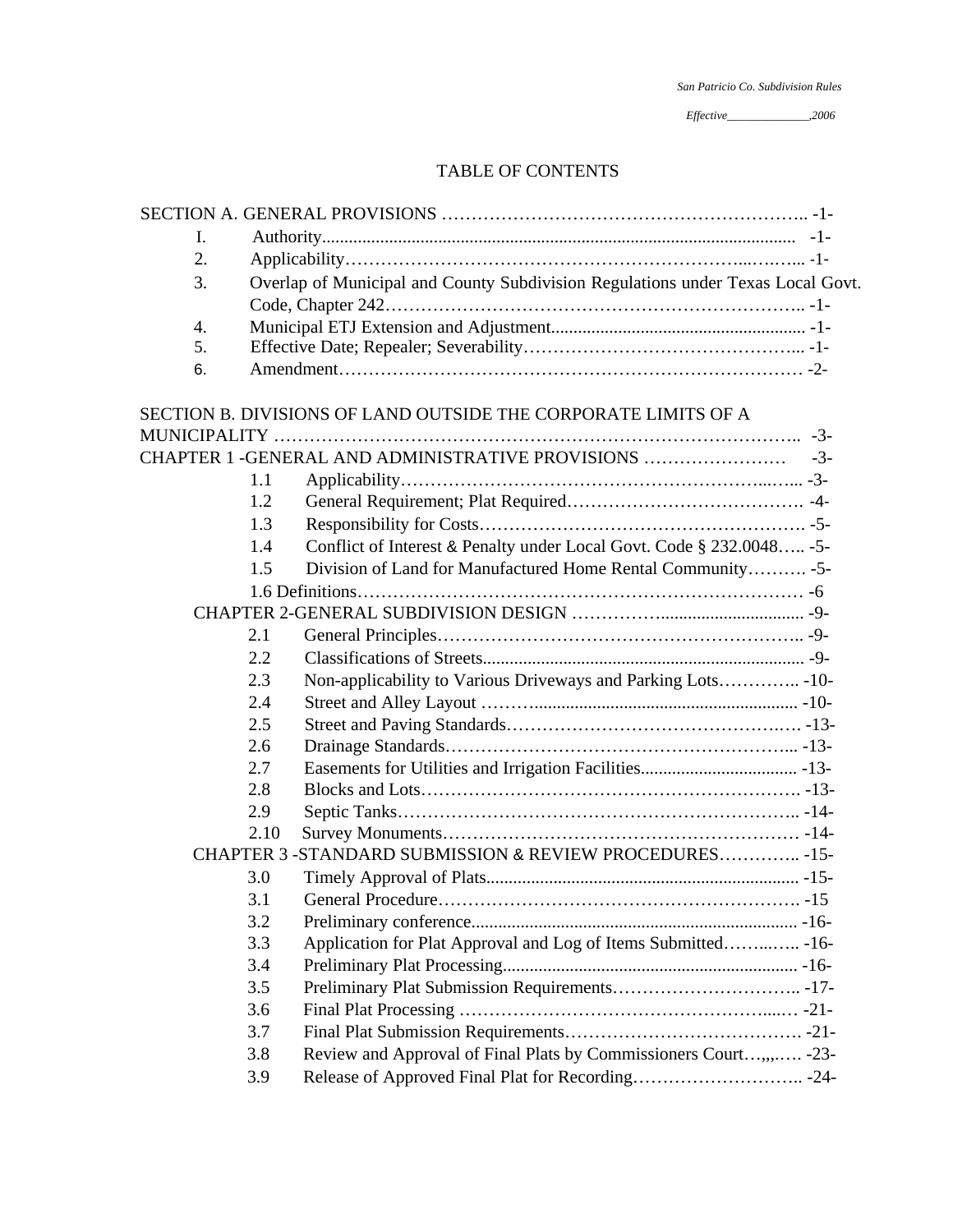# CHAPTER 4-INTENTIONALLY OMITTED

| 5.1 |                                                                            |        |
|-----|----------------------------------------------------------------------------|--------|
| 5.2 |                                                                            |        |
| 5.3 |                                                                            |        |
| 5.4 |                                                                            |        |
| 5.5 |                                                                            |        |
| 5.6 |                                                                            |        |
|     |                                                                            |        |
| 6.1 | General Enforcement Authority under Texas Local Govt. Code § 232.005(a)    |        |
|     |                                                                            |        |
| 6.2 |                                                                            |        |
|     |                                                                            |        |
|     | SECTION C. SUBJECT TO CHAPTER 232, SUBJECT SUBCHAPTER C OF THE TEXAS LOCAL |        |
|     |                                                                            |        |
|     |                                                                            |        |
|     |                                                                            |        |
|     |                                                                            |        |
|     |                                                                            |        |
|     |                                                                            |        |
|     |                                                                            | $-27-$ |
|     |                                                                            | $-27-$ |
|     |                                                                            | $-27-$ |
|     |                                                                            | $-28-$ |
|     |                                                                            | $-29-$ |
|     |                                                                            | $-29-$ |
|     |                                                                            | $-29-$ |
|     |                                                                            | $-29-$ |
|     |                                                                            | $-30-$ |
|     |                                                                            | $-30-$ |
|     |                                                                            | $-30-$ |
|     |                                                                            | $-30-$ |
|     |                                                                            | $-30-$ |
|     |                                                                            | $-31-$ |
|     |                                                                            | $-31-$ |
|     |                                                                            | $-31-$ |
|     |                                                                            | $-32-$ |
|     |                                                                            | $-32-$ |
|     |                                                                            | $-34-$ |
|     |                                                                            | $-34-$ |
|     | 3.7 Criteria for Subdivisions that Occurred Prior to September 1, 1989     | $-34-$ |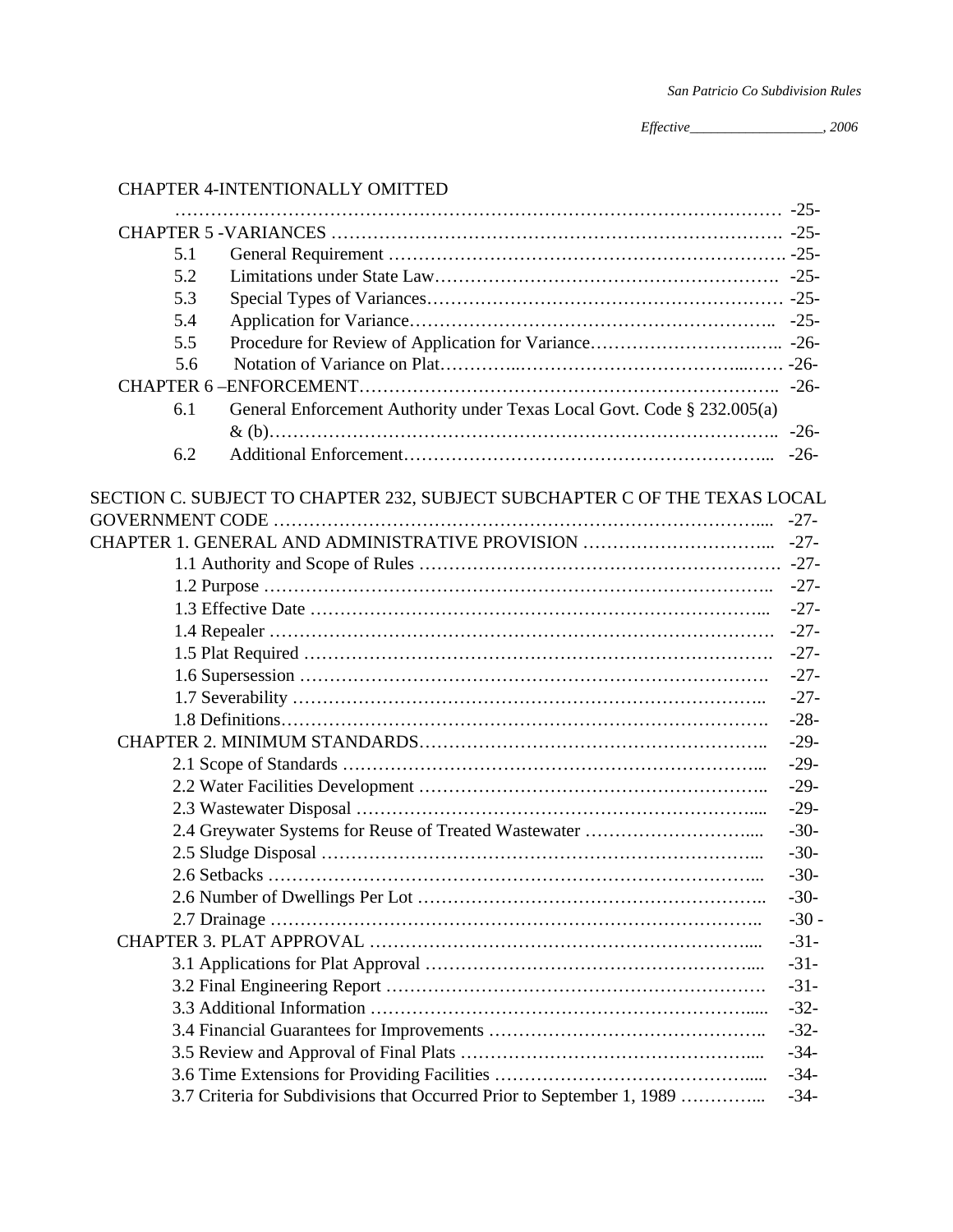I:\DEPTS\ATTORNEY\WPDATA\RZapata\Civil\SPC.SUBDlVISION. ORD.02 0106.wpd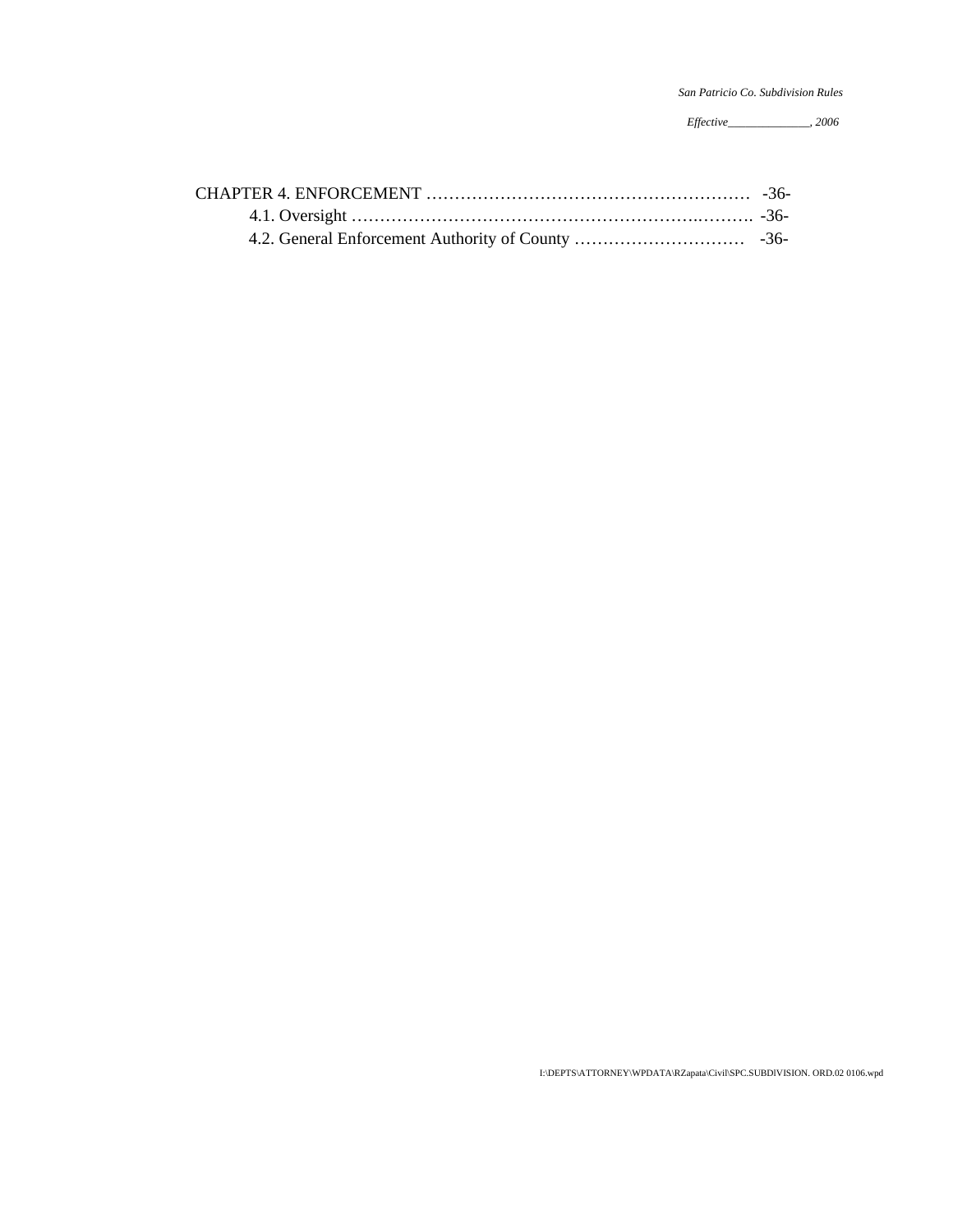*San Patricio Co. Subdivision Rules* 

*Effective\_\_\_\_\_\_\_\_\_\_\_\_\_\_, 2006* 

## **SECTION A. GENERAL PROVISIONS**

## **1. Authority**

These rules are adopted under the constitution and laws of the State of Texas, including in particular Chapters 232 and 233 of the Texas Local Government Code, Chapter 366 of the Texas Health & Safety Code, and Subchapter J of Chapter 16 of the Texas Water Code.

## **2. Applicability; Location of Land**

a. These rules apply when land in San Patricio County outside of a municipality is being divided into parts. For all such divisions of land, the owner or owners thereof and their agents shall comply with the requirements of these rules and applicable state and federal laws. A division of a tract includes any division, regardless of whether it is made by using ametesand bounds description in a deed of conveyance or in a contract for deed, by using a contract of sale or other executory contract to convey, or by using any other method.

b. The extraterritorial jurisdiction (ETJ) of a municipality (or "city" herein) generally extends for a distance beyond the city's limits that can vary from 1/2 mile up to 5 miles. Municipalities are required by § 41.001 of the Local Government Code to maintain current maps of their boundaries and extraterritorial jurisdictions. Such records allow determination of whether land proposed to be subdivided is situated outside the corporate limits of a municipality and whether the land is situated outside the chapter 42 ETJ or chapter 212 ETJ of any municipality.

# **3. Overlap of Municipal and County Subdivision Regulations under Texas Local Govt. Code, Chapter 242**

For an area in a municipality's extraterritorial jurisdiction as defined by Texas Local Government Code sections 42.021 and 212.001, a subdivision is subject to regulations of both the municipality and San Patricio County. If a municipal regulation conflicts with a county regulation, the more stringent provision prevails. In San Patricio County, a city with a population (by census) of 5,000 generally has an *ETJ* under section 212.001 that extends for 5 miles from its city limits.

## **4. Municipal ETJ Extension and Adjustment**

When a city's ETJ expands, it may not, under Local Government Code § 42.022, include any area in the existing ETJ of another city. A city may consent to a reduction in its ETJ, thereby yielding the territory to regulation as part of another city's ETJ.

# **5. Effective Date; Repealer; Severability**

These rules effective on the first day of February, 2006. The San Patricio County Subdivision Rules adopted November 1, 2000, are hereby repealed, except as to such sections which are retained.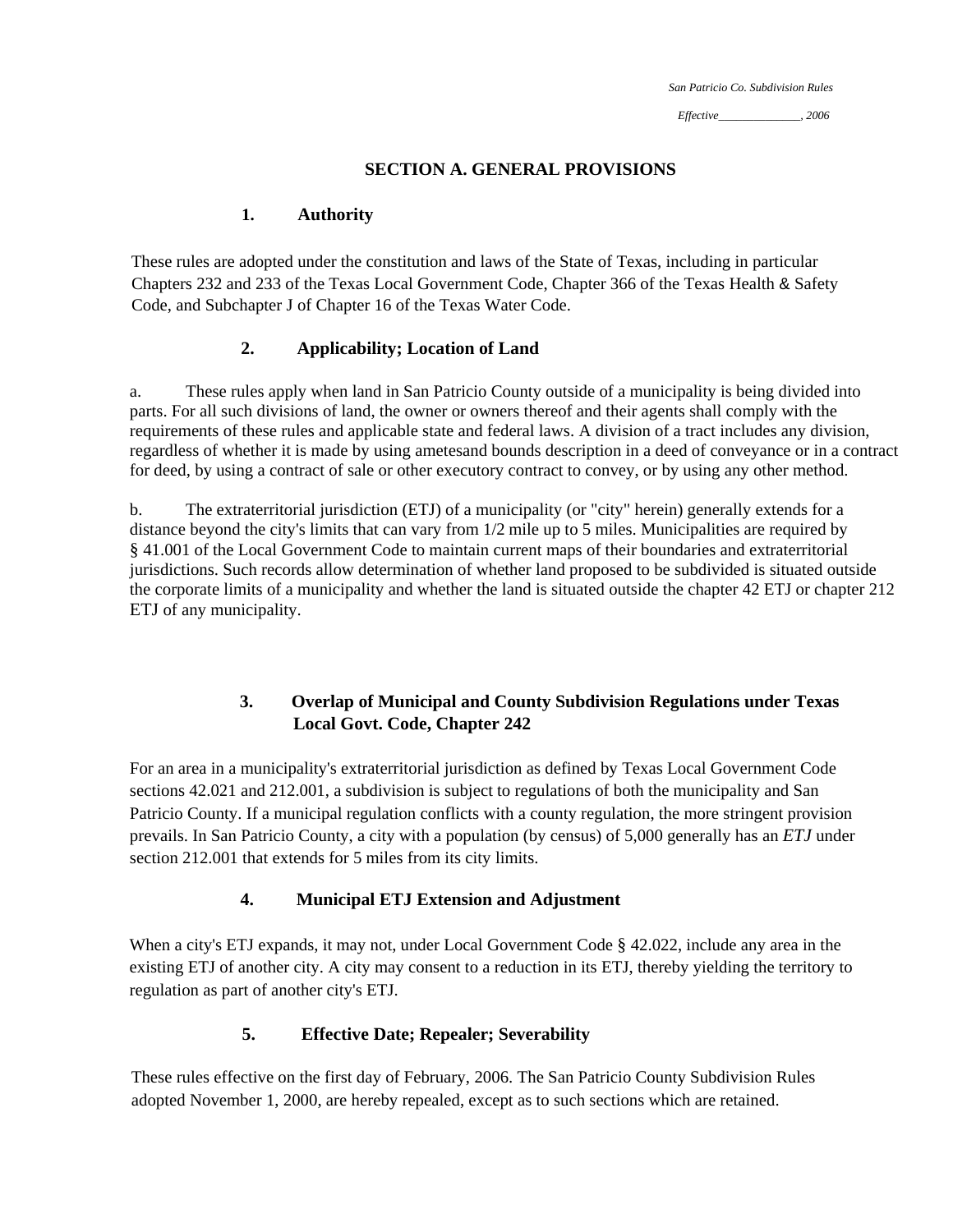herein, but they remain in effect for the purpose of prosecuting a civil or criminal suit for a violation or offense that occurred there under. If any part or provision of these rules or application thereof to any person or circumstance is adjudged invalid by any court of competent jurisdiction, such judgment shall be confined in its operation to the part, provision, or application directly involved in the controversy in which such judgment shall have been rendered and shall not affect or impair the validity of the remainder of these rules or the application thereof to other persons or circumstances. The Commissioners Court hereby declares that it would have enacted the remainder of these rules without any such part, provision, or application.

### **6. Amendment**

These rules may be amended from time to time by the San Patricio County Commissioners Court as provided by law.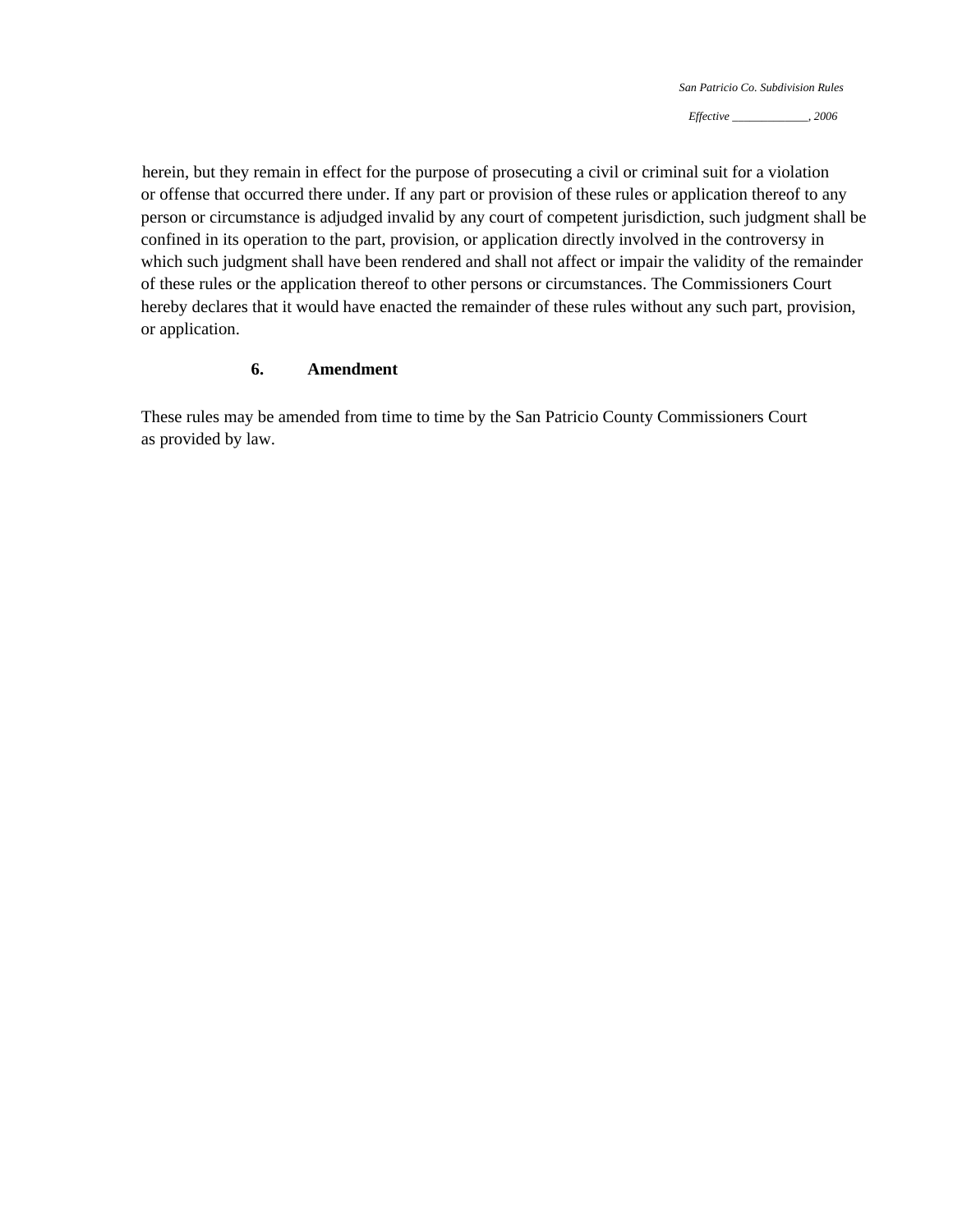# **SECTION B. DIVISIONS OF LAND OUTSIDE THE CORPORATE LIMITS OF A MUNICIPALITY**

## **CHAPTER 1 - GENERAL AND ADMINISTRATIVE PROVISIONS**

#### **1.1 Applicability**

- A. This title generally applies when a tract of land outside the corporate limits of a municipality is divided into two or more parts. Specifically, the rules in Section B (which together with the related appendices are referred to as "these Rules") apply when the tract of land is being divided into two or more parts to layout a subdivision of the tract, including an addition; lots; or streets, alleys, squares, parks, or other parts of the tract intended to be dedicated to public use or for the use of purchasers or owners of lots fronting on or adjacent to the streets, alleys, squares, parks, or other parts. A division of a tract under this section includes a division regardless of whether it is made by using a metes and bounds description in a deed of conveyance or in a contract for a deed, by using a contract of sale or other executory contract to convey, or by using any other method.
- B. The provisions of Section B.l.l.A. notwithstanding, this title does not apply to divisions of land described in Tex. Local Government Code § 232.0015, which currently reads as follows:

#### **§ 232.0015. Exceptions to Plat Requirement**

scope of this subchapter. (a) To determine whether specific divisions of land are required to be platted, a county may define and classify the divisions. A county need not require platting for every division of land otherwise within the

(b) This subchapter does not apply to a division of land to which Subchapter B applies.

(c) A county may not require the owner of a tract of land located outside the limits of a municipality who divides the tract into two or more parts to have a plat of the subdivision prepared if:

(1) the owner does not layout a part of the tract described by Section 232.001(a)(3); and

the meaning of Section 1-d-1, Article VIII, Texas Constitution. (2) the land is to be used primarily for agricultural use, as defined by Section l-d, Article VIII, Texas Constitution, or for farm, ranch, wildlife management, or timber production use within

(d) If a tract described by Subsection (c) ceases to be used primarily for agricultural use or for farm, ranch, wildlife management, or timber production use, the platting requirements of this subchapter apply.

(e) A county may not require the owner of a tract of land located outside the limits of a municipality who divides the tract into four or fewer parts and does not layout a part of the tract described by Section 232.001 (aX3) to have a plat of the subdivision prepared if each of the lots is to be sold, given, or otherwise transferred to an individual who is related to the owner within the third degree by consanguinity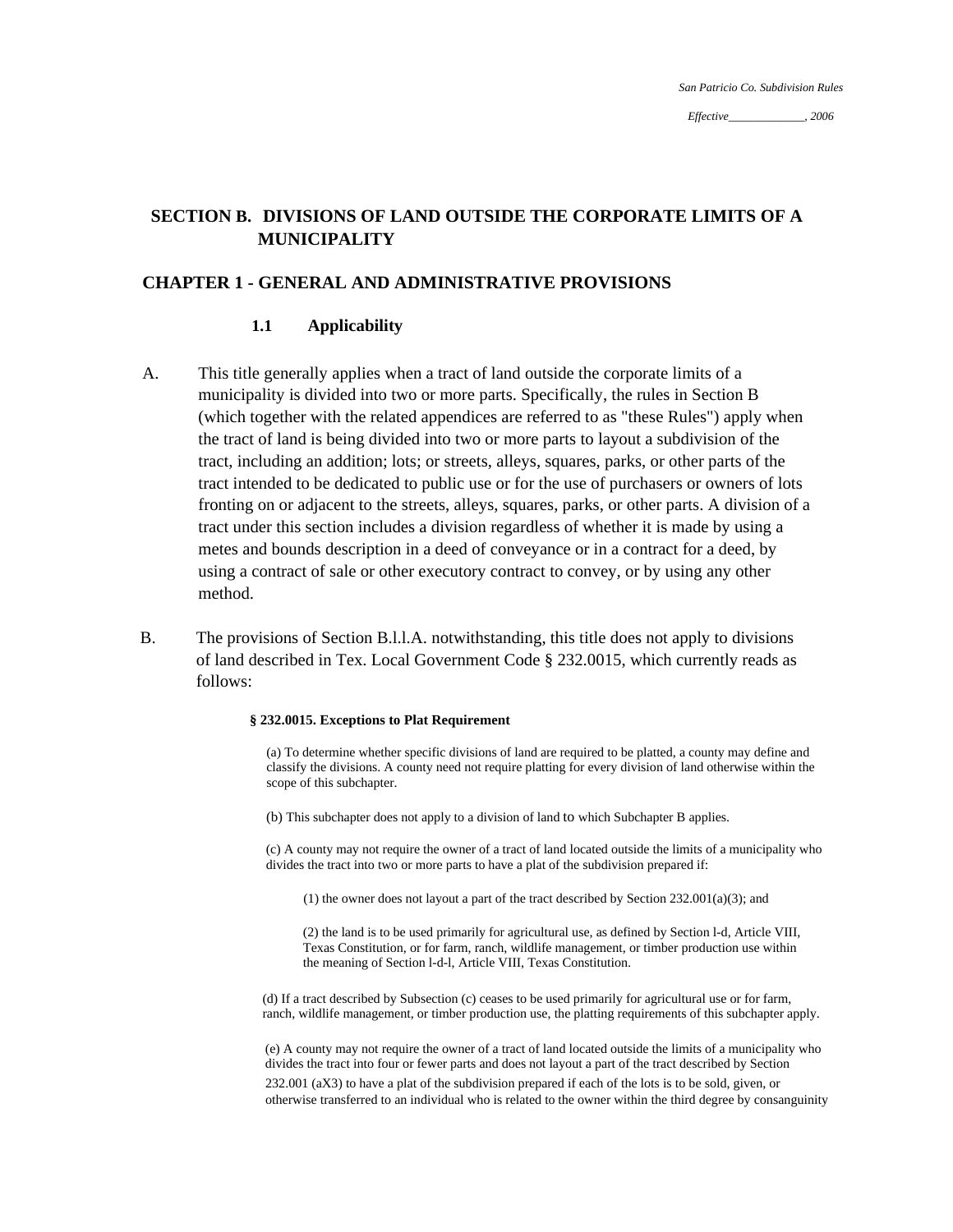or affinity, the platting requirements of this subchapter apply.

 (f) A county may not require the owner of a tract of land located outside the limits of a municipality who divides the tract into two or more parts to have a plat of the subdivision prepared if:

(1) all of the lots of the subdivision are more than 10 acres in area; and

(2) the owner does not layout a part of the tract described by Section 232.001(a)(3).

(g) A county may not require the owner of a tract of land located outside the limits of a municipality who divides the tract into two or more parts and does not layout a part of the tract described by Section  $232.001(a)(3)$  to have a plat of the subdivision prepared if all the lots are sold to veterans through the Veterans' Land Board program.

(h) The provisions of this subchapter shall not apply to a subdivision of any tract of land belonging to the state or any state agency, board, or commission or owned by the permanent school fund or any other dedicated funds of the state unless the subdivision lays out a part of the tract described by Section 232.001(a)(3).

(i) A county may not require the owner of a tract of land located outside the limits of a municipality who divides the tract into two or more parts to have a plat of the subdivision prepared if:

- (1) the owner of the land is a political subdivision of the state;
- (2) the land is situated in a floodplain; and
- (3) the lots are sold to adjoining landowners.

(j) A county may not require the owner of a tract of land located outside the limits of a municipality who divides the tract into two parts to have a plat of the subdivision prepared if:

(1) the owner does not layout a part of the tract described by Section 232.001(a)(3); and

(2) one new part is to be retained by the owner, and the other new part is to be transferred to another person who will further subdivide the tract subject to the plat approval requirements of this chapter.

(k) A county may not require the owner of a tract of land located outside the limits of a municipality who divides the tract into two or more parts to have a plat of the subdivision prepared if:

(1) the owner does not layout a part of the tract described by Section  $232.001(a)(3)$ ; and

(2) all parts are transferred to persons who owned an undivided interest in the original tract and a plat is filed before any further development of any part of the tract.

### **1.2 General Requirement; Plat Required**

For any division of land subject to this title, the owner or owners thereof and their agents shall comply with the requirements of these Rules and applicable state and federal laws. In particular and without limitation, the owner of the tract of land must have a plat prepared and recorded in accordance with these Rules, Chapter 232 of the Texas Local Government Code, Chapter 12 of the Texas Property Code, and (if the land is within a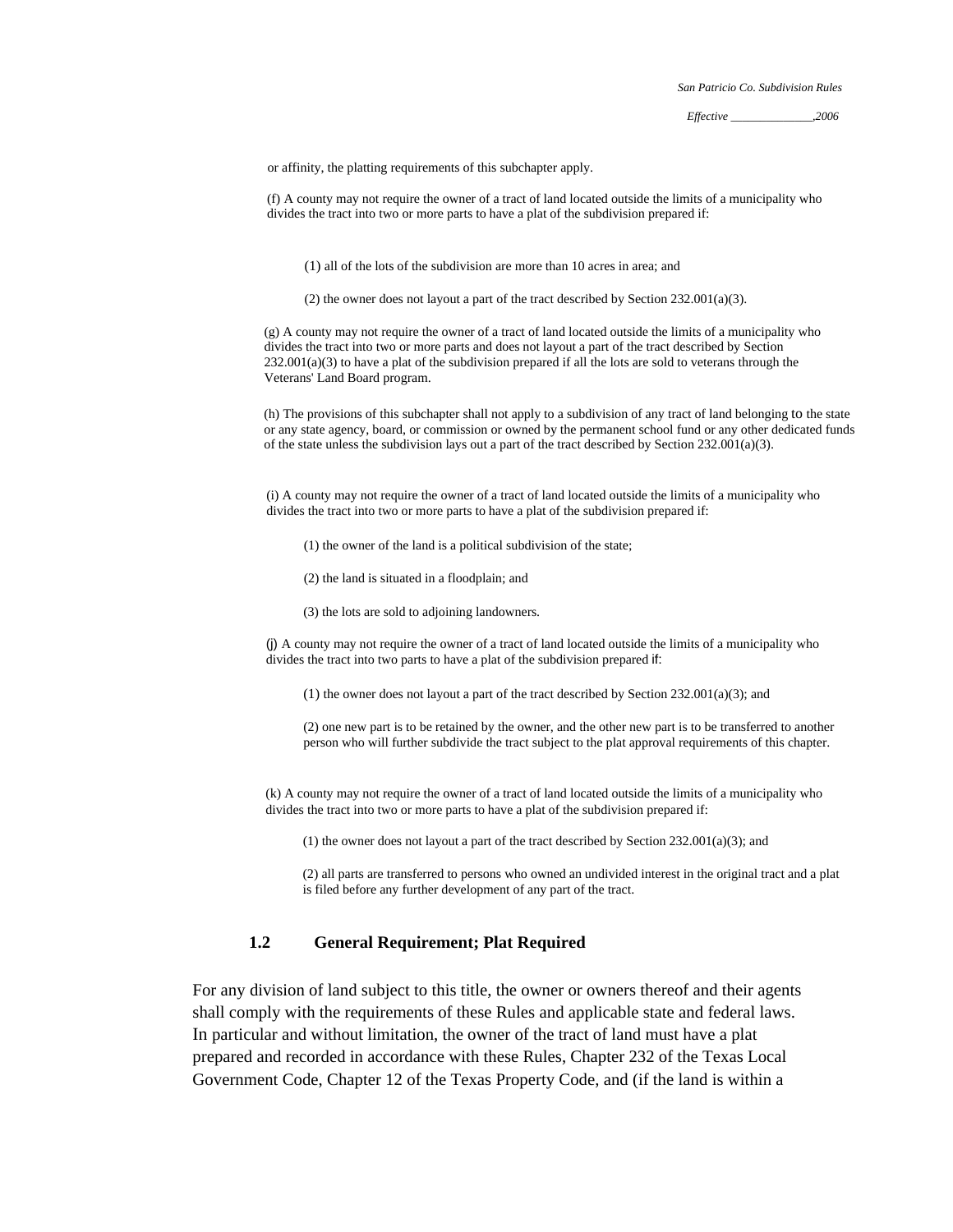municipality's ETJ under Texas Local Government Code §§ 42.021 and 212.001) the municipality's subdivision rules and Chapter 212 of the Texas Local Government Code.

## **1.3 Responsibility for Costs**

The owner or owners of the land being subdivided shall be responsible for costs of improvements as required by these Rules.

## **1.4 Conflict of Interest & Penalty under Local Govt. Code § 232.0048**

- A. In this section, "subdivided tract" means a tract of land, as a whole, that is subdivided. The term does not mean an individual lot in a subdivided tract of land.
- B. A person has a substantial interest in a subdivided tract if the person:
	- 1. has an equitable or legal ownership interest in the tract with a fair market value of \$2,500 or more;
	- 2. acts as a developer of the tract;
	- 3. owns 10 percent or more of the voting stock or shares of or owns either 10 percent or more or \$5,000 or more of the fair market value of a business entity that:

value of \$2,500 or more; or a. has an equitable or legal ownership interest in the tract with a fair market

- b. acts as a developer of the tract; or
- that exceed 10 percent of the person's gross income for the previous year. 4. receives in a calendar year funds from a business entity described by subdivision 3
- C. A person also is considered to have a substantial interest in a subdivided tract if the person is related in the first degree by consanguinity or affinity, as determined under Chapter 573, Government Code, to another person who, under subsection B, has a substantial interest in the tract.
- D. If a member of the Commissioners Court of a county has a substantial interest in a subdivided tract, the member shall file, before a vote or decision regarding the approval of a plat for the tract, an affidavit stating the nature and extent of the interest and shall abstain from further participation in the matter. The affidavit must be filed with the county clerk.
- E. A member of the Commissioners Court of a county commits an offense if the member violates subsection D. An offense under this ·subsection is a Class A misdemeanor.
- F. The finding by a court of a violation of this section does not render voidable an action of the Commissioners Court unless the measure would not have passed the Commissioners Court without the vote of the member who violated this section.

#### **1 .5 Division of Land for Manufactured Home Rental Community**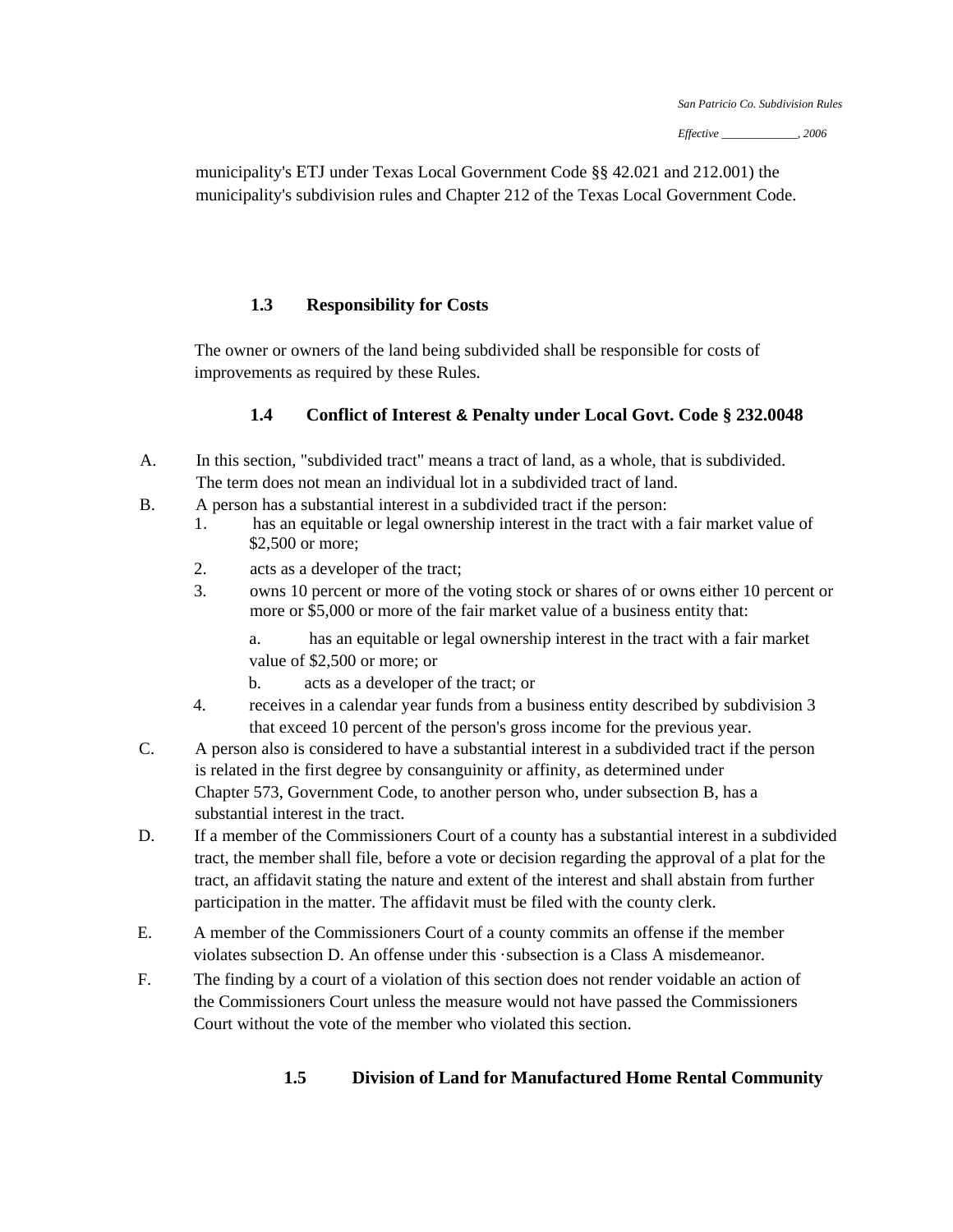*Effective \_\_\_\_\_\_\_\_\_\_\_\_\_\_\_\_\_\_\_\_\_\_\_\_\_\_\_\_\_,2006* 

No formal plat shall be required for a manufactured home rental community, unless the manufactured home rental community also constitutes a subdivision governed by Section C. For the purposes of this provision, a "manufactured home rental community" means a plot or tract of land that is separated into two or more spaces or lots that are rented, leased, or offered for rent or lease, for a term of less than sixty (60) months without a purchase option, exclusively for the installation of manufactured homes for use and occupancy as residences. The requirements of this provision notwithstanding, a manufactured home rental community must comply with the rules or regulations of San Patricio County regarding OSSF and the rules of the Texas Natural Resource Conservation Commission governing the use of o n-site sewerage facilities.

#### **1.6 Definitions**

t the context indicates otherwise, words used in the singular number shall include he plural, and words used in the plural number shall include the singular. A. Rules of Definition: Words used in the present tense shall include the future unless

B. Definitions of words and terms: The following words and terms, when used in these Rules, shall have the following meanings unless the context indicates otherwise. Definitions not expressly prescribed herein are to be construed in accordance with customary usage in governmental planning and engineering practices.

"Block" means a piece or parcel of land typically surrounded by public streets on no fewer than three (3) sides normally containing several lots or the equivalent area.

"Building line" or "building set-back line" means a line established, in general, parallel to the property line, between which and such property line, no part of a building shall project.

"Commissioners Court" or "Court" means the duly elected Commissioners Court of San Patricio County, Texas, acting in its official capacity.

"Comer Lot" means a lot which is located adjacent to, or abutting, two intersecting streets, roads or highways.

"County Engineer" means an Engineer who has been appointed, employed or retained by the Commissioners Court to be responsible for review of all engineering matters concerning compliance of proposed subdivisions with these Rules.

"Drainage easement" means an interest in land granted to the public generally, to a political subdivision of the state and/or to an individual land owner, for installing or maintaining drainage ditches, pipelines, box structures or other facilities for the conveyance of storm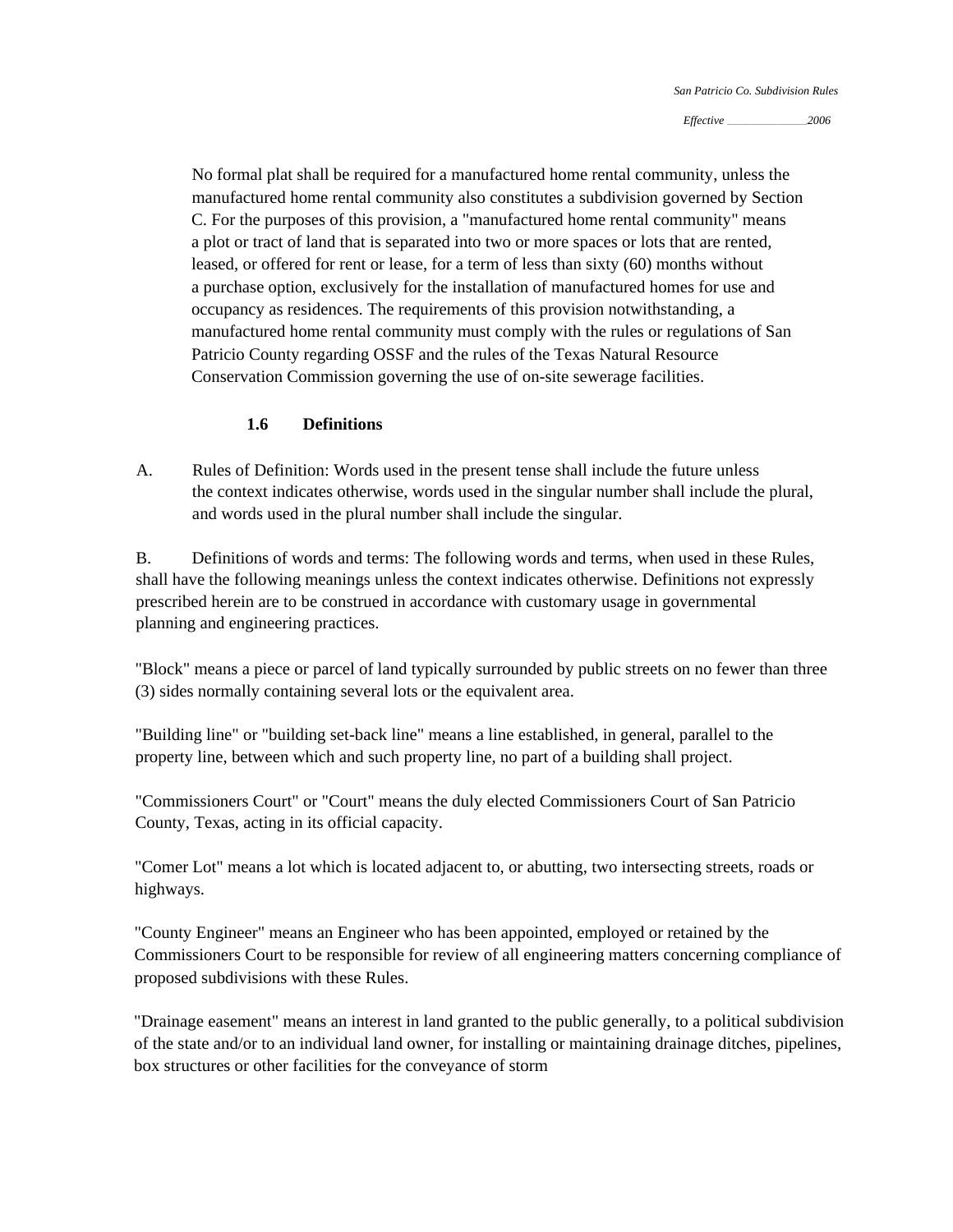or runoff water across, over, or under private land, together with the right to enter thereon with machinery and vehicles necessary for the maintenance of said facilities.

"Easement" means an interest in land granted to the County, to the public generally, and/or to a utility corporation or political subdivision of the State of Texas for a specific purpose or purposes over, across, or under private land, together with the right to enter thereon with vehicles and machinery necessary for the maintenance of said interest. Unless an easement is dedicated and accepted in writing, the County shall not be obligated to maintain it.

"Engineer" means a person duly authorized under the provisions of the Texas Engineering Practice Act (Revised Civil Statutes art. 3271a) to practice engineering, or a firm employing such persons and practicing engineering in compliance with the Texas Engineering Practice Act.

"ETJ" means extraterritorial jurisdiction (see below).

"Extraterritorial jurisdiction" means the land area surrounding a municipality's corporate limits as determined, depending upon the context, by Texas Local Government Code § 42.021 (for a distance that increases with a municipality's population) or § 212.001 (for a distance of five miles for a municipality with population of 5,000 or more).

"Final plat" means a map or drawing showing the proposed subdivision and any accompanying material prepared as described in these Rules and state law.

"Flood Insurance Rate Map" means an official map or plat showing boundaries of flood zones published by FEMA (the Federal Emergency Management Agency) for the National Flood Insurance Program.

"Floodplain" means any area in the 1OO-year floodplain that is susceptible to being inundated by water from any source or that is identified by the Federal Emergency Management Agency under the National Flood Insurance Act of 1968 (42 U.S.C. Section 4001 through 4127).

"Irrigation easement" means an interest in land granted to the public generally, to a political subdivision of the state or to an individual land owner, for installing or maintaining irrigation ditches, canals, pipelines and structures across, over, or under private land, together with the right to enter thereon with machinery and vehicles necessary for the maintenance of said irrigation facilities.

"Lot depth" means the length of a line connecting the mid-points of the front and rear lot lines, which line shall usually be at right angles to the front lot line or radial to a curved lot line.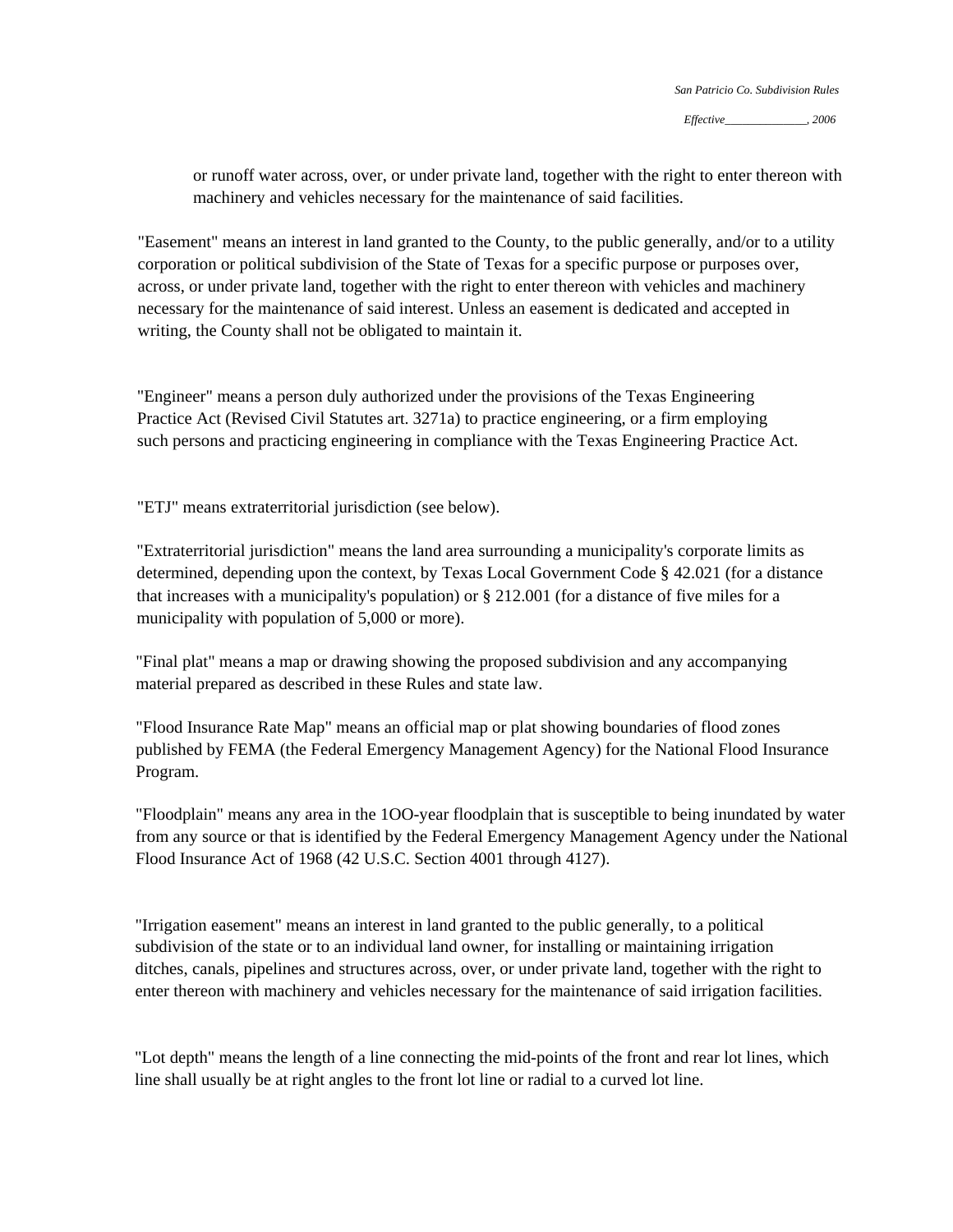"Lot width" means the length of a line (drawn perpendicular to the lot depth line) connecting the side lot lines at the building setback line or at a point no farther than 35 feet from the front lot line, if the length at such point is greater.

"Monument" means a concrete monument, an iron rod, an iron pipe or other such evidence used to mark the boundaries of subdivisions and lot or block corners.

"100-YearFlood" -Means a flood of such magnitude as may reasonably be expected to be equaled or exceeded on an average of once every 100 years; the term also means that level of flooding having a one (1) percent probability of occurrence in any year.

"Pavement width" means the portion of a street available for vehicular traffic; where curbs are laid, it is the portion between the faces of the curbs.

"Person" means an individual, firm, corporation, or other legal entity.

"Preliminary plat" means the drawing or map and accompanying documents prepared in accordance with these Rules in which the plan for a subdivision is initially presented by the subdivider to the County.

"Plat" means "final plat" as defined above. A replat or resubdivision is considered a plat.

"Private street" means a vehicular access way under private ownership and maintenance providing access to buildings containing residential dwelling units or any park located more than 300 feet from an approved public street right-of-way. A private street shall also include any vehicular access to three or more residential units. Parking lots and private driveways within shopping centers, institutions, commercial areas, and industrial developments will not be considered as private streets.

"Public street" means an area, parcel, or strip of land that provides primary vehicular access to adjacent property or land and provides general community vehicular circulation (whether designed as a street, highway, freeway, thoroughfare, avenue, lane, boulevard, road, place, drive, or however otherwise designated) and that is dedicated or granted for public purposes.

"Residential use" includes single-family residential uses; two-family uses; and multi-family residential apartment or townhouse uses.

"Right-of-way" or "ROW" means the area within the outermost boundaries of a street or road, including the area for a constructed watercourse or drainage ditch.

"Shall" is mandatory and "may" is permissive.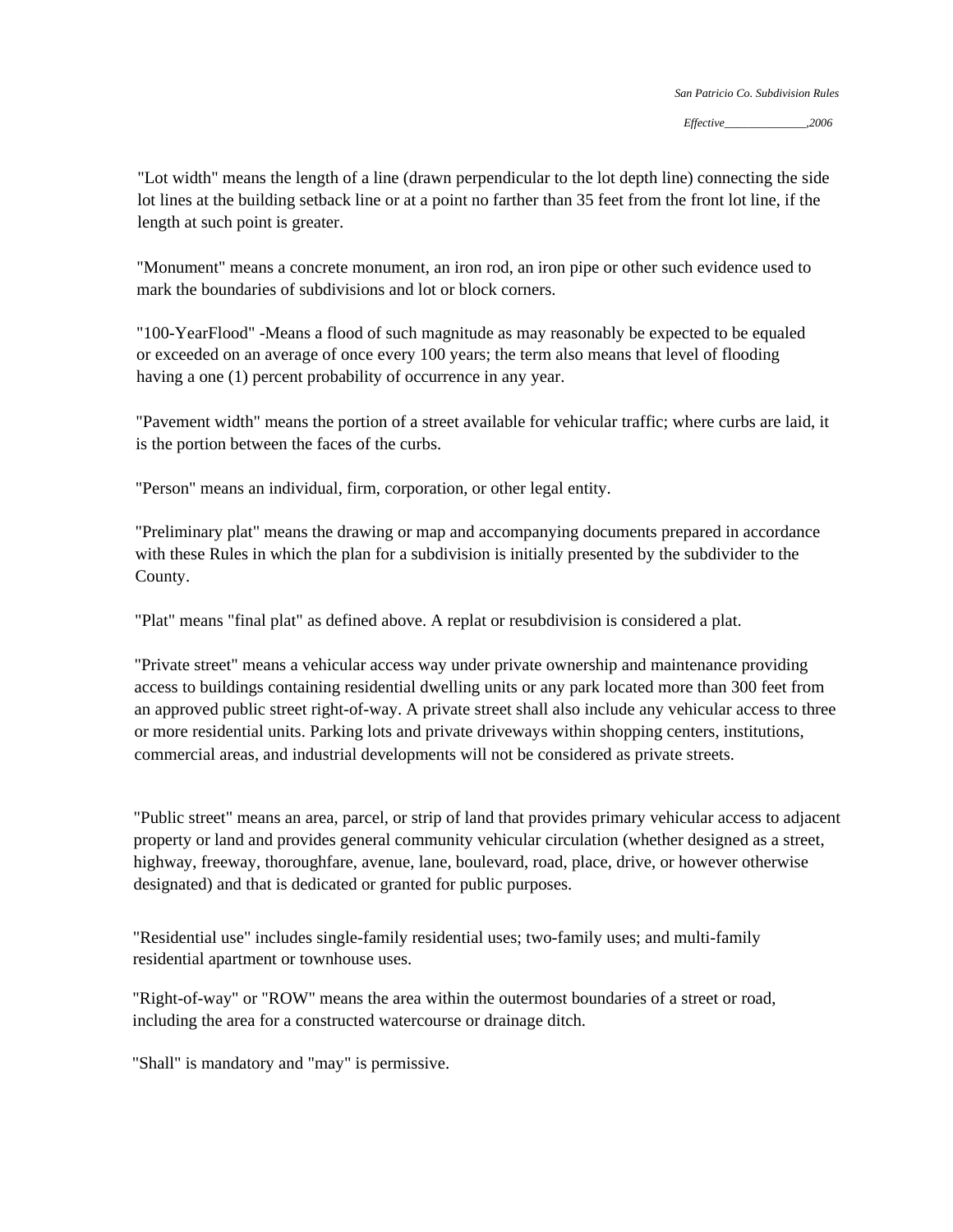"Street" means a ROW, however designated, which provides primary vehicular access to adjacent land. See also "Public street" defined above and the classifications of streets in section 2.2 of these Rules.

"Surveyor" means a licensed state land surveyor or a registered professional land surveyor, as authorized by the Texas Professional Land Surveying Practices Act (Revised Civil Statutes art. 5282c) to practice the profession of surveying.

"Utility easement" means an interest in land granted to the public generally or to a private or public utility corporation or political subdivision of this state, for installing or maintaining utilities across, over, or under private land, together with the right to enter thereon with machinery and vehicles necessary for the maintenance of said utilities.

# **CHAPTER 2-GENERAL SUBDIVISION DESIGN**

## **2.1 General Principles**

A. This chapter contains many general design requirements. Further specific requirements for construction of streets and drainage are contained in the Appendix.

B. Layout. The subdivision layout shall make reasonable provisions for development of adjacent land.

C. Name of Subdivision. Duplication of subdivision names shall be prohibited.

## **2.2 Classifications of Streets**

Streets are classified as follows:

A. "Farm to Market Road" means a road so designated by the Texas Department of Transportation. It shall have a right-of-way of not less than 120 feet.

B. "Main Arterial street" means a public street which provides for the major vehicular circulation, or cross-towns, loops, by-pass, or radial routes of the region, county, or city, other than a Farm to Market Road. Such a street is typically over 5 miles in length. It shall have a right-of-way width of not less than 60 feet or more than 100 feet and a pavement width of not less than 32 feet or more than 56 feet.

C. "Collector street" means a public street which provides for expeditious movement of vehicular traffic within a neighborhood, collecting traffic from minor streets and connecting to other major streets. Such a street is typically 2 to 5 miles in length. It shall have a right-of-way width of not less than 60 feet or more than 100 feet and a pavement width of not less than 32 feet or more than 56 feet.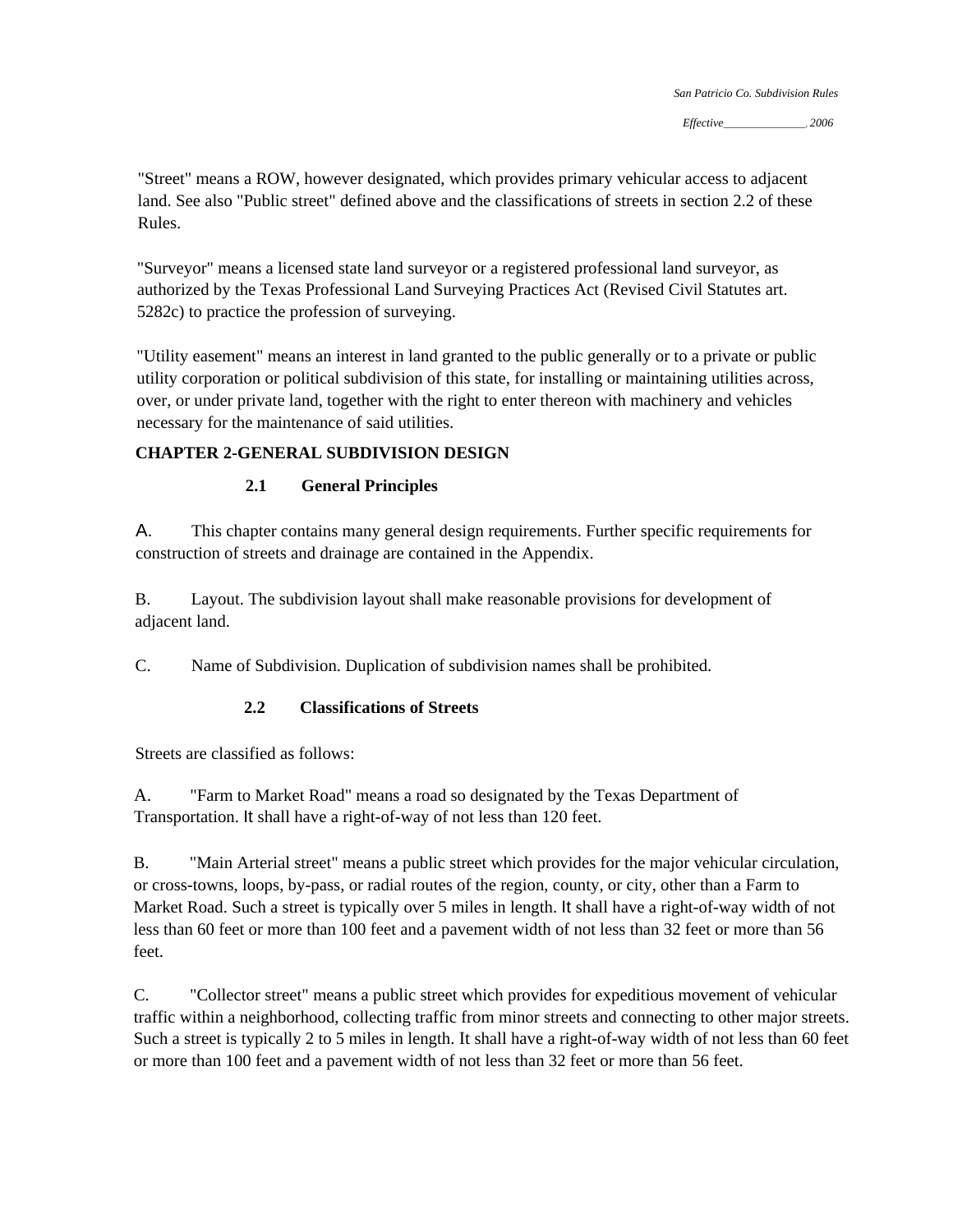D. "Minor street" means a street which is used primarily for access and circulation to abutting residential properties and which is intended to serve traffic within a limited area. Such a street is typically less than 2 miles in length. It shall have a right-of-way width of not less than 60 feet or more than 70 feet and a pavement width of not less than 25 feet or more than 35 feet.

E. "Alley" means a minor public right-of-way which provides a secondary means of vehicular access to abutting property and which is used primarily for vehicular traffic to the rear or side of properties which otherwise abut on a "public street" as that term is defined herein.

F. "Cul-de-sac" means a short public street having but one opening or access to another public street and terminating in a vehicular turn-around.

G. "Dead-end street" means that portion of a public street which initially has only one opening or access to another public street but which will be extended at a later date.

# **2.3 Non-applicability to Various Driveways and Parking Lots**

Notwithstanding the foregoing classifications, the following shall not be considered to be within the purview of these Rules:

A. Any driveway designed or used principally to provide vehicular access to the outbuildings appurtenant to any principal building, or to provide vehicular access to a delivery platform or an entrance of a building appropriate for the delivery thereto of goods or merchandise, and located wholly on private property.

B. An area appurtenant to a store or a group of stores, a theater, a church, or any similar establishment, designed or used primarily for a vehicular parking lot or vehicular parking facilities by customers, patrons, or employees of the establishment or group of establishments in question.

C. An entrance or roadway designed or used to provide either vehicular entrance to or communication or passage between the several units of a single industrial or commercial establishment or group of such establishments which are under common control or management; provided such industrial or commercial entranceway or roadway shall be considered a public street under the terms of these Rules if it has entrances upon two or more public streets unless there are at each of such entrances gates, chains, or watchmen by which all persons are prevented from using the same except those employed by or having business to conduct at such industrial or commercial establishment in question.

D. An entrance or driveway designed or used to provide principal or primary vehicular access to any apartment building or a group of apartment buildings designed for multi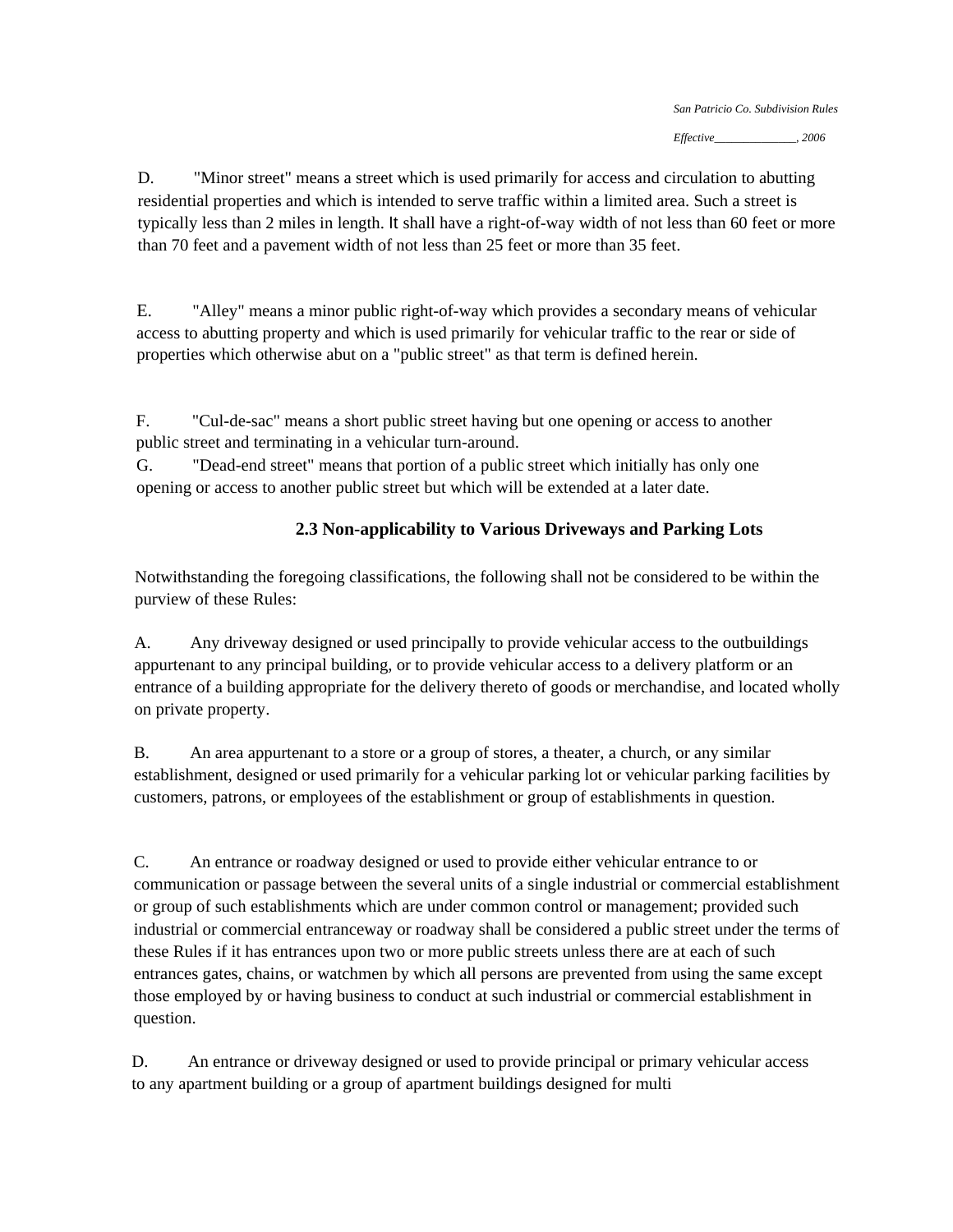*Effective\_\_\_\_\_\_\_\_\_\_\_\_\_\_\_\_\_\_\_\_\_, 2006* 

family occupancy and under one ownership. Such entrance or driveway shall not be used to provide public access to adjacent areas.

E. A private street, provided that such private street shall be considered a public street under the terms of these rules if it has intersections with two or more public streets unless there are at each of such intersections gates, chains or watchmen by which unauthorized persons are prevented from using such street.

#### **2.4 Street and Alley Layout**

A. General -The street pattern of a neighborhood shall provide adequate circulation within the subdivision and yet discourage excessive through traffic on minor or local streets. The arrangement, character, extent, width, grade, and locations of all streets shall be considered in their relation to existing and planned streets, to topographical conditions, to public safety and convenience, and to the proposed uses of the land to be served by such streets. If any portion of a collector or main arterial street traverses any part of the land being subdivided, that portion of the main or collector street, as planned at the proposed right-of-way width, shall be incorporated in the subdivision plat and shall be dedicated to the appropriate government. The street layout shall be devised for the most advantageous development of the entire neighborhood and shall conform to connecting streets in land adjacent to the new subdivision. Provisions shall be made within the subdivision to provide street access to adjacent undeveloped acreage in such a way as to assure adequate circulation for future development. Dead-end streets and those which do not conform to adjacent established streets are to be avoided whenever possible. Dead end streets shall be terminated with a temporary cul-de-sac easement which will be automatically abandoned upon the extension of a street into adjacent properties. Where a subdivision abuts or contains an existing or proposed major street, reverse frontage lots may be appropriate. When reverse frontage lots are designated, access shall be denied to the major street, and screen planting or a screening device shall be provided along the rear property line abutting such existing or proposed major streets. Paved alleys shall be provided in commercial and industrial developments, except where other definite and assured provision is made for service access, such as off-street loading, unloading, and parking consistent with an adequate plan for the uses proposed. The street system layout shall be so designed, insofar as practicable, to preserve natural features such as trees, brooks, hilltops, and scenic views and other such features. There shall be no reserve strips controlling access to land dedicated or intended to be dedicated to public use. The street system layout shall provide for the acceptable disposal of storm water, and provision shall be made by the subdivider to handle storm water to comply with provisions elsewhere in these Rules and other regulations of the County.

B. Minimum Right-of-Way Width Requirements -including streets in commercial and industrial subdivisions:

Farm to Market Road -120 feet.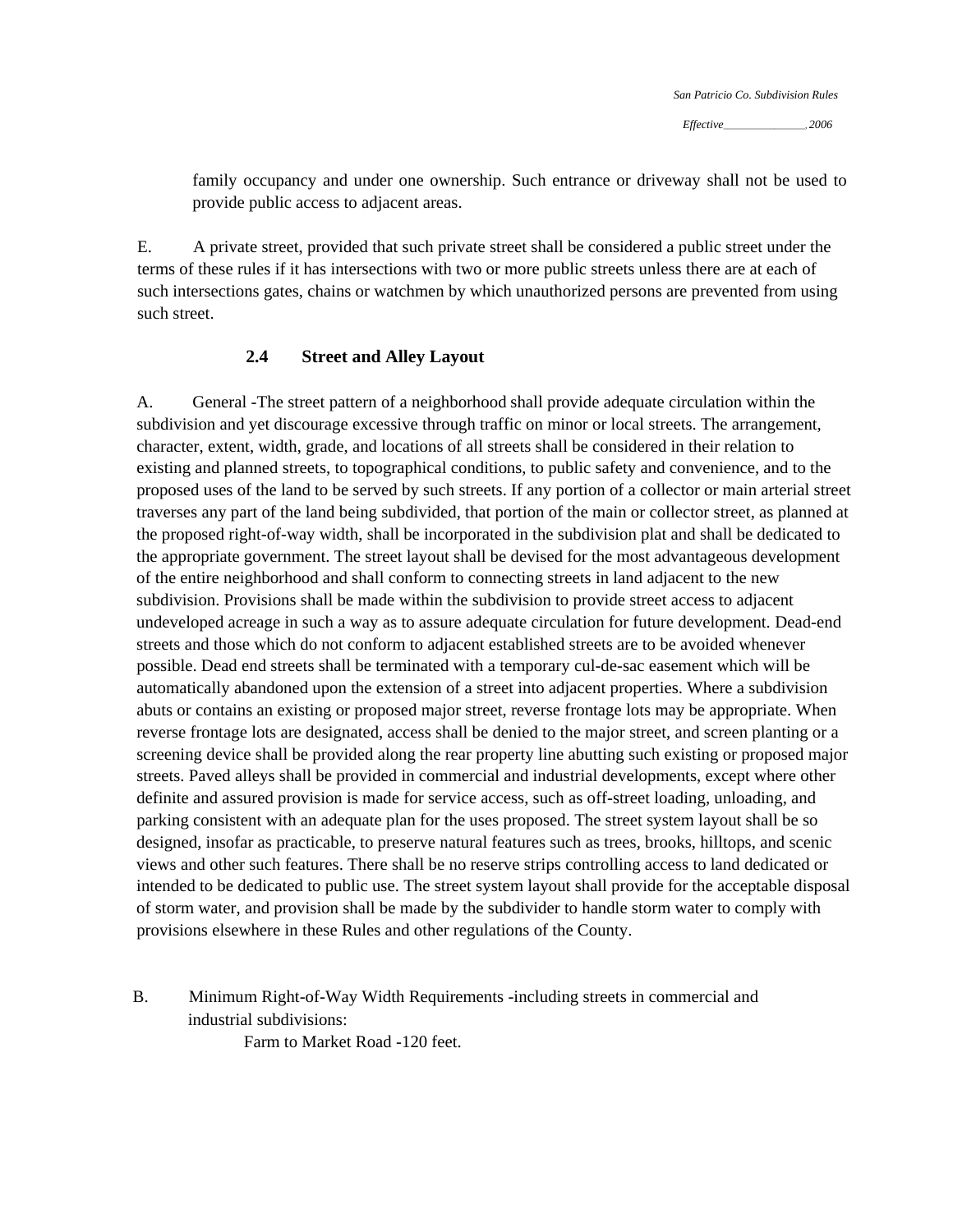Main Arterial Streets -not less than 100 feet; Collector Streets -not less than 80 feet; Minor Streets -not less than 60 feet.

Where proposed streets are extensions of existing or planned streets, having a right-of way width greater than that specified herein, the proposed streets shall be the same width as the existing or planned streets. Where the proposed subdivision abuts upon an existing street that does not conform to these width requirements, the subdivider shall dedicate right-of-way sufficient to provide for the full right-of-way width. Alleys are not permitted, unless required by a municipality exercising jurisdiction over the subdivision within its ETJ. Where required by a municipality, alleys shall conform to the municipality's requirements.

C. Curves -The minimum centerline radius on curves shall be 2,000 feet for a Main Arterial, 800 feet for a Collector, and 100 feet for a Minor street. The minimum tangent distance between reverse curves shall be 100 feet.

D. Offsets -Street centerlines, if offset, must be offset a minimum distance of 125 feet on centerline. Offset distances shall be indicated on the final plat.

#### E. Intersections

- 1. All streets and alleys are to intersect at a 90 degree angle with departures of more than 20 degrees subject to approval through the variance procedure upon evidence of good cause such as topography. Corners are to be rounded or have a corner clip or radii as shown below:
	- a. Farm to Market 50' tangent clip
	- b. Main Arterial 50' tangent clip
	- c. Collector 25' tangent clip or radii
	- d. Minor 25' external tangent clip or radii, or 15' internal tangent clip or radii, as applicable.
- corners. 1 Acute angle intersections, as may be approved, are to have 30 foot additional radii at acute
- 2 Street or alley intersections with or extending to meet an existing street or alley, will be tied to the existing street or alley on centerline, with dimensions and bearings to show the relationship.

#### F. Cul-De-Sac Streets

1. Turn-arounds are to have a minimum right-of-way radius of fifty feet (50') for single family use where curbed and guttered; a radius of sixty feet (60') for single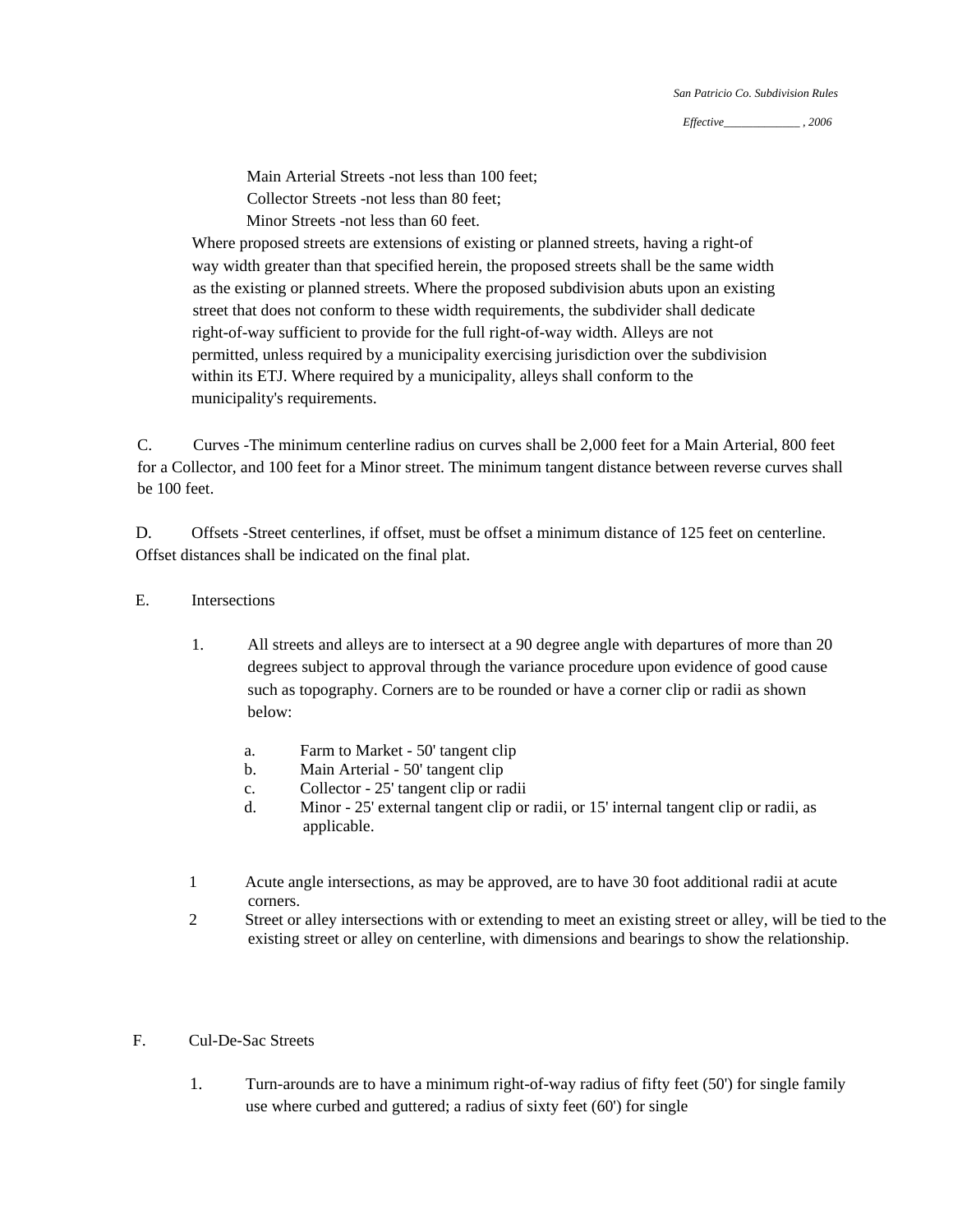family use where a rural section is utilized; and a one hundred feet (100') radius for apartment, commercial, or other uses.

2 Maximum length of cul-de-sac streets shall be 600 feet as measured from the centerline of intersection to cul-de-sac radius point.

3 Temporary turn-arounds, conforming to the minimum radii requirements, are to be used where improvements are not installed at the end of a street which will be extended in the future. The following note shall be provided on the final plat when a temporary turn-around is used: "Cross-hatched area is temporary easement for turn-around until street is extended (direction) in a recorded plat."

G. Street Names -The names of proposed streets shall conform to the names of existing street of which they may be or become extensions, and shall not duplicate or conflict with the recognized name of any other street located in the area subject to these regulations.

The subdivider shall provide street signs and posts as per County standards, and traffic control signs as may be required by the County.

## **2.5 Street and Paving Standards**

Streets shall be designed and constructed in accordance with the Standard Specifications for Construction of Highways, Streets and Bridges, (latest edition), as published by the Texas Department of Transportation, and in accordance with Appendix 4 hereof.

## **2.6 Drainage Standards**

Drainage shall be designed in accordance with the requirements in these Rules and current plans adopted by San Patricio County Drainage District. Where further guidance for construction specifications is needed the latest edition of Standard Specifications for Construction of Highways, Streets and Bridges, as published by the Texas Department of Transportation or other appropriate standards shall control.

# **2.7 Easements for Utilities and Irrigation Facilities**

- A. When not located in an alley having a width of 20 feet or more, the location and width of necessary utility easements shall be determined by the public and private utility companies and shall connect with easements established in adjoining properties. Easements shall not be less than 15 feet in width.
- B. There also shall be shown on the plat and dedicated for utilities unobstructed aerial easements and guy wire easements as may be required for overhead facilities.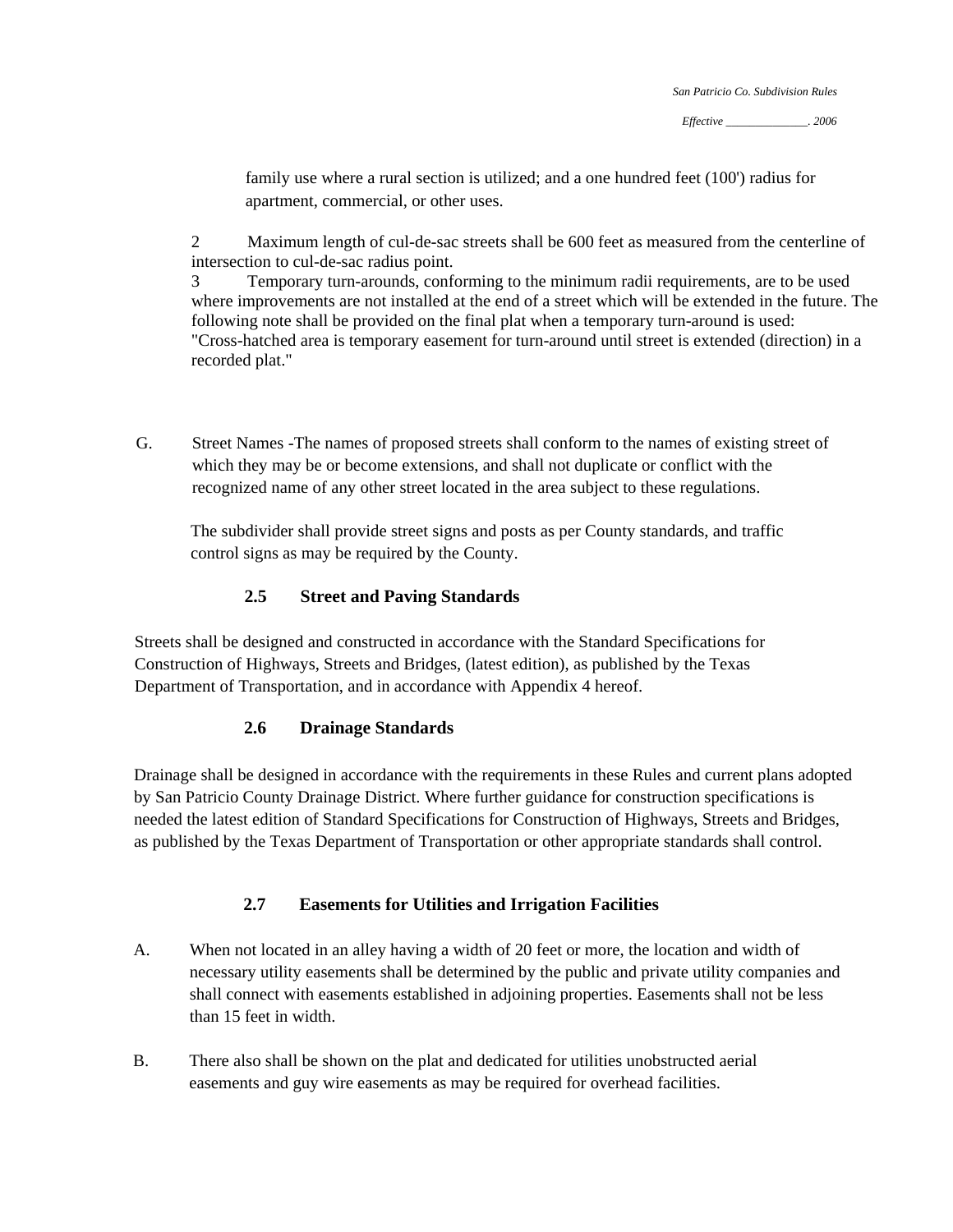- C. Easements as set forth in any applicable County or regional plan for the location of future sewerage or utility facilities shall be provided and indicated upon the plat.
- D. In rural areas where the future utility needs have not yet been established, easements will be dedicated along all rear lot lines and along side lot lines as deemed necessary.
- E. The location and width of necessary irrigation easements shall be determined by the irrigation or water control and improvement district, or private property owner holding the dominant estate and shall connect with easements established in adjoining properties. Easements shall not be less than 15 feet in width.

## **2.8 Blocks and Lots**

- A. Block Length -The minimum and maximum block length are 300' and 1,300' respectively, as measured along the center of the block or street.
- B. Lots -In general, the lot design shall provide for lots of adequate width, depth, and shape to provide open area, to eliminate over-crowding, and to be appropriate for the location of the subdivision and for the type of development and use contemplated. Lots shall have the side lot lines at right angles to the streets on which the lot faces, or radial to curved street lines.

#### **2.9 Septic Tanks**

If a subdivision is proposed to contain buildings containing restroom or kitchen facilities and is not to be served by a public sanitary sewer system, and septic tanks or other on-site sewage facilities ("OSSF") are to be used, lot sizes shall be adequate to accommodate the size of drain field as necessary, because of soil type, to effectively absorb the effluent without creating a health hazard or nuisance. The rules, requirements, and procedures adopted by the San Patricio County Commissioners Court, or in the most recently adopted OSSF Order, shall apply to all of the area of San Patricio County except for the areas within boundaries of any municipality in San Patricio County. In no event shall applicable state laws, regulations as may be established by separate regulation, or the orders of the Texas Natural Resource Conservation Commission be violated. Septic tanks are restricted in all Floodplain Hazard Areas within the County and may be prohibited in certain other areas as may be determined by the Commissioners Court upon the recommendation of the County Health Department. A preliminary conference with the County Health Department is highly recommended to determine the suitability of an area for development using septic tanks for sewage disposal.

#### **2.10 Survey Monuments**

Monuments shall be permanent in nature and suitable for the purpose intended. Concrete monuments are recommended at subdivision corners, and each lot and block corner shall be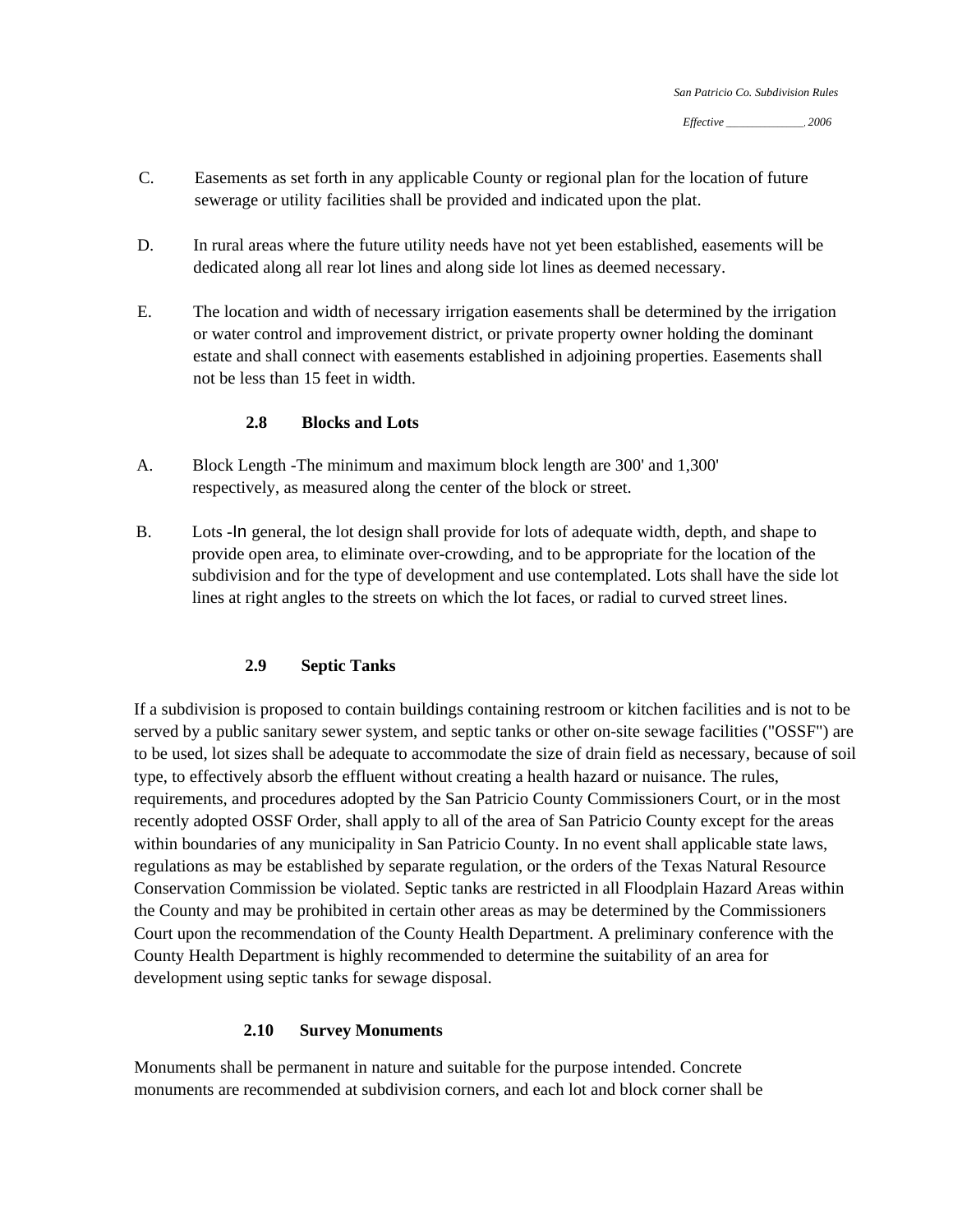*Effective* \_\_\_\_\_\_\_\_\_\_\_\_\_\_\_\_\_\_\_, *2006* 

marked by not less than a W' diameter by 24" long reinforcing rod set at or below the existing ground level. At least two concrete monuments shall be located at readily accessible sites within each subdivision. Monuments shall be set by or under the supervision of a surveyor prior to presentation of the Final Plat.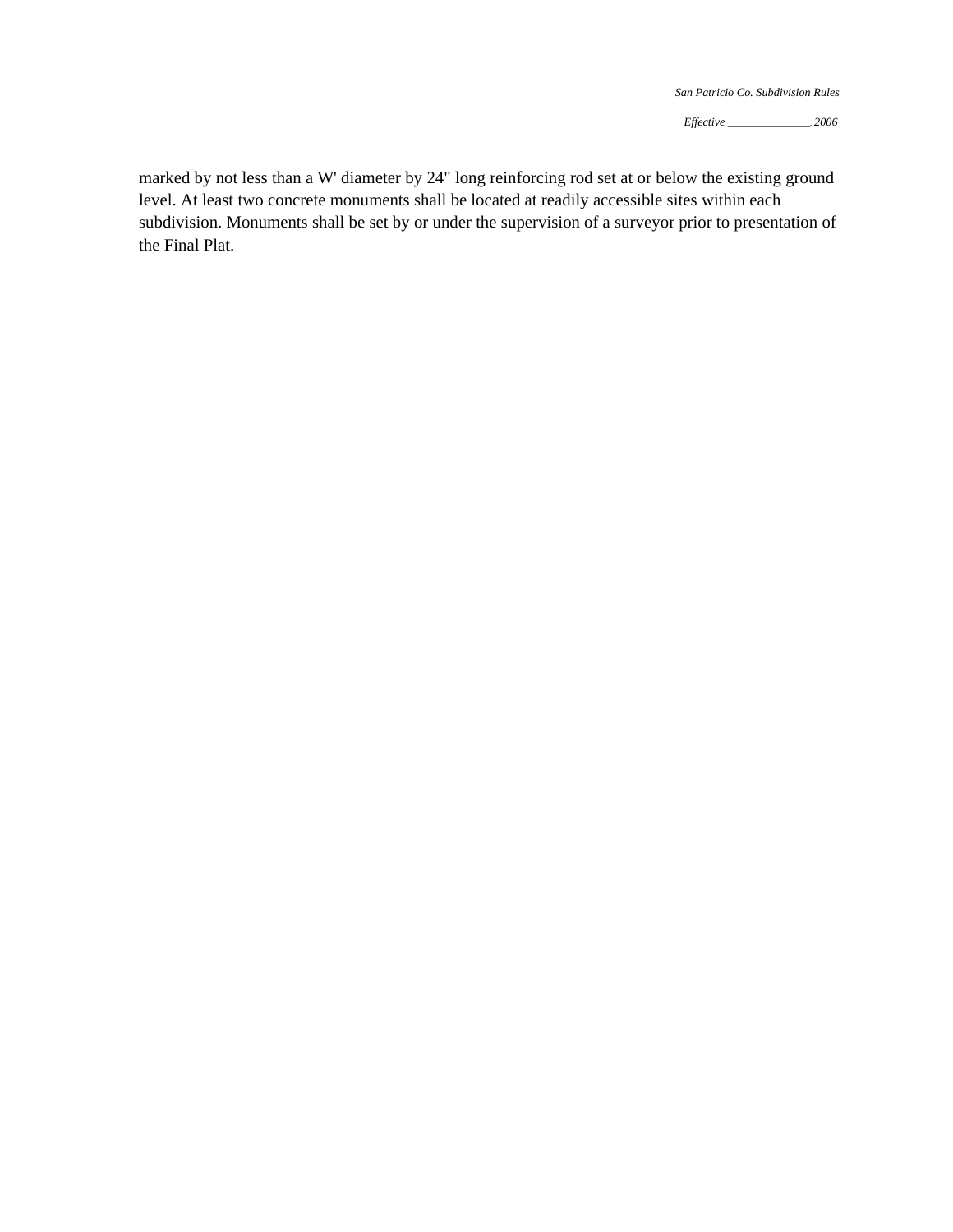#### **CHAPTER 3 -STANDARD SUBMISSION & REVIEW PROCEDURES**

#### **3.0 Timely Approval of Plats**

- A. These Rules and the applicable appendices shall constitute a written list of the documentation and other information that must be submitted with a plat application. An application submitted to the County Judge that contains the documents and other information required in these Rules and the applicable appendices is considered complete.
- B. If a person submits a plat application to the County Judge that does not include all of the documentation or other information required by Subsection A, the County Judge shall, no later than the tenth (10th) business day after the date the County Judge receives the application, notify the applicant of the missing documents or other information. No further action will be taken on the application until all documentation or other information contained in the notice is submitted to the County Judge.
- C. Acceptance by the County Judge of a complete plat application shall not be construed as approval of the application or the information or documentation contained therein.
- D. Except as provided by Subsection F of this section, the Commissioners Court shall take final action on a preliminary or final plat application, including the resolution of all appeals, not later than the sixtieth (60<sup>th</sup>) day after the date a completed plat application is received by the County Judge.
- E. If the Commissioners Court disapproves a plat application, the applicant shall be given a complete written list of the reasons for the disapproval within ten (10) business days of the date of disapproval.
- F. The County may not compel an applicant to waive the time limits contained in this Section.
- G. If the Commissioners Court fails to take final action on a complete plat application as required by Subsection D:
	- 1. The Commissioners Court shall direct the County Treasurer to refund to the applicant the greater of the unexpended portion of any plat application fee or deposit or fifty percent (50% ) of the plat application fee or deposit that has been paid :
	- 2. The plat application is granted by operation law; and
	- mandamus to compel the Commissioners Court to issue documents recognizing the approval of the plat. 3. The applicant may apply to a district court with civil jurisdiction in the county for a writ of
- H. A processing fee of \$ shall be paid to the County upon the filing of an application for plat approval required by these Rules.

#### **3.1 General Procedure**

The general procedure ultimately leading to the recording of a subdivision plat is the following sequence of steps:

A. Preliminary conference (optional but highly recommended).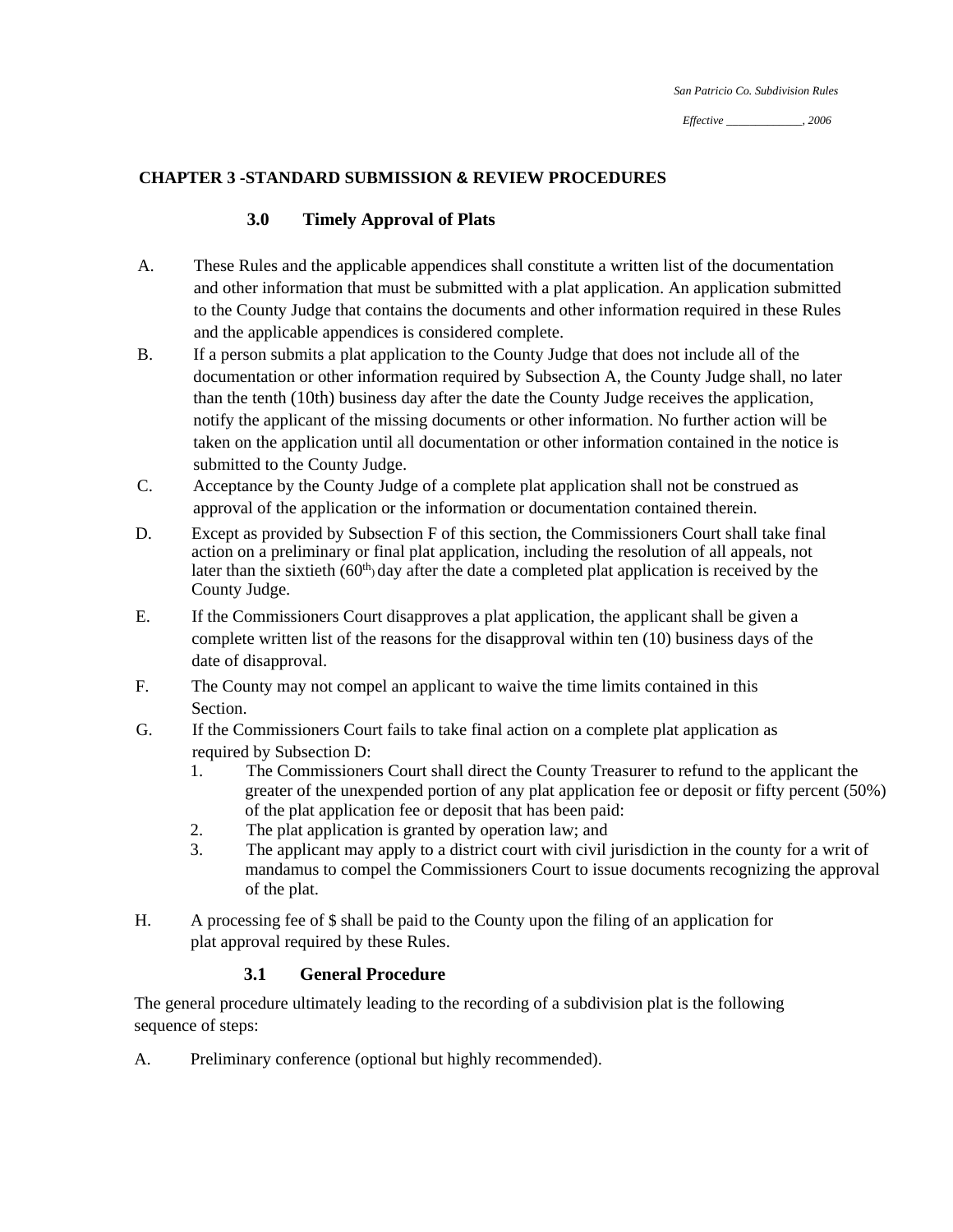*Effective* \_\_\_\_\_\_\_\_\_\_\_\_\_\_\_\_\_\_\_\_, *2006* 

- B. Submission of pre-application variance request (optional and only if information on the preliminary plat is not required for determination of variance).
- C. Submission, review, and approval of preliminary plat (with concurrent consideration of variance request or requests).
- D. Modification of preliminary plat and fulfillment of any conditions of preliminary plat approval.
- E. Submission, review, and approval of final plat (with concurrent consideration of variance request or requests).
- F. Posting of bonds or other financial guarantees.
- G. Release of final plat for recording.
- H. Recording of final plat in the map records of San Patricio County.

## **3.2 Preliminary conference**

The owner or the owner's engineer is strongly urged to meet with the County Judge to discuss any proposed subdivision or development. In this manner certain concerns and requirements can be addressed prior to expending time and money on property which cannot be developed in compliance with these rules or for which it is uneconomical to do so. A preliminary conference is not required, and any agreement reached with staff personnel is not binding upon the Commissioners Court.

## **3.3 Application for Plat Approval and Log of Items Submitted**

- A. The application for approval of a plat shall be filed in the County Judge's office by the record owner of the property to be subdivided or the owner's duly authorized agent. If the application is submitted by the owner's agent, then the agent shall submit such information as is necessary to verify that the agent has the authority to submit for and bind the owner by his actions on a form to be provided by the County Judge. The application shall have attached a copy of the deed or deeds showing the ownership of the land.
- B. The County Judge shall keep a log that identifies, for each document submitted during the process of seeking subdivision approval, a sequential log number, a description of the document, the date received, and the initials of the person making the log entry. The log number shall be written upon the document and the information shall be entered upon the log promptly after the document is received by the County Judge.

## **3.4 Preliminary Plat Processing**

A. The County Judge will review preliminary plat applications as submitted for completeness within ten (10) business days following filing of the plat application. If the submission is substantially complete and a recommendation can be made to the Commissioners Court based on the information contained therein, the preliminary plat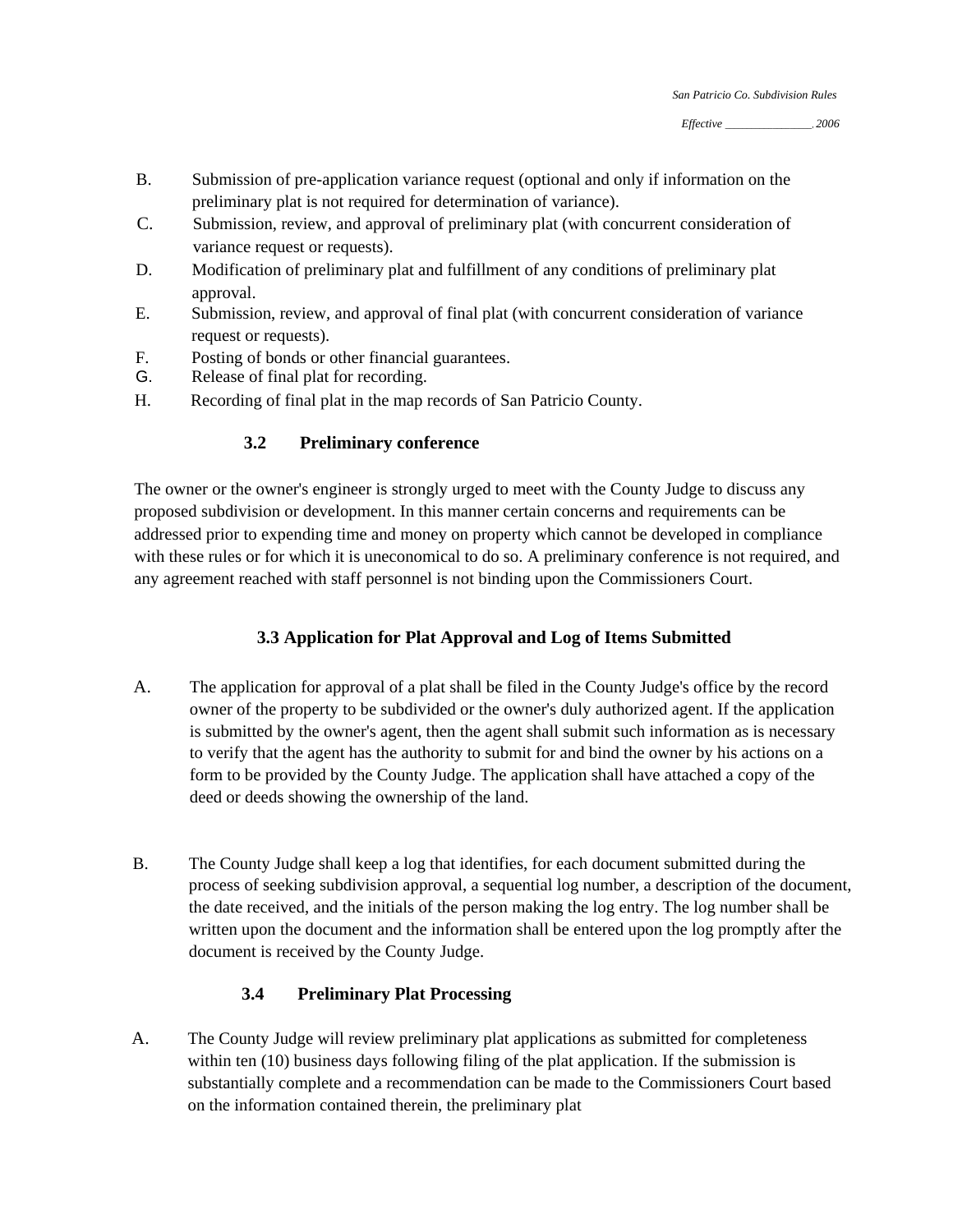will be put on the desired agenda date for action by the Commissioners Court. If the submission is not substantially complete, then a letter detailing the required additional information will be sent to the subdivider within ten (10) business days following the filing of the plat application. Once the requested information is provided, the preliminary plat will be processed in the same manner as an original submission, and this procedure shall continue until such time as a recommendation can be made to the Commissioners Court for its consideration.

- B. Preliminary plats may be approved as submitted, approved conditionally, or disapproved. If approved conditionally or disapproved, the reasons for such conditional approval or disapproval shall be stated in a letter from the County Judge.
- C. The approval of a preliminary plat shall be good for a period of twelve (12) months from the date of Commissioners Court action. If eleven months after approval the County has not received information which would necessitate revision of a preliminary plat, then upon written application by the owner before the end of the twelve month period, the Commissioners Court may extend the approval for an additional period of six (6) months.
- D. Preliminary plats which expire due to inactivity within the twelve  $(12)$  or six  $(6)$  month period noted above shall be required to be resubmitted as any new subdivision.

#### **3.5 Preliminary Plat Submission Requirements**

A. Form. The preliminary plat shall be drawn to a minimum scale of  $1" = 100'$ . The preliminary plat shall be drawn on sheets twenty-four inches (24") wide and thirty-six inches (36" ) long, with a binding margin of not less than two inches  $(2)$  on the left side of the sheet and margins on the other three sides of not less than one-half inch *(*1/2*").* A 3" x 5" area on each page, within the margins and preferably in the lower right-hand comer, shall be enclosed by a heavy line and be left blank in order to allow space for officials to note approvals or other actions on the plat. Where more than one sheet is necessary to accommodate the entire area, an index sheet showing the entire subdivision at an appropriate scale shall be attached to the plat.

The use of stickybacks, press on lettering, or transfer lettering which may lift, separate, or be removed from the original plat over a period of time shall not be accepted. Sepias or other diazo process reproducibles which may fade are also not acceptable.

- B. Coverage. The preliminary plat shall include topographic information on all land within five hundred feet (500') of the proposed subdivision.
- C. Quantity. The owner must submit seven (7) blue-or black-line copies of the complete set of the preliminary plat and its supporting information.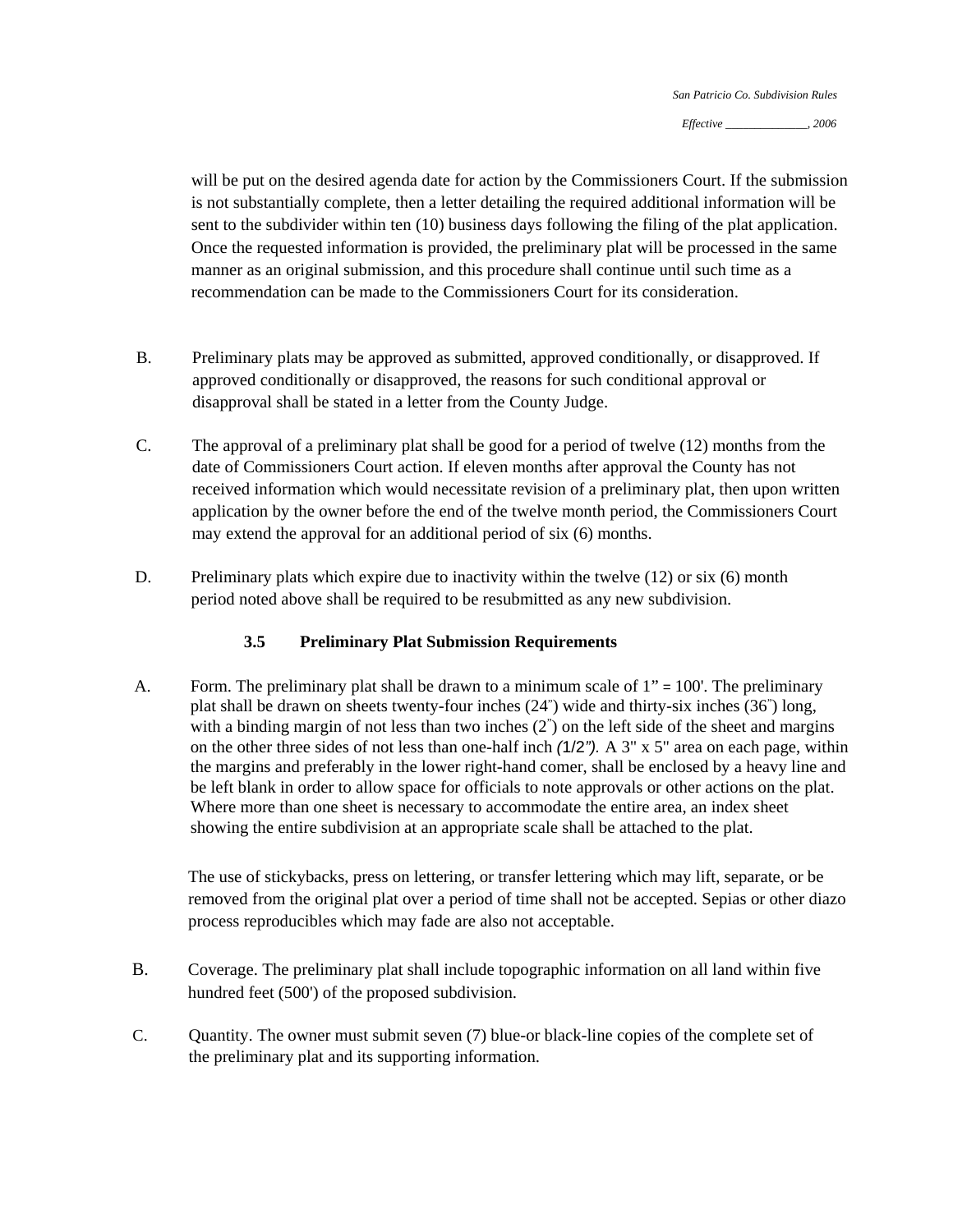- D. Required Supporting Information. The following information shall be provided with or upon the preliminary plat. Proposed topographic and utility details may be shown on the preliminary plat or on a separate plat for clarity. All work by an engineer or a surveyor must be signed, sealed, and dated.
	- 1. Legal description. The legal description of the land to be subdivided shall be sufficient for the requirements of title examination.
	- 2. Statement of conformance or list of variances. The statement shall declare that the preliminary plat (including its supporting information) conforms to these Rules (including the associated Appendices) or shall list the instances in which it does not comply with these Rules, the reason for each such non-compliance, and whether a variance is requested.
	- 3. Location map. A location map or sketch at a scale of not more than 4000 feet to one inch shall show the proposed subdivision, existing adjacent subdivisions, school district lines, and state and county roads in the vicinity.
	- 4. Vicinity map. A vicinity sketch or map at approximately 1" to 400 scale shall show existing subdivisions, streets, easements, rights-of-way, parks and public facilities, tracts of acreage in the vicinity, the general drainage plan and ultimate destination of water, and possible storm sewer, water, gas, electric, and sanitary sewer connections by arrows.
	- 5. Location with respect to any municipal ETJ line. A statement of the whether any part of the proposed subdivision lies within any extraterritorial jurisdiction of a municipality (under Texas Local Govt. Code § 42.021 or 212.001) shall be provided. If an ETJ line traverses the subdivision, it shall be delineated and identified upon the preliminary plat.
	- 6. Map of earlier plat. If the subdivision is part of a previously filed subdivision plat, a map shall be provided showing the portion of the earlier-filed plat that is owned by the subdivider and included in the preliminary plat.
	- 7. Restrictive covenant. Any restrictive covenants proposed to be imposed for the subdivision should be attached for reference. It should be noted whether these are existing or proposed and if proposed, at what time they will be recorded, prior to or subsequent to the recording of the final plat.
	- 8. Certification by the owner of conformance or submittal for review. The owner shall certify: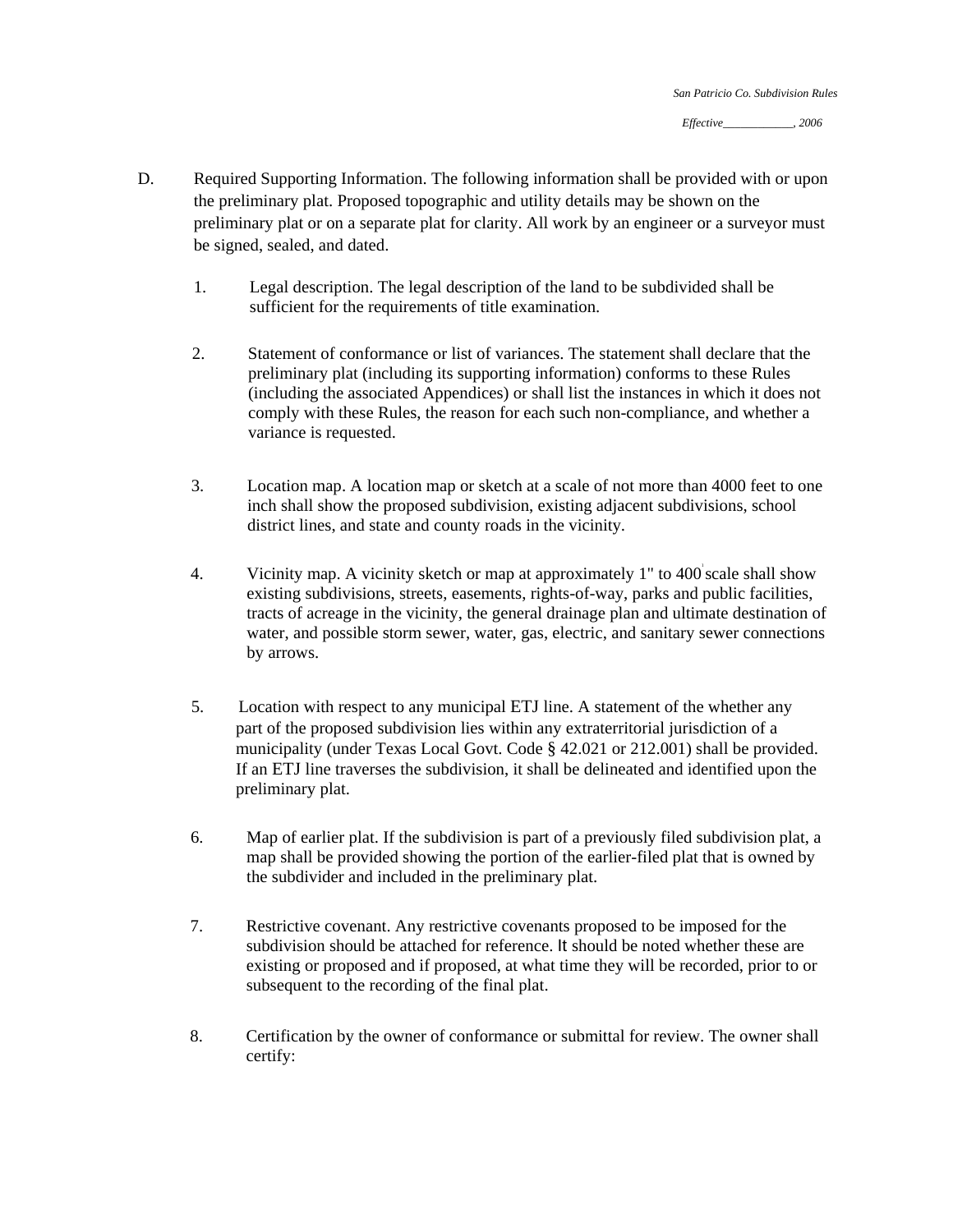- a. that the preliminary plat has been reviewed by and conforms to the requirements of the school district, the gas, electricity, water, telephone, and television cable companies, irrigation or water control and improvement districts and the U.S. Post Office; or,
- b. that the agencies mentioned in the preceding paragraph were given at least ten (10) working days to review the proposed preliminary plat.

This certification shall be in letter form and shall include the name, title, address, and telephone number of the person to whom the subdivider delivered the preliminary plat for review.

- E. The preliminary plat shall:
	- 1 include the name, address, and telephone number of the record owner(s) of lands being subdivided, and of the engineer, the surveyor, and any other persons responsible for the preparation of the data and information being submitted ;
	- any existing subdivision in the County; 2 include the subdivision name, which shall not duplicate the spelling or the pronunciation of
	- requirements of title examination. Subdivision boundaries shall be indicated by a heavy line at least 1/16 inch wide. The total acreage in the subdivision shall be noted; 3 delineate the boundary of the subdivision by metes and bounds sufficiently for the
	- part; 4 locate the subdivision with respect to an original comer of an original survey of which it is a
	- description, location, and tie to such control points, including all dimensions, angles, bearings, block numbers, and summary data, shall be noted; 5 show the primary control points or description used to establish the subdivision. The
	- 6 note the existing conditions within or immediately adjacent to the subdivision, including the:
		- a. location, dimension, name, and description of each existing or recorded street, alley, reservation, easement, or other public rights-of-way or visible private encumbrance upon the land within or adjacent to the subdivision, intersecting or contiguous with its boundaries, or forming such boundaries, including the name of the subdivision in which such street, alley, etc., is located;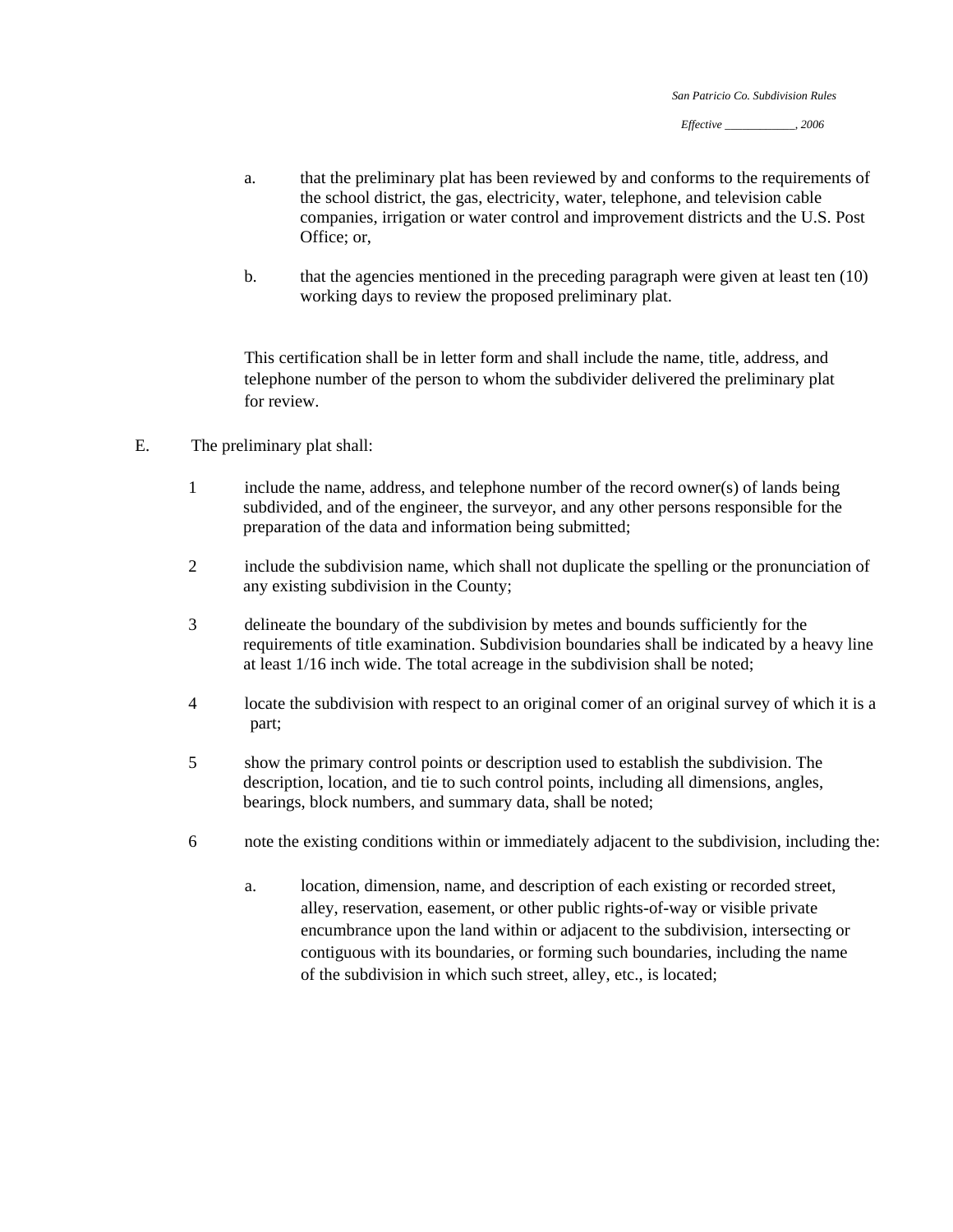- b. location, dimension, description, and flow line of any existing water courses, drainage structures, or irrigation structures within the subdivision or within one-hundred and fifty feet (150') of the boundary of the subdivision;
- c. location, dimension, description, and name of all existing or recorded lots and blocks, parks, public areas, or permanent structures within the subdivision or contiguous with the subdivision;
- d. location, dimension, grade, description, and name of all existing water, sewer, electric, gas, telephone, television cable, irrigation or other utilities;
- 7. show the adjoining property owners' names and references to the deeds under which they hold ownership, or if the adjoining property is within a recorded subdivision, state the subdivision's name and provide the reference for where its plat is recorded in the Map Records of San Patricio County;
- 8. note the date of preparation, date of survey, the scale of the plat, and the North arrow;
- 9. include topographic information, including contour lines for every one vertical foot. The information shall include the flow lines of existing gutters and drainage ways. It shall be sufficiently detailed to determine the existing drainage to and from the proposed subdivision and to determine the adequacy of the proposed drainage plan. Elevations shall be based on published U.S.C. & G.S. datum and the benchmark used shall be noted on the plat;
- 10. show the proposed general plan for storm water drainage in sufficient detail to indicate the location of drainage ditches or structures and the direction of flow;
- 11. show the approximate location, dimensions, and description of all proposed street rights-of-way, alleys, drainage structures, parks, squares, other public areas, reservations, easements, other rights-of-way, blocks, lots (lettered or numbered consecutively), permanent survey monuments, and other sites within the subdivision. The proposed width of each proposed street shall be measured at right angles, or radially where curved;
- 12. name the proposed streets (The name of a proposed street shall conform to the name of an existing street of which it may become an extension but otherwise shall not duplicate or conflict with the recognized name of any other street located in the area subject to these Rules.);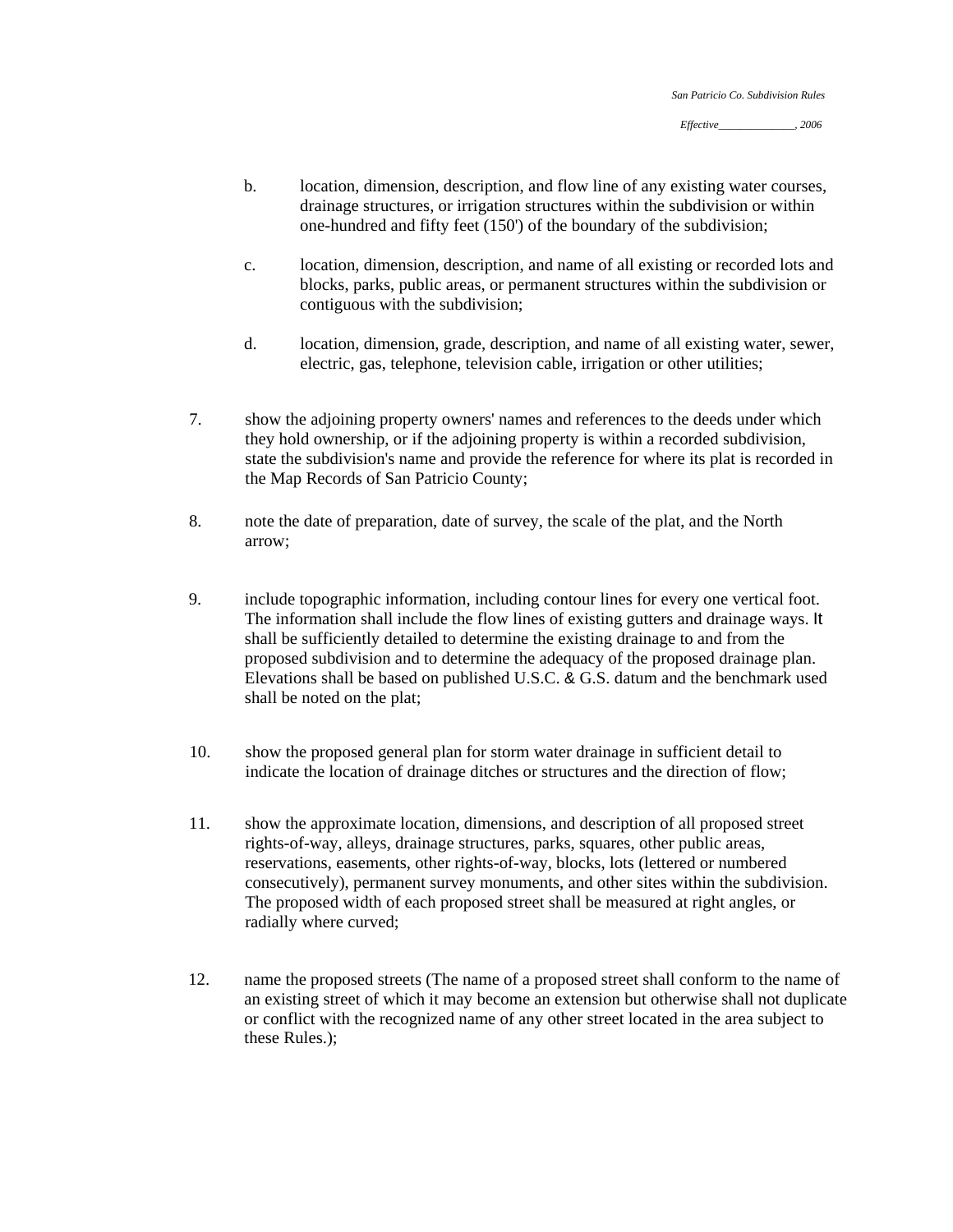13. show building setback lines, as follows, on all lot lines:

 (a) FRONT SETBACK: Building shall be setback a minimum of one half (Y2) of the width of the Street right-of-way which it faces, but not to exceed 50 feet if the street is a Farm-to Market Road or Main Arterial Street, or 25 feet if the street is a collector or minor street.

(b) SIDE SETBACK: Building shall be setback a minimum of six (6) feet from side property lines.

(c) REAR SETBACK: Building shall be setback a minimum of fifteen (15) feet from rear property lines.

(d) CORNER SETBACK: Building shall be setback a minimum often (10) feet from the side property line on Corner Lots;

- 14. show the net area contained within each lot or tract to the nearest one-tenth (1/10) of an acre; and,
- 15. show the limits of any flood hazard areas and the proposed finish floor elevation of any building within these flood hazard areas.

#### **3.6 Final Plat Processing**

- A. Application. The subdivider shall sign and date an application for final plat approval on a form to be provided by the County Judge. On the application the subdivider shall fully describe all infrastructure (streets, drainage facilities, water facilities, wastewater facilities, etc.) that has been completed or installed to serve the subdivision as of the date of the application for final plat approval. As part of the application, the subdivider shall also sign and list all the documents accompanying or attached to the final plat. A set of these documents shall be kept together during the review and approval process and through the recordation of the plat and the identified documents. Any substitutions or additions to the documents to be recorded shall be noted and dated on an addendum to the application form.
- B. The final plat and its accompanying data shall be reviewed by the Commissioners Court within the 60 day period following submission of the complete application. If all required information is contained within the submission and the final plat is complete in every respect, the plat shall be presented to the Commissioners Court for its approval. If the application is incomplete, the County Judge shall make note of such requirements in letters to the subdivider and the engineer or surveyor of record within ten (10) business days of the date of the application.
- C. Upon submission of the requested additional information, the process of review will continue, and this process of review and resubmission shall continue until the application is complete in every respect. The final plat shall then be placed before the Commissioners Court for approval or disapproval. No conditional approval of the final plat shall be granted.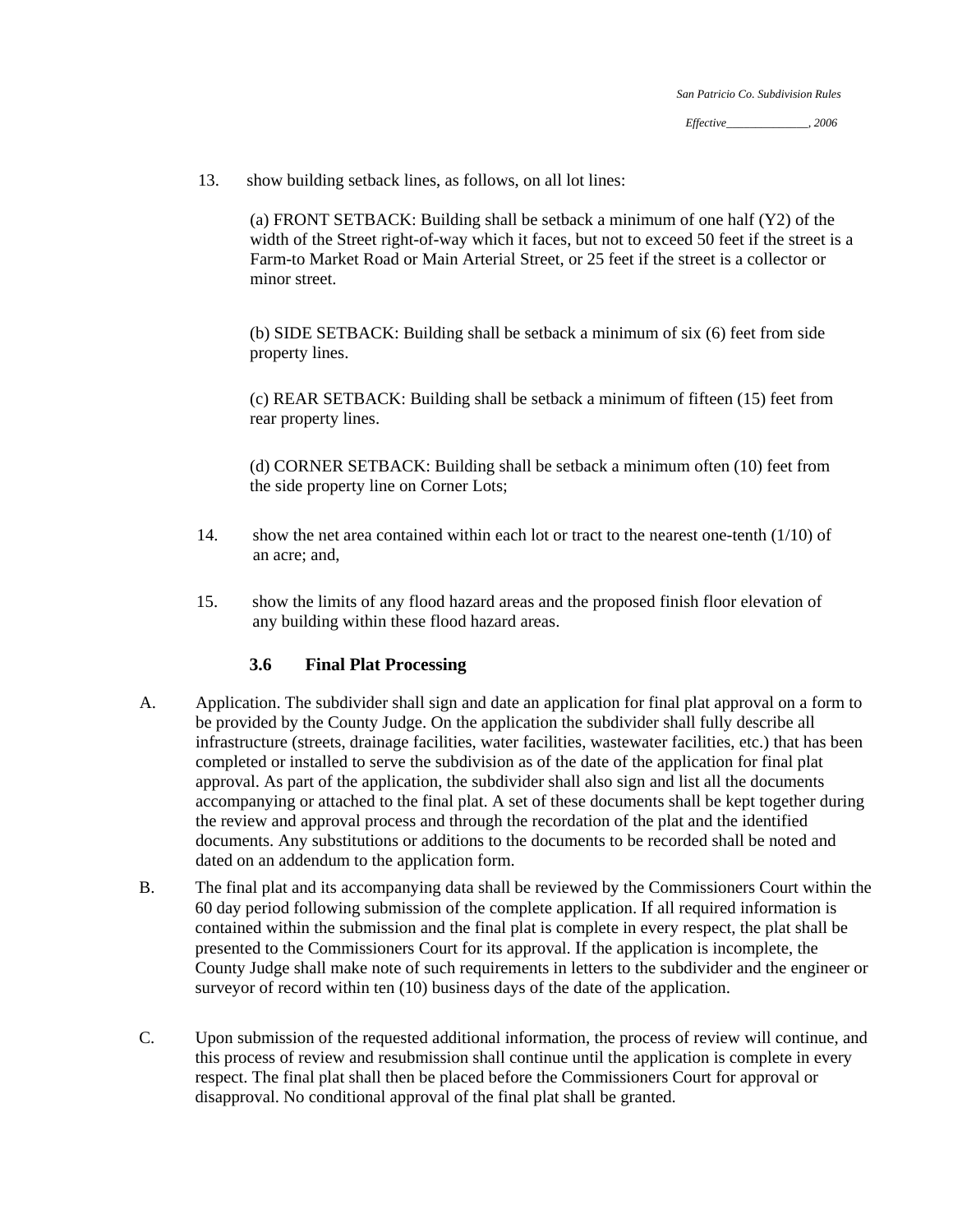*Effective* \_\_\_\_\_\_\_\_\_\_\_\_\_\_\_\_\_\_\_, *2006* 

#### **3.7 Final Plat Submission Requirements**

- A. Form. The final plat shall be drawn to a minimum scale of 1"= 100'. The final plat shall be drawn on sheets twenty-four inches  $(24^{\degree})$  wide and thirty-six inches  $(36^{\degree})$  long, with a binding margin of not less than two inches  $(2^{n})$  on the left side of the sheet and margins on the other three sides of not less than one-half inch (½"). A 3" x 5" area on each page, within the margins, and preferably in the lower right-hand comer, shall be enclosed by a heavy line and be left blank except for notations by officials of approvals or other actions on the plat. Where more than one sheet is necessary to accommodate the entire area, an index sheet showing the entire subdivision at an appropriate scale shall be attached to the plat. The documents attached to or accompanying the final plat that are required to be recorded shall likewise be placed on a sheet or sheets twenty-four inches (24") wide and thirty-six inches (36") long.
- B. General Content. The final plat and its accompanying information shall be complete and in conformance with the approved preliminary plat and its conditions of approval, and shall incorporate all changes, corrections, and conditions required during the preliminary plat approval process. The topography shown on the final plat shall be the post-development topography.
- C. Quantity. Fifteen copies of the final plat and its required supporting information shall be submitted, along with one reproducible original of the final plat itself.
- D. Required Supporting Information. The following information shall be provided with or upon the final plat. All work by an engineer or a surveyor must be signed, sealed, and dated.
	- 1 Statement of conformance or list of variances. The statement shall declare that the final plat (including its supporting information) conforms to these Rules (including the associated Appendices) or shall list the instances in which it does not comply with these Rules, the reason for each such non-compliance, and whether a variance is requested.
	- 2 Utility provider letters. Letters from utility providers, including irrigation or water control and improvement districts, other than water and sewer, shall be submitted showing that the utility has reviewed the proposed subdivision, that easements shown on the proposed plat are adequate, and that the subdivider has made all arrangements necessary for the utility company to service the subdivision. All approvals must be dated not more than 6 months prior to the date the final plat application is received. The approval may be noted on the face of the plat in lieu of a letter being provided.
	- 3 Street and drainage plans. Six sets of construction plans and specifications for streets and drainage improvements and the associated construction cost estimates shall be provided. The plans and specifications shall conform to these Rules.
	- 4 Water and sewage plans. When necessitated by the Model Rules, six sets of construction plans and specifications for water and sewer improvements and the associated construction cost estimates shall be provided. The plans and specs shall conform to these Rules.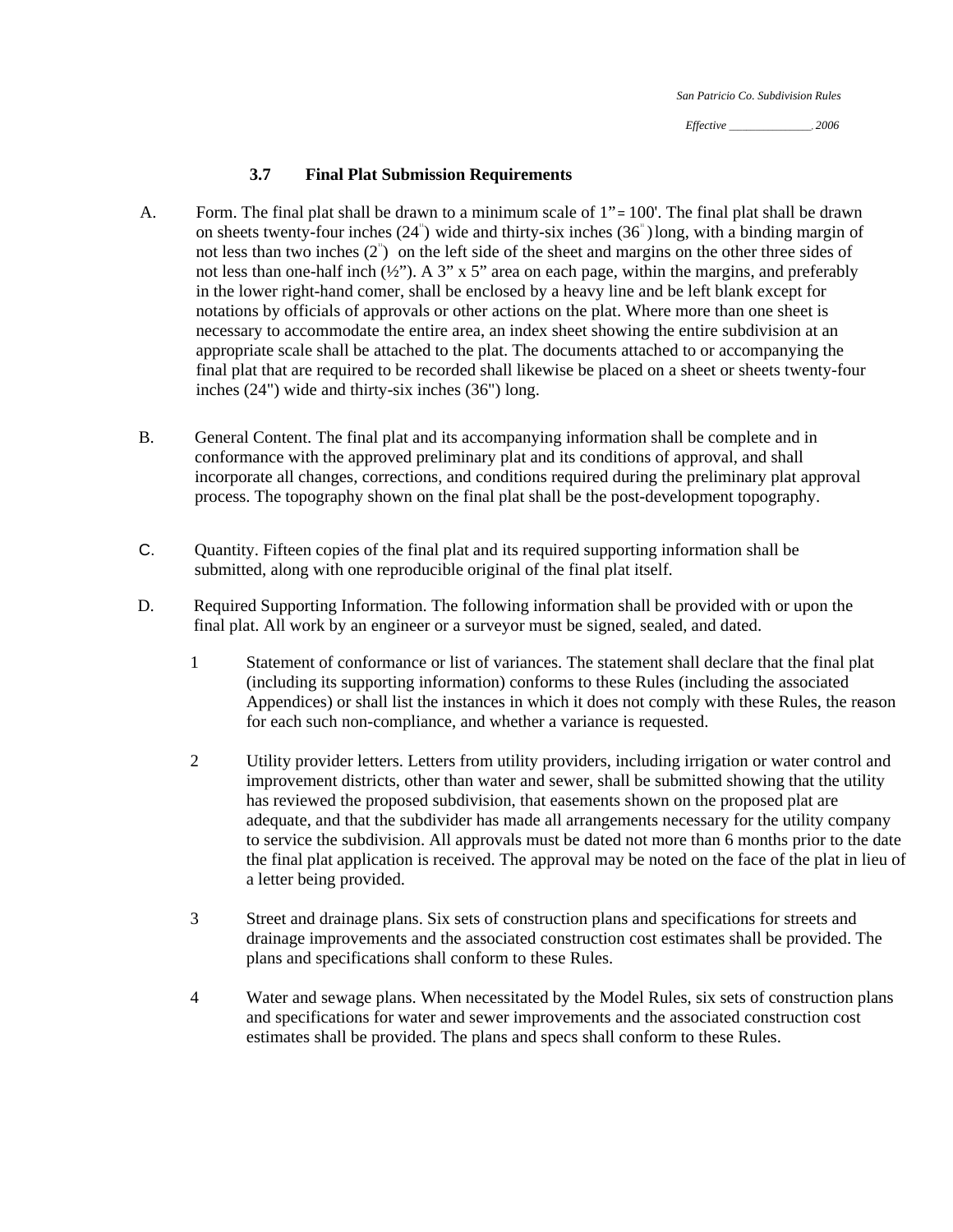- 5. Tax certificates. Tax certificates from the school district, the county, and any other taxing district stating that all ad valorem taxes and flat rate or other assessments have been paid shall be provided.
- E. The final plat shall:
	- I. be certified by a surveyor or engineer registered to practice in this state;
	- 2. define the subdivision by metes and bounds;
	- 3. locate the subdivision with respect to an original comer of an original survey of which it is a part;
	- 4. describe each lot, number each lot in progression, and give the dimensions of each lot;
	- 5. state the dimensions of and accurately describe each already existing or recorded lot, street, alley, square, park, reservation, easement, or other right-of-way or encumbrance within the land being subdivided;
	- 6. state the dimensions of and accurately describe each lot, street, alley, square, park, or other part of the tract intended to be dedicated to public use or for the use of purchasers or owners of lots fronting on or adjacent to the street, alley, square, park, or other part;
	- 7. note the type and location of all monuments and whether each was found or *set;*
	- 8. describe the general drainage pattern for the area and note all drainage easements, channels, and structures;
	- 9. identify and describe all easements for utilities and irrigation facilities;
	- 10. comply with various requirements in Section C, if the subdivision falls within the scope of sections C.1.5(a) and C.2.1 of this title, including requirements related to:
		- a. the minimum standards set out in Chapter 2 of Section C regarding water, wastewater, greywater, sludge disposal, setbacks, and the number of dwelling units per lot.
		- b. the final engineering report described in section C.3 .2.
		- c. the execution of an agreement with the county for the provision of certain improvements, and a bond or other financial guarantee (such as a cash deposit or a letter of credit) securing the agreement, as described in section C.3.4;
	- 11. note on the face of the plat any variance already granted by the Commissioners Court, along with the date such variance was granted;
	- 12. note on the face of the plat the requirement that each purchase contract made between a subdivider and a purchaser of the land in the subdivision contain a statement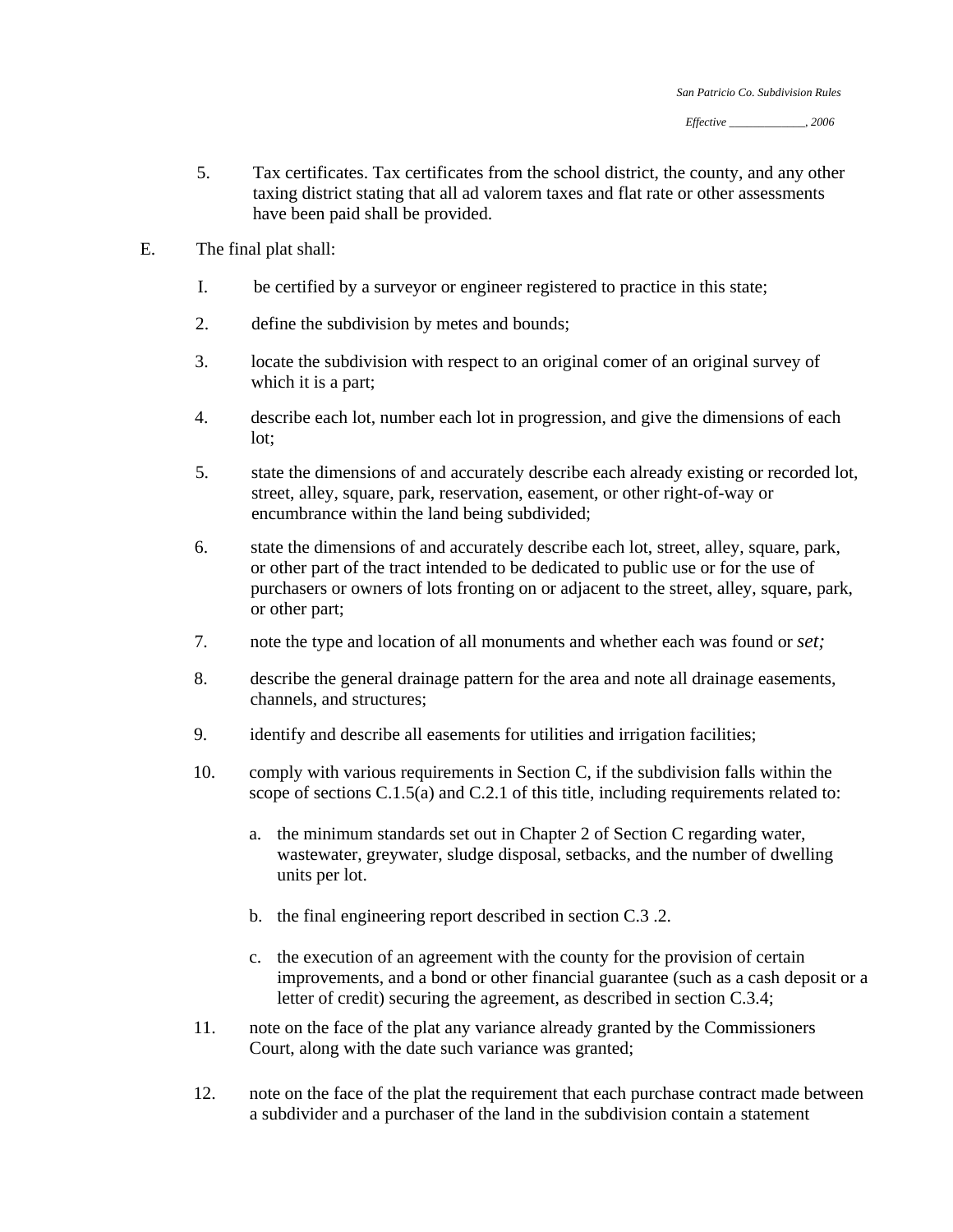describing the extent to which water will be made available to the subdivision and, if it will be made available, how and when; and,

- 13. note minimum floor elevations on each Lot, depicting the minimum finished habitable floor elevation which shall be not less than eighteen (18) inches above the center line of the Street the Lot faces, unless otherwise noted by the Engineer of record and approved by the County in accordance with FEMA maps.
- F. The owner or proprietor of the tract or the owner's or proprietor's agent must acknowledge the plat in the manner required for the acknowledgment of deeds.

## **3.8 Review and Approval of Final Plats by Commissioners Court**

- A. Scope of Review. The Commissioners Court will review the final plat (and its supporting information) to determine whether it meets the requirements of these Rules and state law.
- B. Disapproval. The Commissioners Court shall refuse to approve a plat if it does not meet the requirements prescribed by or under these Rules or state law.
- C. Disapproval of any preliminary plat or final plat by the Commissioners Court shall be deemed a refusal by the County to accept the offered dedications, if any, shown thereon. Approval of a plat shall not be deemed an acceptance of the proposed dedications and shall not impose any duty upon the County concerning the maintenance or improvements of any such dedicated parts until the proper authorities of the County have actually appropriated the same by an order of the San Patricio County Commissioners Court, or by entry, use, or improvement.
- D. Road and drainage bond requirements.
	- 1. The Commissioners Court may require the owner to execute a bond or other financial guarantee to assure the construction of the streets and drainage improvements. The bond
		- must:<br>a. be payable to the county judge or to the judge's successors in office;
		- b. be in an amount determined by the Commissioners Court to be adequate to ensure proper construction of the roads and streets in the subdivision and the drainage improvements, but not to exceed the estimated cost of construction of the roads and streets and the drainage improvements;
		- c. be executed with sureties as may be approved by the Court;
		- d. be executed by a company authorized to do business as a surety in this state if the Court requires a surety bond executed by a corporate surety; and
		- e. be conditioned that the roads and streets and the drainage improvements will be constructed:
			- (1) in accordance with the specifications adopted by the Court; and
			- (2) within a reasonable time set by the Court.
	- 2. In lieu of the bond an owner may deposit cash, a letter of credit issued by a federally insured financial institution, or other acceptable financial guarantee.
	- 3. If a letter of credit is used, it must:
		- a. list as the sole beneficiary the county judge; and
		- b. be conditioned that the owner of the tract of land to be subdivided will construct any roads or streets in the subdivision and the drainage improvements: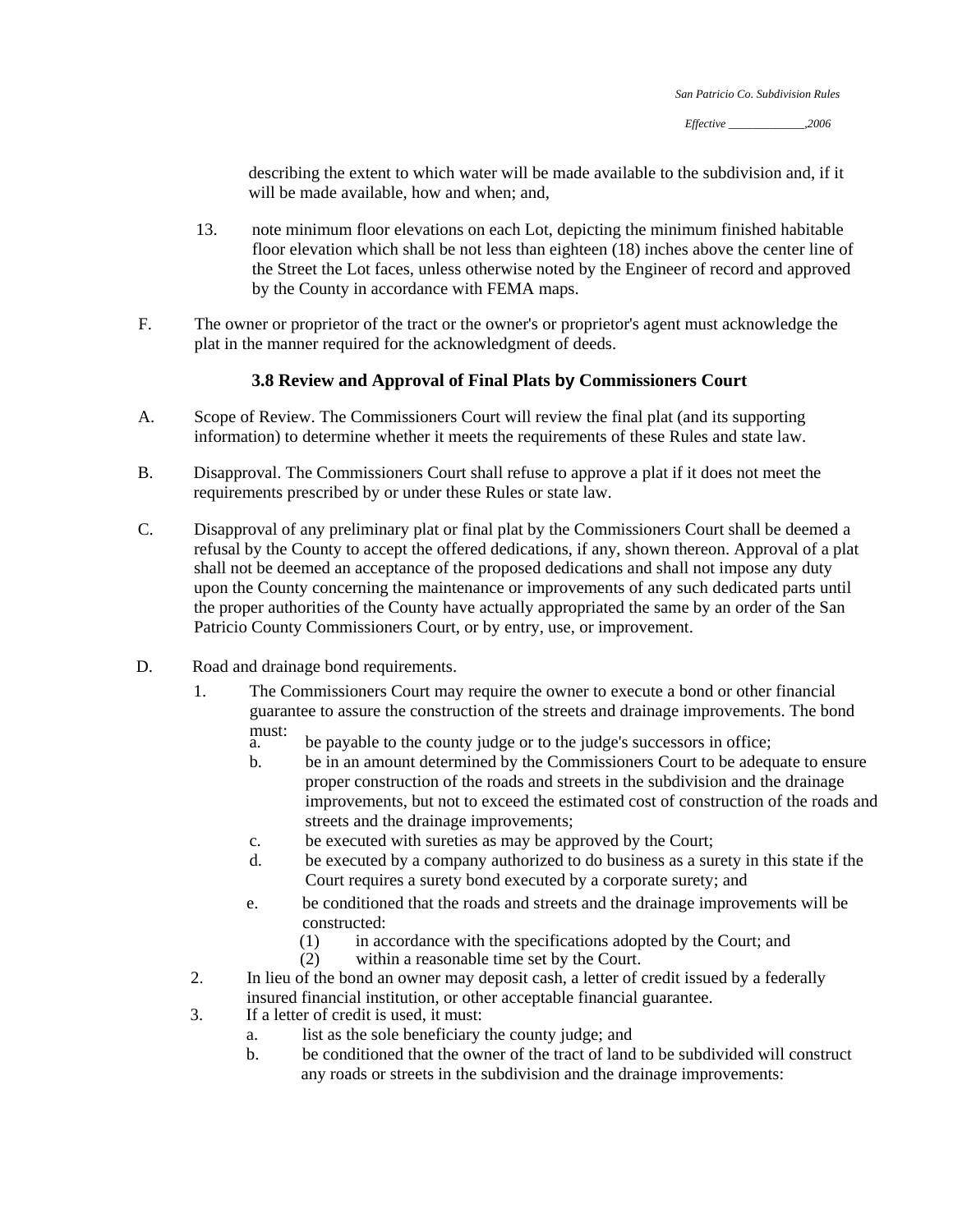- (1) in accordance with the specifications adopted by the Court; and
- (2) within a reasonable time set by the Court.
- E. If the subdivision is subject to Section C, a bond or other financial guarantee is required to assure completion of unconstructed water and wastewater facilities.

#### **3.9 Release of Approved Final Plat for Recording**

- A. Any variance granted by the Commissioners Court shall be noted on the face of the plat, along with the date such variance was granted, prior to release of the plat for recording.
- B. Upon submission to the County Planning Department of all required bonds and other financial guarantees, and the tender of the recording fee as required by the County Clerk, the County Planning Department will release the plat for recording.
- C. The plat (with its required attachments) must be filed and recorded with the County Clerk. The plat is subject to the filing and recording provisions of Section 12.002, Property Code.

#### **CHAPTER 4 -INTENTIONALLY OMITTED**

#### **CHAPTERS-VARIANCES**

#### **5.1 General Requirements**

Where literal enforcement of some provision contained in these Rules will result in undue hardship to the subdivider, and when a variance from such provision is in harmony with the general purpose and intent of these Rules so that the public health, safety, and welfare may be secured and substantial justice done, the Commissioners Court shall, subject to the limitations under state law, have the authority to grant a variance from the provision. Pecuniary hardship to the applicant, standing alone, shall not be deemed to constitute undue hardship. A variance shall not be granted if it would have the effect of preventing the orderly development of other land in the area in accordance with the San Patricio County Subdivision Rules.

#### **5.2 Limitations under State Law**

- A. A variance may be granted to a requirement of these Rules only insofar as that requirement is not mandated by state law.
- B. Variance from Section C. The Commissioners Court may grant an exemption for a subdivision from the requirements of Section C only if the county supplies the subdivision with water supply and sewer services that meet the standards of Section C.

### **5.3 Special Types of Variances**

A. Type I -Pre-existing Conditions Variance. A request for a Type 1 variance must be based upon facts that existed prior to the effective date of these Rules. It must be shown that the property and the conditions for which a variance are being requested existed prior to July 3, 1990, that the subdivider has no other property adjacent to or within two hundred feet (200') of the subject tract, that there is no possible way that the subdivider could comply with strict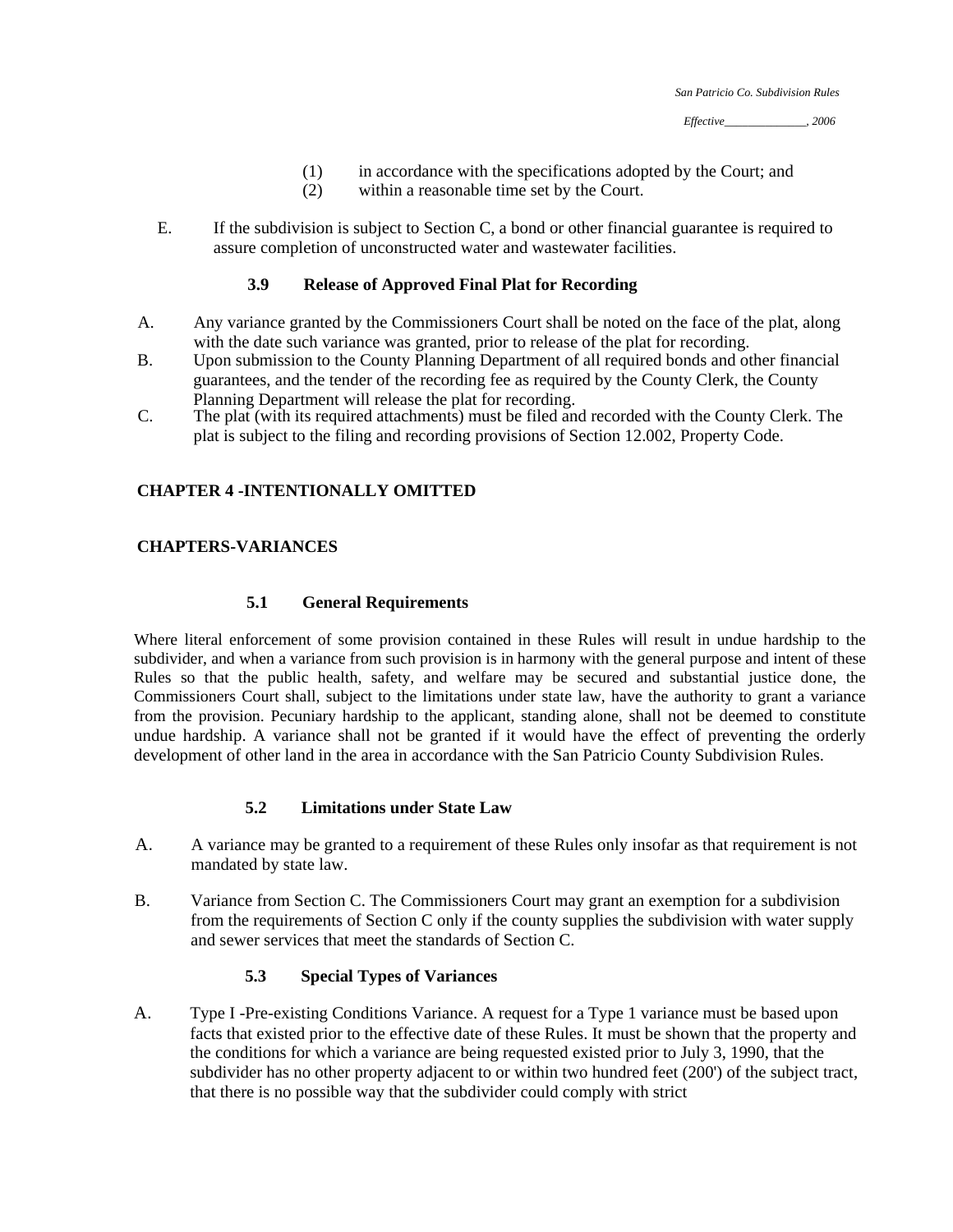literal enforcement to these Rules, and that granting of such a variance would not injure the public health, safety, or welfare.

B. Type 2 -Harmless Variance. A variance that would not be harmful to the public health, safety, or welfare.

#### 5.4 **Application for Variance**

An application for a variance shall be made in writing to the County Judge. The application shall state specifically which chapter, section, or subsection a variance is being requested from and shall contain all information which the subdivider feels supports the requested variance.

An application for an exemption from the requirements of Section C must be accompanied by an estimate, prepared by an engineer, of the cost for the county to supply the subdivision with water supply and sewer services that meet the standards of Section C.

#### **5.5 Procedure for Review of Application for Variance**

The Commissioners Court makes the ultimate decision on an application for a variance. The applicant may withdraw a request for a variance at any point in the process. A variance is usually requested at the time of submission of the preliminary plat. A variance may also be requested at the time of submission of the final plat. The Commissioners Court shall hold a public hearing on the application for the variance. The applicant shall have at least five (5) days notice of the Commissioners Court's hearing on the application. The Commissioners shall be provided copies of all pertinent written information developed during the review of the variance. After providing an opportunity for all concerned to be heard, the Commissioners Court shall proceed to deny the variance, to grant it, or to grant it with conditions. The full extent of the reasons for such a variance, when granted, shall be duly recorded in the Minutes of the Commissioners Court. If the Commissioners Court grants an exemption for a subdivision from the requirements of Section C, the Court shall identify the source of funding to supply the subdivision with water and sewer services that meet the requirements of Section C.

#### **5.6 Notation of Variance on Plat**

Any variance granted shall be noted on the face of the plat, along with the date such variance was granted, prior to recording of the plat.

## **CHAPTER 6-ENFORCEMENT**

#### **6.1 General Enforcement Authority under Texas Local Govt. Code§232.005(a) & (b)**

A. At the request of the Commissioners Court, the county attorney, or other attorney employed by the Court for this purpose, may file an action in a court of competent jurisdiction to: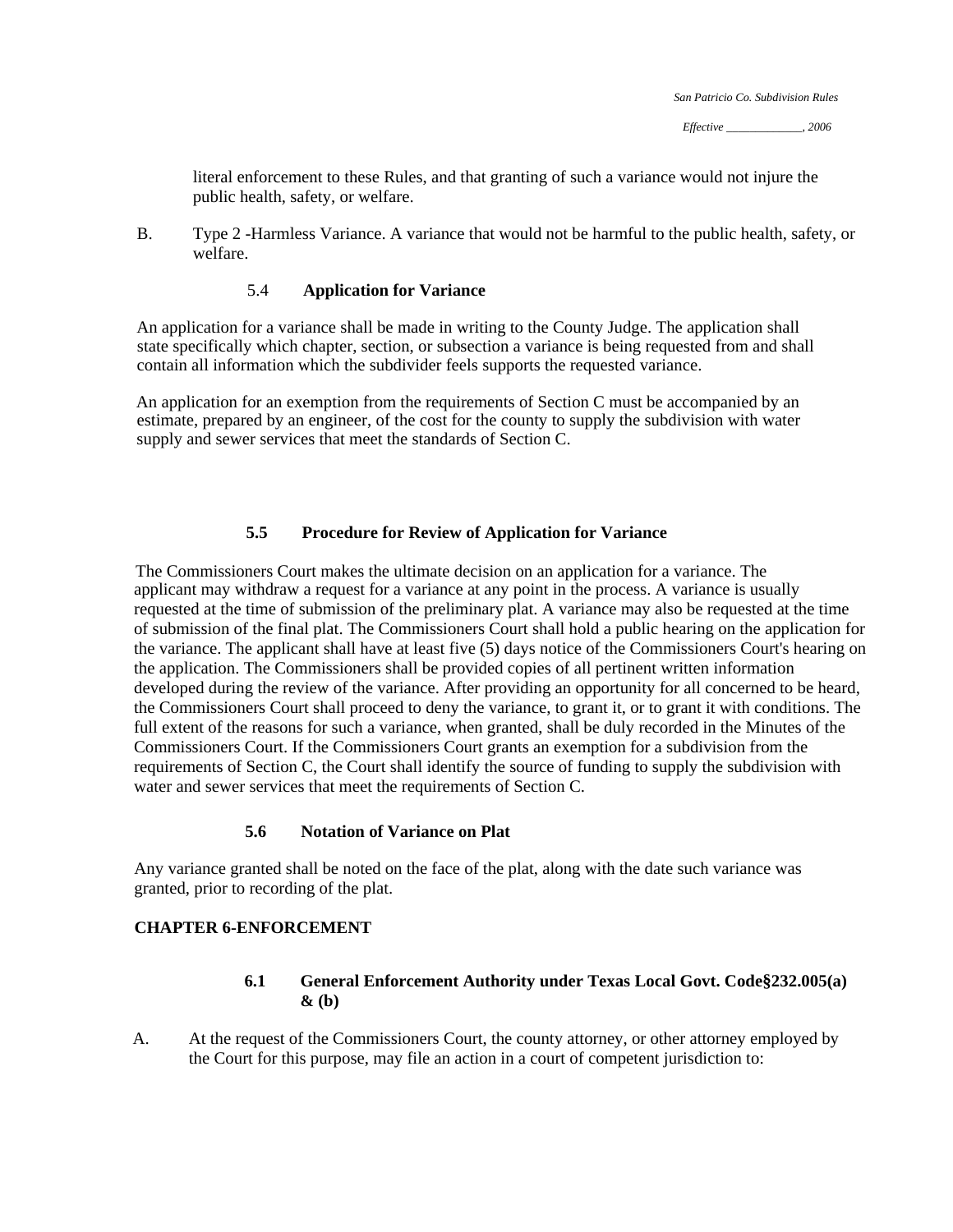- 1 enjoin the violation or threatened violation of a requirement established by, or adopted by the Commissioners Court under Sections 232.001 through 232.0045, Texas Local Government Code; or
- 2 recover damages in an amount adequate for the county to undertake any construction or other activity necessary to bring about compliance with a requirement established by, or adopted by the Commissioners Court under Sections 232.001 through 232.0045, Texas Local Government Code.
- B. A person commits an offense if the person knowingly or intentionally violates a requirement established by, or adopted by the Commissioners Court under Sections 232.001 through 232.0045, Texas Local Government Code. An offense under this subsection is a Class B misdemeanor. This subsection does not apply to a violation for which a criminal penalty is prescribed by Section 232.0048, Texas Local Government Code.

#### **6.2 Additional Enforcement**

See state law and Chapter 4 of Section C for other provisions related to enforcement.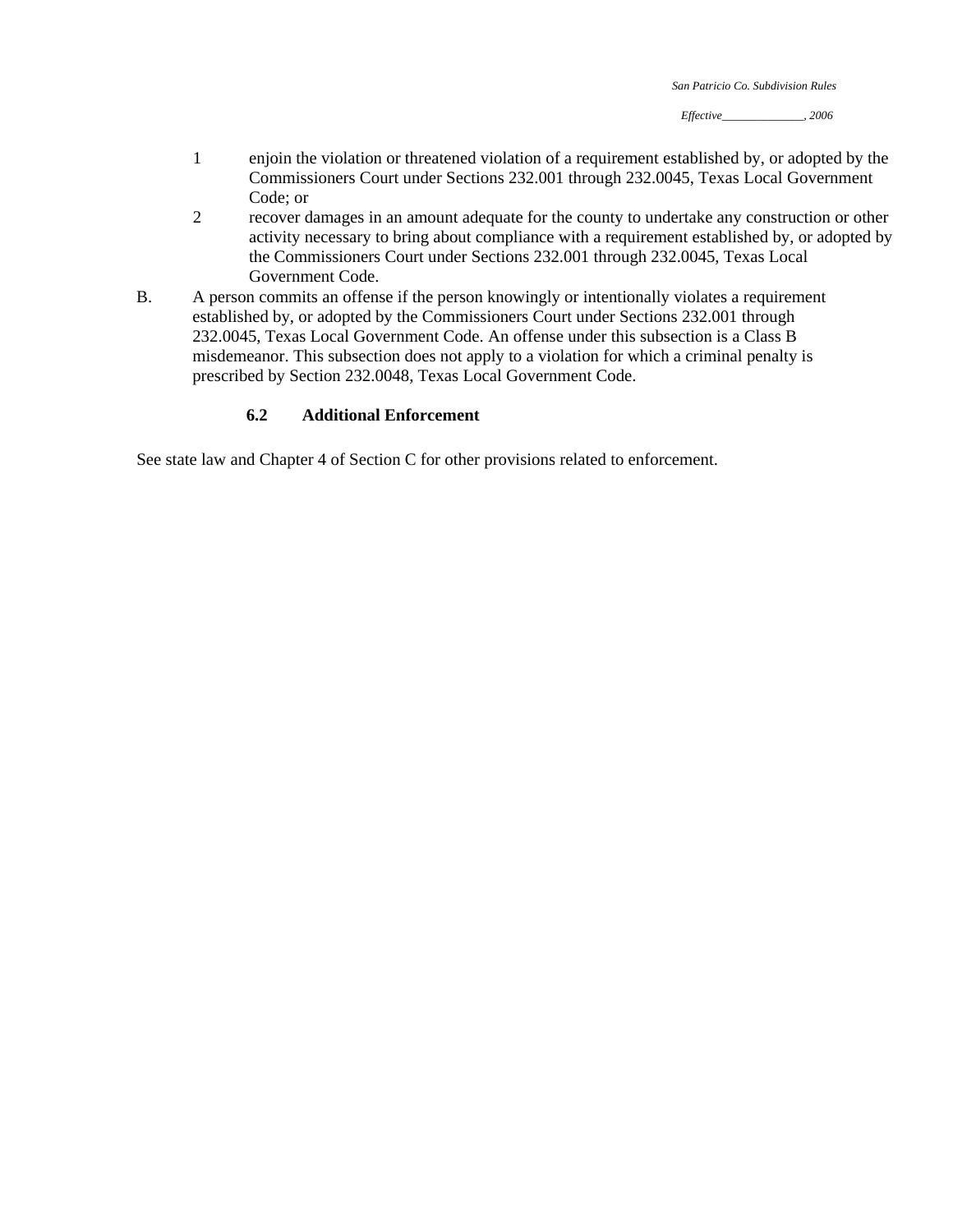*Effective \_\_\_\_\_\_\_\_\_\_\_\_\_\_\_\_\_\_\_\_\_\_\_\_\_\_\_\_\_\_,, 2006* 

## **SECTION C. DIVISIONS OF LAND OUTSIDE TITLE CORPORATE LIMITS OF A MUNICIPALITY AND SUBJECT SUBCHAPTER C OF THE TEXAS LOCAL GOVERNMENT CODE**

## **CHAPTER 1. GENERAL AND ADMINISTRATIVE PROVISIONS**

**1.1. Authority and Scope of Rules.** These rules are adopted by San Patricio County, Texas, under the authority of the Local Government Code, Chapter 232 and Water Code, §16.350. Notwithstanding any provision to the contrary, these rules apply only to a subdivision which creates two or more lots of five acres or less intended for residential purposes. Lots of five acres or less are presumed to be for residential purposes unless the land is restricted to nonresidential uses on the final plat and in all deeds and contracts for deeds.

**1.2. Purpose.** It is the purpose of these rules to promote the public health of the county residents, to ensure that adequate water and wastewater facilities are provided in subdivisions within the jurisdiction of this county, and to apply the minimum state standards for water and wastewater facilities to these subdivisions. .

**1.3. Effective Date.** See Section A.5.

**1.4. Repealer**. See Section A.5.

#### **1.5. Plat Required.**

- (a) The owner of a tract of land located outside the corporate limits of a municipality that divides the tract in any manner that creates two or more lots of five acres or less intended for residential purposes must have a plat of the subdivision prepared. Lots of five acres or less are presumed to be for residential purposes unless the land is restricted to nonresidential uses on the final plat and all deeds and contracts for deeds.
- (b) No subdivided land shall be sold or conveyed until the subdivider:
	- (1) has received approval of a final plat of the tract; and,

(2) has filed and recorded with the county clerk of the county in which the tract is located a legally approved plat.

(c) A division of a tract is defined as including a metes and bounds description, or any description of less than a whole parcel, in a deed of conveyance or in a contract for a deed, using a contract of sale or other executory contract, lease/purchase agreement, or using any other method to convey property.

**1.6. Supersession.** These rules supersede any conflicting regulations of the county.

**1.7. Severability**. If any part or provision of these regulations, or application thereof, to any person or circumstance is adjudged invalid by any court of competent jurisdiction, such judgment shall be confined in its operation to the part, provision, or application directly involved in the controversy in which such judgment shall have been rendered and shall not affect or impair the validity of the remainder of these regulations or the application thereof to other persons or circumstances. The commissioners court hereby declares that it would have enacted the remainder of these regulations without any such part, provision or application.

**1.8 Definitions**. The following words and terms, when used in this Section C, shall have the following meanings, unless the context clearly indicates otherwise.

The following words and terms, when used in this chapter, shall have the following meaning, unless the context clearly indicates otherwise.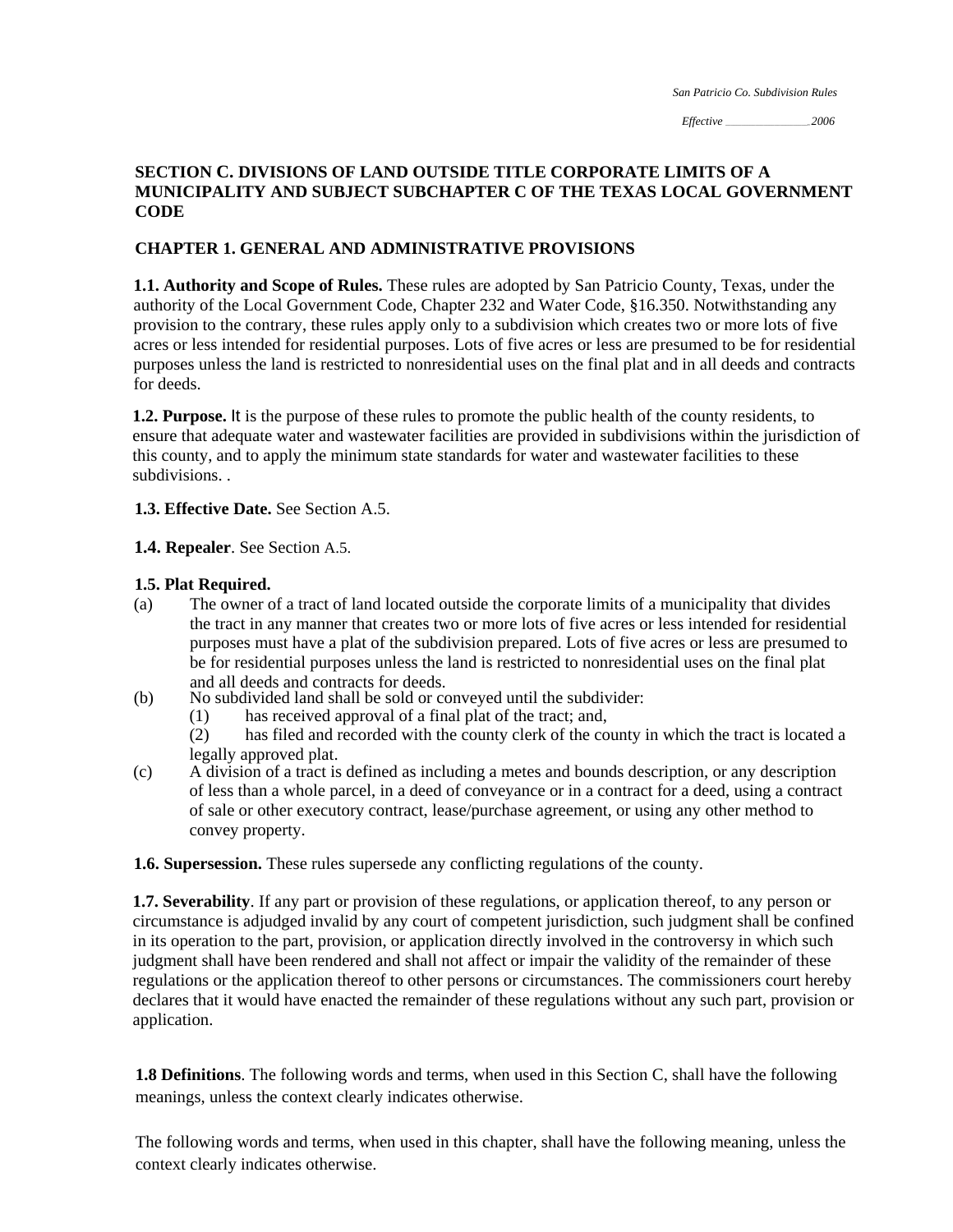(1) Commission -the Texas Commission on Environmental Quality and any of its predecessor or successor entities.

(2) Commissioners court (or court)--The commissioners court of County, Texas.

(3) County--County, Texas.

(4) Drinking water--All water distributed by any agency or individual, public or private, for the purpose of human consumption, use in the preparation of foods or beverages, cleaning any utensil or article used in the course of preparation or consumption of food or beverages for human beings, human bathing, or clothes washing.

(5) Engineer--A person licensed and authorized to practice engineering in the State of Texas under the Texas Engineering Practice Act.

(6) Final plat--A map or drawing and any accompanying material of a proposed subdivision prepared in a manner suitable for recording in the county records and prepared as described in these regulations.

(7) Lot--An undivided tract or parcel of land.

(8) Non-public water system--Any water system supplying water for domestic purposes which is not a public water system.

(9) OSSF--On-site sewage facilities as that term is defined in rules and/or regulations adopted by the commission, including, but not limited to, 30 TAC Chapter 285.

(10) Platted--Recorded with the county in an official plat record.

(11) Public water system--A system for the provision to the public of water for human consumption through pipes or other constructed conveyances, which includes all uses described under the definition for drinking water. Such a system must have at least 15 service connections orserveatleast25individualsatleast60 days out of the year. This term includes any collection, treatment, storage, and distribution facilities under the control of the operator of such system and used primarily in connection with such system; and any collection or pretreatment storage facilities not under such control which are used primarily in connection with such system. Two or more systems with each having a potential to serve less than 15 connections or less than 25 individuals but owned by the same person, firm, or corporation and located on adjacent land will be considered a public water system when the total potential service connections in the combined systems are 15 or greater or if the total number of individuals served by the combined systems total25 ormoreatleast60daysout of the year. Without excluding other meanings of the terms "individual" or "served," an individual shall be deemed to be served by a water system if he lives in, uses as his place of employment, or works in a place to which drinking water is supplied from the system.

(12) Purchaser--Shall include purchasers under executory contracts for conveyance of real property.

(13) Retail public utility—Any entity meeting the definition of a retail public utility as defined in Water Code §§ 13.002.

(14) Sewerage facilities--The devices and systems which transport domestic wastewater from residential property, treat the wastewater, and dispose of the treated water in accordance with the minimum state standards contained or referenced in these rules.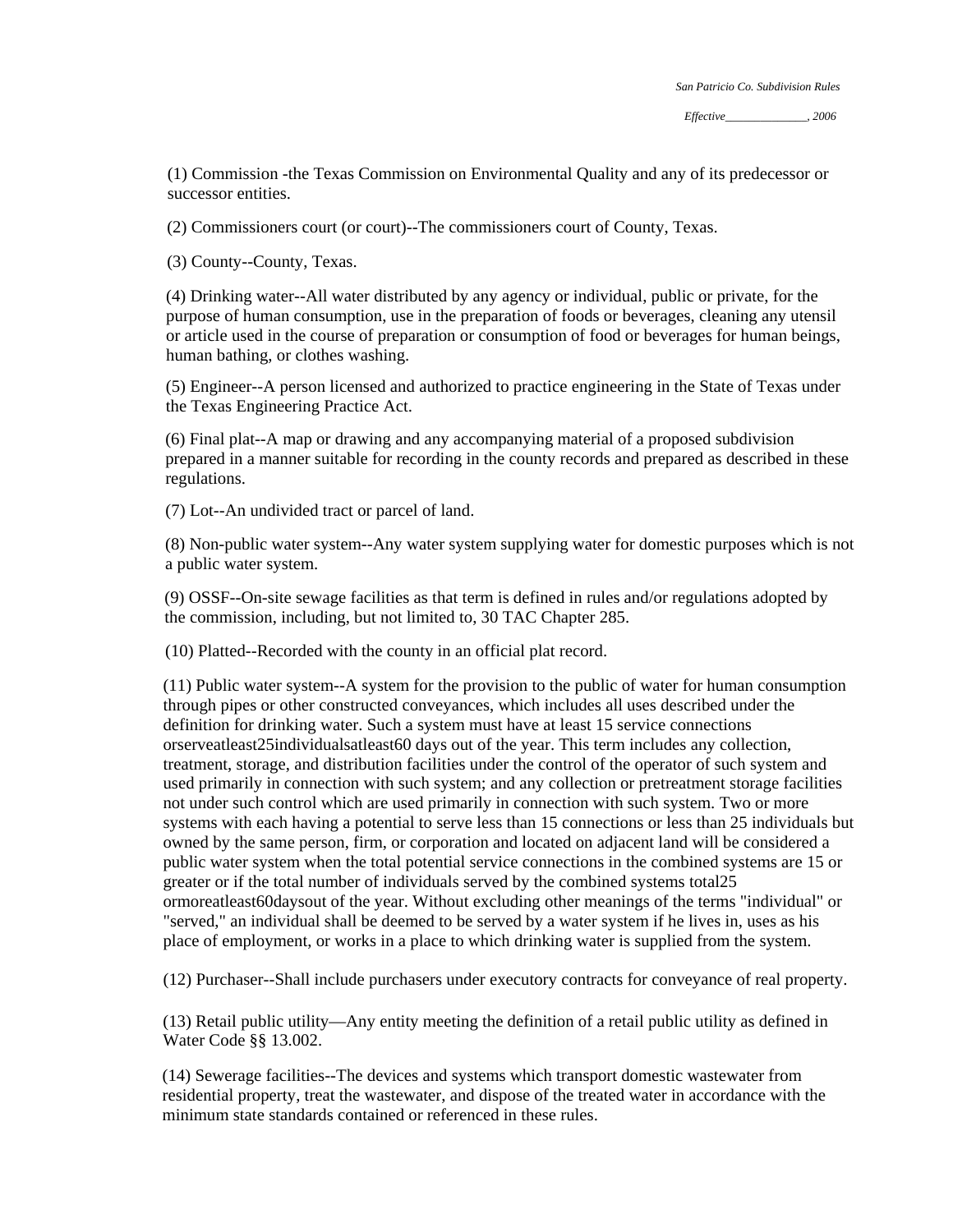(15) Subdivider--Any owner of land or authorized agent thereof proposing to divide or dividing land so as to constitute a subdivision.

(16) Subdivision--Any tract of land divided into two or more parts that results in the creation of two or more lots of five acres or less intended for residential purposes. A subdivision includes re-subdivision (replat) of land which was previously divided.

(l7) TAC--Texas Administrative Code, as compiled by the Texas Secretary of State.

(l8) Water facilities--Any devices and systems which are used in the supply, collection, development, protection, storage, transmission, treatment, and/or retail distribution of water for safe human use and consumption.

## **CHAPTER 2. MINIMUM STANDARDS**

**2.1. Scope of Standards**. The establishment of a residential development with two or more lots of five acres or less where the water supply and sewer services do not meet the minimum standards of this Chapter is prohibited. A subdivision with lots of five acres or less is presumed to be a residential development unless the land is restricted to nonresidential use on the final plat and all deeds and contracts for deeds.

#### **2.2. Water Facilities Development.**

#### (a) **Public water systems.**

- (1) Subdividers who propose to supply drinking water by connecting to an existing public water system must provide a written agreement with the retail public utility in substantially the form attached in Appendix 6-A. The agreement must provide that the retail public utility has or will have the ability to supply the total flow anticipated from the ultimate development and occupancy of the proposed subdivision for a minimum of 30 years. The agreement must reflect that the subdivider has paid the cost of water meters and other necessary connection equipment, membership fees, water rights acquisition costs, or other fees associated with connection to the public water system so that service is available to each lot upon completion of construction of the water facilities described on the final plat.
- (2) Where there is no existing retail utility to construct and maintain the proposed water facilities, the subdivider shall establish a retail public utility and obtain a Certificate of Convenience and Necessity (CCN) from the Commission. The public water system, the water quality and system design, construction and operation shall meet the minimum criteria set forth in 30 TAC §§ 290.38-290.51 and §§ 290.101-290.120. If groundwater is to be the source of the water supply, the subdivider shall have prepared and provided a copy of a groundwater availability study that complies with the requirements one TAC §§ 230.1 through 230. 11 for water availability for new public water supply systems and certifies. If surface water is the source of supply, the subdivider shall provide evidence that sufficient water rights have been obtained and dedicated, either through acquisition or wholesale water supply agreement, which will provide a sufficient supply to serve the needs of the subdivision for term of not less than 30years.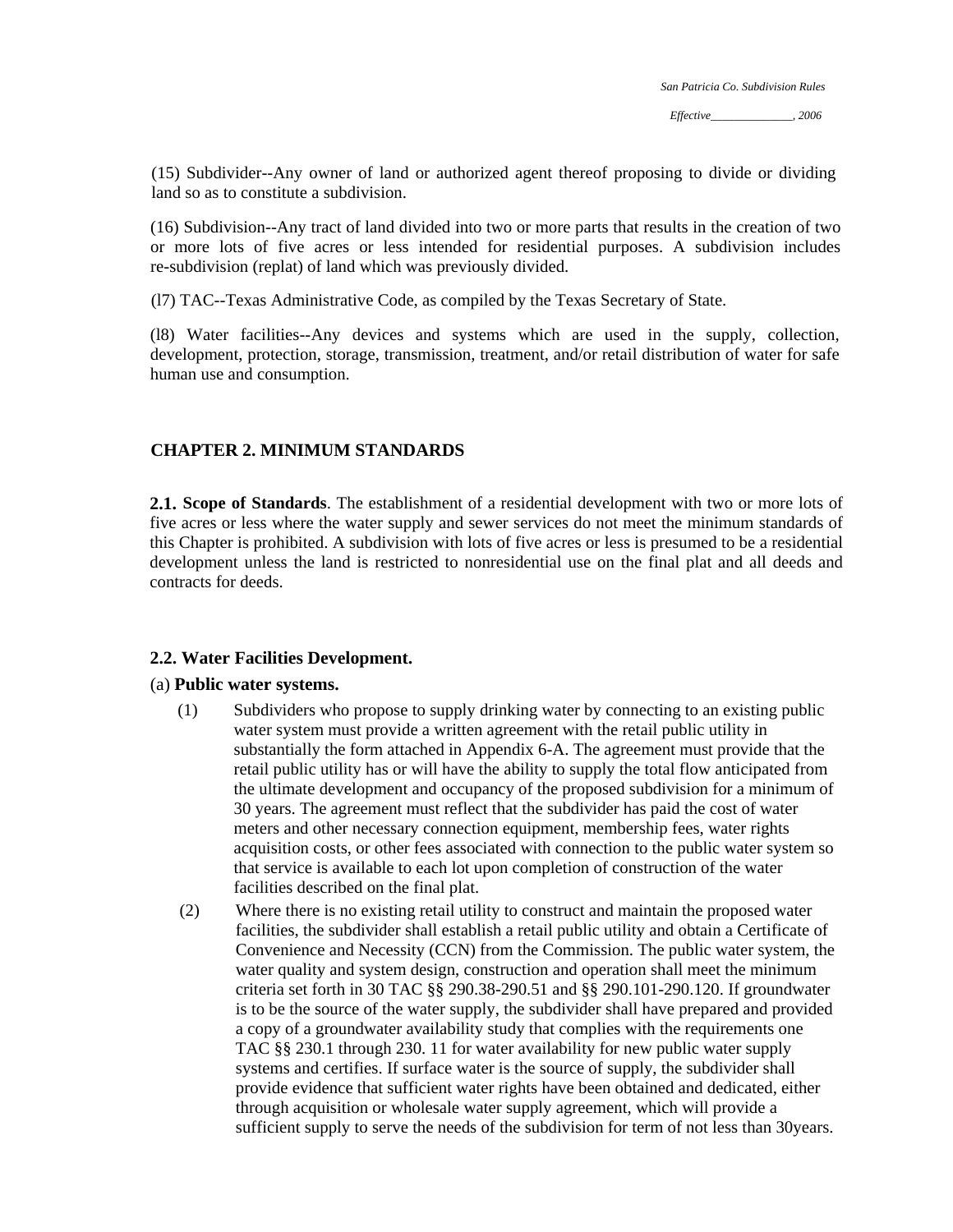- b. **Non-public water systems.** Where individual wells or other non-public water systems are proposed for the supply of drinking water to residential establishments, the subdivider shall have prepared and provide a copy of a groundwater availability study that complies with the requirements one TAC §§ 230.1 through 230.11 for individual water supply wells on individual lots and certifies the long term (30 years) quantity of the available groundwater supplies relative to the ultimate needs of the subdivision. The water quality of the water produced from the test well must meet the standards of water quality required for community water well systems as set forth in 30 TAC §§ 290.104,290.106,290.108
	- (1) without any treatment to the water; or
	- (2) with treatment by an identified and commercially available water treatment system.
- (c) **Transportation of potable water.** The conveyance of potable water by transport truck or other mobile device to supply the domestic needs of the subdivision is not an acceptable method, except on an emergency basis. Absence of a water system meeting the standards of these rules due to the negligence of the subdivider does not constitute an emergency.

#### **2.3. Wastewater Disposal.**

#### (a) **Organized sewerage facilities.**

- (1) Subdividers who propose the development of an organized wastewater collection and treatment system must obtain a permit to dispose of wastes from the Commission in accordance with 30 TAC Chapter305 and obtain approval of engineering planning materials for such systems under 30 TAC Chapter 317 from the Commission.
- (2) Subdividers who propose to dispose of wastewater by connecting to an existing permitted facility must provide a written agreement insubstantially the form attached in Appendix 6-B with the retail public utility. The agreement must provide that the retail public utility has or will have the ability to treat the total flow anticipated from the ultimate development and occupancy of the proposed subdivision for a minimum of 30 years. The agreement must reflect that the subdivider has paid the cost of all fees associated with connection to the wastewater collection and treatment system have been paid so that service is available to each lot upon completion of construction of the wastewater facilities described on the final plat. Engineering plans for the proposed wastewater collection lines must comply with 30 TAC Chapter 317.

#### (b) **On-site sewerage facilities.**

- (1) On-sitefacilitieswhichservesinglefamilyormulti-familyresidentialdwellingswith anticipated wastewater generations of no greater than 5,000 gallons per day must comply with 30 TAC Chapter 285 and the County OSSF Order.
- (2) Proposals for sewerage facilities for the disposal of sewage in the amount of 5,000 gallons per day or greater must comply with 30 TAC Chapter 317 and the County OSSF order.
- (3) The Commission or its authorized agent shall review proposals for on-site sewage disposal systems and make inspections of such systems as necessary to assure that the system is in compliance with the Texas Health and Safety Code, Chapter 366 and rules in 30 TAC Chapter 285, and in particular §§285.4, 285.5 and 285.30 285.39 and the County OSSF Order. In addition to the unsatisfactory on-site disposal systems listed in 30 TAC §285.3(i), pit privies and portable toilets are not acceptable waste disposal systems for lots platted under these rules.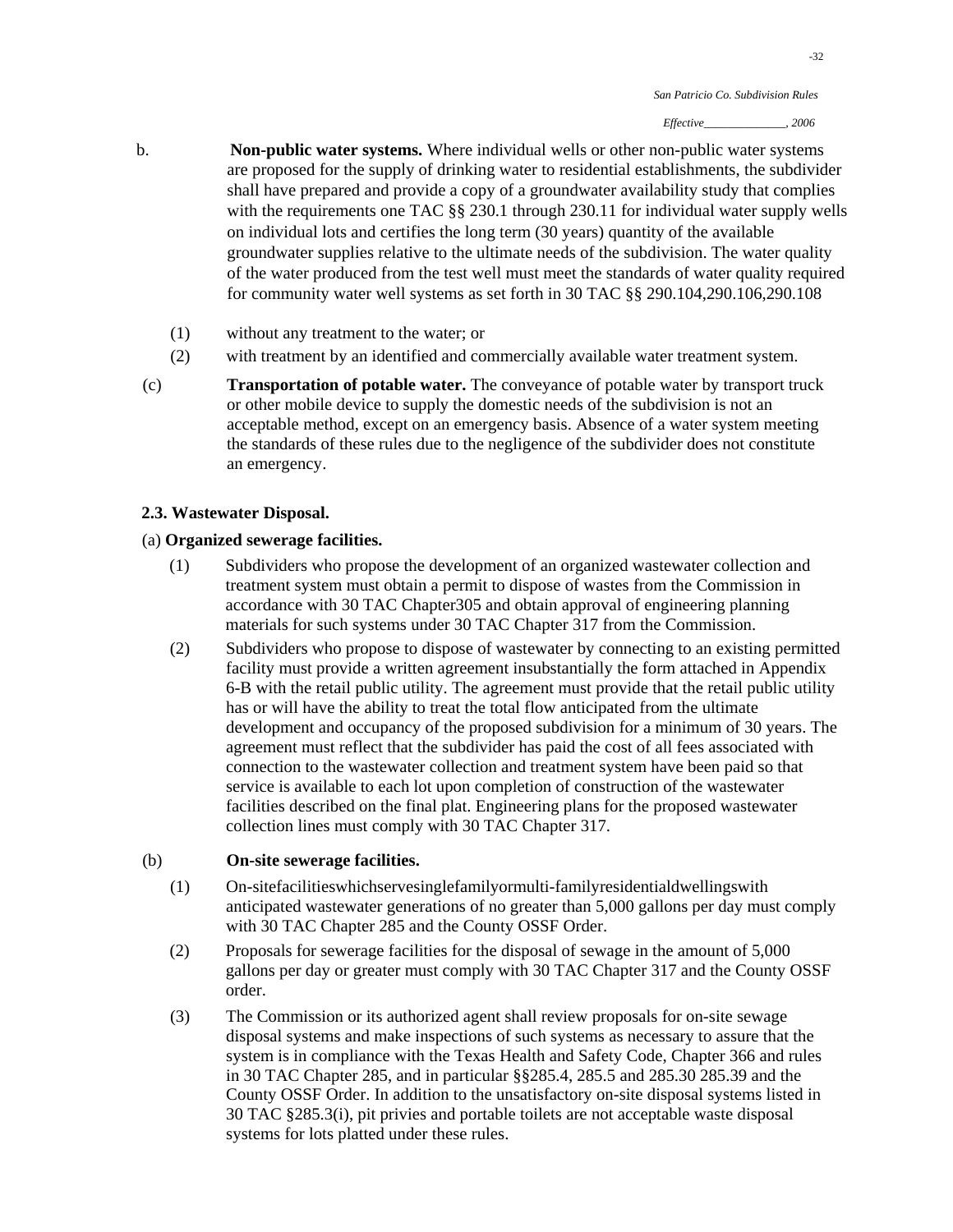### **2.4. Greywater Systems for Reuse of Treated Wastewater.**

- (a) Organized or municipal sewerage systems. Any proposal for sewage collection, treatment and disposal which includes greywater reuse shall meet minimum criteriaof30 TAC Chapter 210 promulgated and administered by the Commission.
- (b) On-site sewerage facilities. Any proposal for on-site sewage disposal which includes provisions for greywater use shall meet the minimum criteria of 30 TAC Chapter 285.

**2.5. Sludge Disposal.** The disposal of sludge from water treatment and sewerage facilities shall meet the criteria of 30 TAC Chapter 312 and Chapter 317.

**2.6. Setbacks.** In areas that lack a nationally recognized fire code as listed in Local Government Code, § 235.002 (c) and lack water lines sized for fire protection, setbacks from roads and right-of-ways shall be a minimum of 10 feet, setbacks from adjacent property lines shall be a minimum of five feet, and shall not conflict with separation or setback distances required by rules governing public utilities, on-site sewerage facilities, or drinking water supplies. Setback lines required elsewhere in the orders or rules of the county shall control to the extent greater setbacks are therein required.

**2.7 Number of Dwellings Per Lot.** No more than one single family detached dwelling shall be located on each lot. A notation of this restriction shall be placed on the face of the final plat. This restriction shall be placed in all deeds and contracts for deeds for real estate sold within the subdivision. Proposals which include multi-family residential shall include adequate, detailed planning materials as required for determination of proper water and wastewater utility type and design.

**2.8 Drainage**. Drainage shall be designed in accordance with these Rules and current plans adopted by San Patricio County Drainage District. Where further guidance for construction specifications is needed, the latest edition of Standard Specifications for Construction of Highways, Streets and Bridges, as published by the Texas Department of Transportation, or other appropriate standards shall control.

### **CHAPTER 3. PLAT APPROVAL**

### **3.1. Applications for Plat Approval**.

- (a) Owner representation. An application for approval of a plat shall be filed with the county by the record owner of the property to be subdivided or the duly authorized agent of the record owner.
- (b) Standards. Every plat creating two or more lots of five acres or less for residential use shall comply with the standards of Chapter 2 and the requirements of Chapter 3 of this Section C.

**3.2. Final Engineering Report.** The final plat shall be accompanied by an engineering report bearing the signed and dated seal of a professional engineer registered in the State of Texas. The engineering report shall discuss the availability and methodology of providing water facilities and wastewater treatment to individual lots within the subdivision. A detailed cost estimate per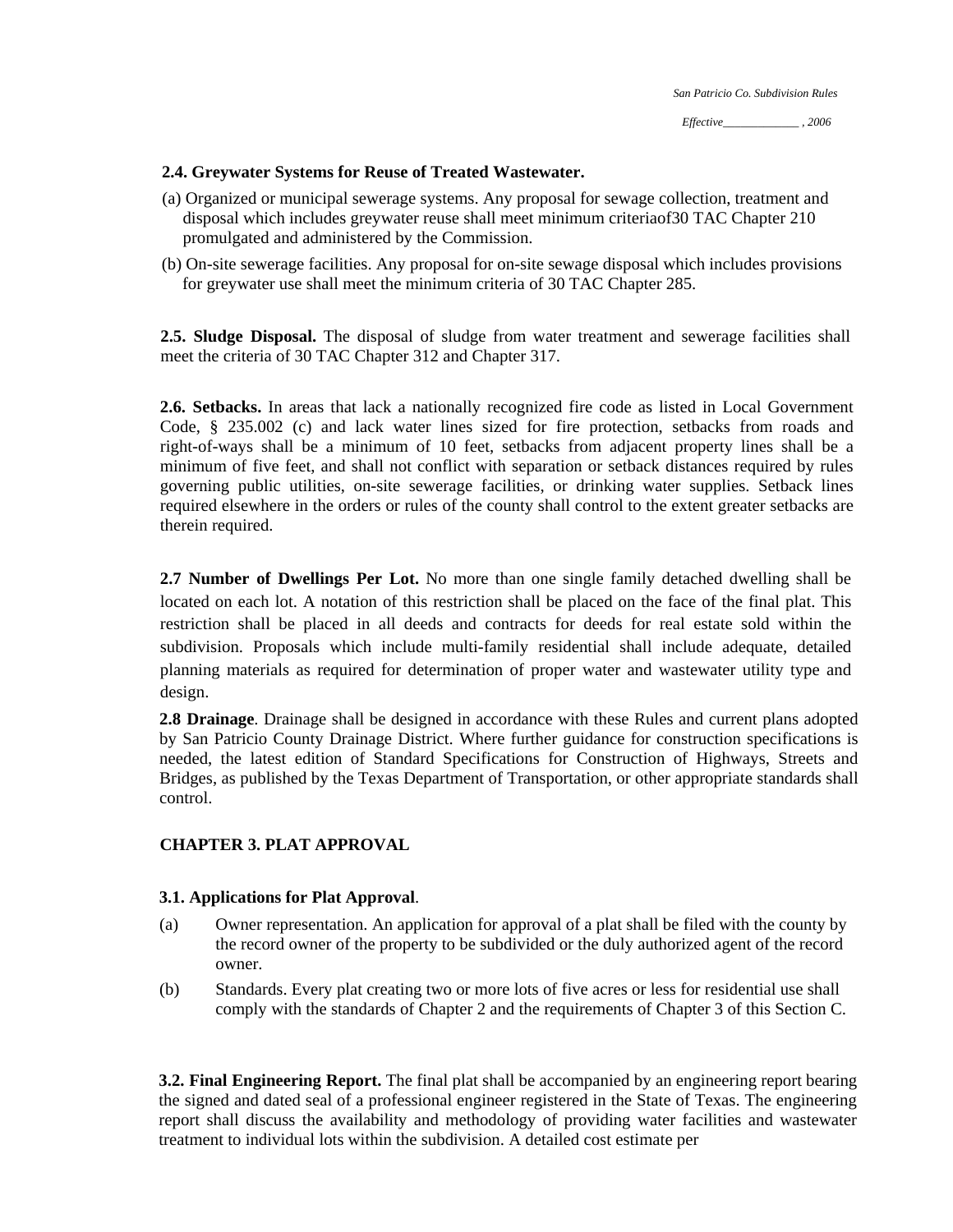lot acceptable to the county shall be provided for those unconstructed water supply and distribution facilities and wastewater collection and treatment facilities which are necessary to serve each lot of the subdivision. The plan shall include a construction schedule for each significant element needed to provide adequate water or wastewater facilities. If financial guarantees are to be provided under §3.4 of Section C, the schedule shall include the start dates and completion dates.

#### (1) **Public water systems**.

(A) Where water supplies are to be provided by an existing public water system, the subdivider shall furnish an executed contractual agreement between the subdivider and the retail public utility in substantially the form attached in Appendix 6A and referenced in Section (c)  $(2.2)$  (a) (I) of these rules. Before final plat approval, plans and specifications for the proposed water facilities shall have been approved by all entities having jurisdiction over the proposed project which may include in addition to the county the commission and the county health department. If ground water is to be the source of the water supply, the final engineering report shall include a groundwater availability study that complies with the requirements of30TAC §§§§230.1 through 230.11 for water availability for a public water supply systems and certifies the long term (30 years) quantity and quality of available groundwater supplies relative to the ultimate needs of the subdivision.

 (B) Where there is no existing retail public utility to construct and maintain the proposed water facilities, the subdivider shall establish a retail public utility and obtain a Certificate of Convenience and Necessity (CCN) from the commission and include evidence of the CCN issuance with the plat. Before final plat approval, plans and specifications for the proposed water facilities shall have been approved by all entities having jurisdiction over the proposed project. If ground water is to be the source of the water supply, the [mal engineering report shall include a groundwater availability study that complies with the requirements of 30 TAC §§§§230.1 through 230.11 for water availability for a public water supply systems and certifies the long term (30 years) quantity and quality of available groundwater supplies relative to the ultimate needs of the subdivision. If surface water is the source of supply then the final engineering report shall include evidence that sufficient water rights have been obtained and dedicated, either through acquisition or wholesale water supply agreement that will provide a sufficient supply to serve the needs of the subdivision for a term of not less than 30 years.

(2) **Non-public water systems.** Where individual wells are proposed for the supply of drinking water to residences, the final engineering report shall include the quantitative and qualitative results of sampling the test wells in accordance with Section(c) (2.2)of these rules. The results of such analyses shall be made available to the prospective property owners. If the water quality of the test well required pursuant to §§364.32(b) of this title does not meet the water quality standards as set forth in that section without treatment by an identified and commercially available water treatment system, then the final report must state the type of treatment system that will treat the water produced from the well to the specified water quality standards, the location of at least one commercial establishment within the county at which the system is available for purchase, and the cost of such system, the cost of installation of the system, and the estimated monthly maintenance cost of the treatment system. The final engineering report shall include a groundwater availability study that complies with the requirements of 30 TAC §§§§230.1 through 230.11 for water availability for individual water supply wells on individual lots and certifies the long term (30 years) quantity and quality of available groundwater supplies relative to the ultimate needs of the subdivision. The description of the required sanitary control easement shall be included.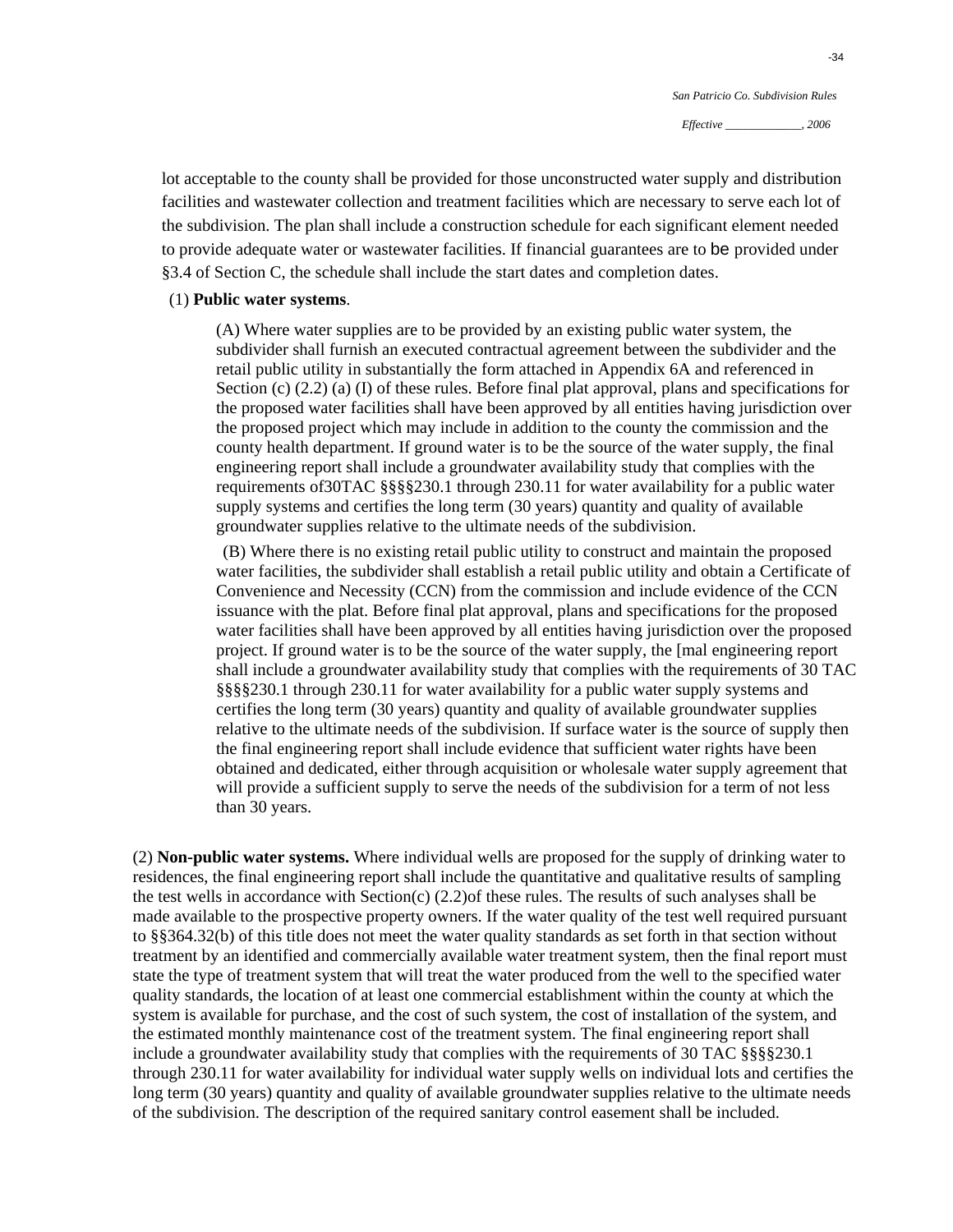## (3) **Organized sewerage facilities.**

- (A) Where wastewater treatment is to be provided by an existing retail public utility, the subdivider shall furnish evidence of a contractual agreement between the subdivider and the retail public utility in substantially the form attached in Appendix6-B and referenced in§2.3(a)(2) of Section C. Before final plat approval, an appropriate permit to dispose of wastes shall have been obtained from the Commission and plans and specifications for the proposed wastewater collection and treatment facilities shall have been approved by all entities having jurisdiction over the proposed project.
- (B) Where there is no existing retail public utility to construct and maintain the proposed sewerage facilities, the subdivider shall establish a retail public utility and obtain a CCN from the Commission. Before final plat approval, a wastewater treatment permit authorizing the treatment of the wastewater for the ultimate build-out population of the subdivision shall have been obtained from the Commission and plans and specifications for the proposed sewerage facilities shall have been approved by all entities having jurisdiction over the proposed project.
- (4) **n-site sewerage facilities**. Where private on-site sewerage facilities are proposed, the **O** final engineering report shall include planning materials required by 30 TAC §285.4(c), including the site evaluation described by 30 TAC §285.30 and all other information required by the county's OSSF order.

**3.3. Additional Information.** Additional information is necessary to determine the adequacy of proposed water and wastewater improvements as part of the plat approval process. Such information includes, but is not limited to:

- (1) layout of proposed street and drainage work;<br>(2) legal description of the property;
- legal description of the property;
- (3) existing area features;<br>(4) topography;
- topography;
- (5) flood plains;
- (6) description of existing easements;
- (7) layout of other utilities;
- (8) notation of deed restrictions;
- (9) public use areas; and
- (10) proposed area features.

### **3.4. Financial Guarantees for Improvements.**

(a) **Applicability.** If an adequate public or non-public water system or sewerage facility is not available from a retail public utility, or are not constructed by the subdivider, to serve lots intended for residential purposes of five acres or less at the time final plat approval is sought, then the commissioners court shall require the owner of the subdivided tract to execute an agreement with the county in substantially the form attached in Appendix 3B secured by a bond, irrevocable letter of credit, or other alternative financial guarantee such as a cash deposit which meet the requirements set forth below. Figure: 31 TAC §§364.54(a)

(b) **Bonds.** A bond that is submitted in compliance with subsection (a) of this section shall meet the following requirements.

(1) The bond or financial guarantee shall be payable to the county judge of the county, in his official capacity, or the judge's successor in office.

(2)The bond or financial guarantee shall be in an amount determined by the commissioners court to be adequate to ensure proper construction or installation of the public or non-public water facilities, and wastewater facilities to service the subdivision, including reasonable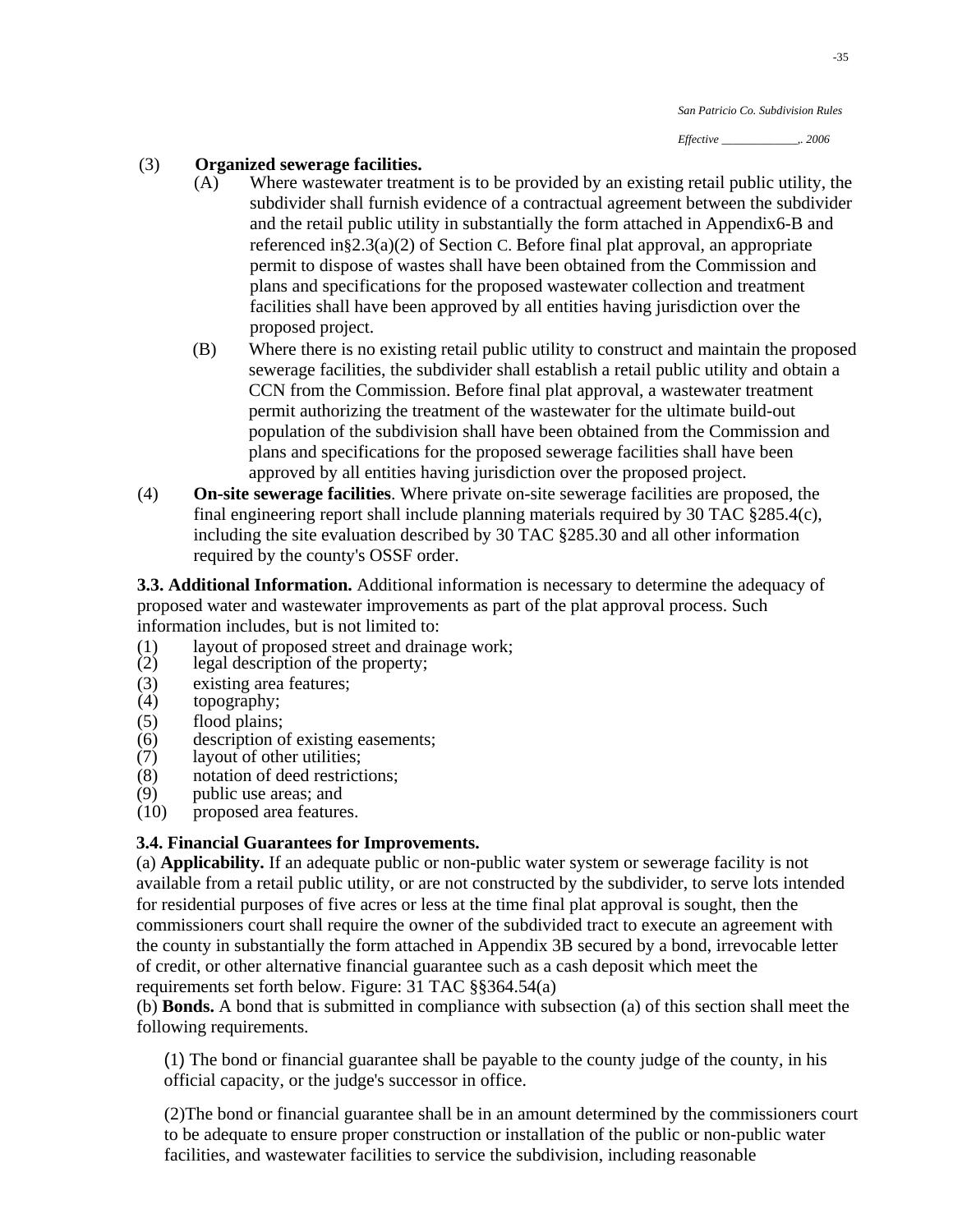contingencies, but in no event shall the amount of the bond be less than the total amount needed to serve the subdivision as established by the engineer who certifies the plat.

(3) The bond shall be executed with sureties as may be approved by the commissioners court. The county shall establish criteria for acceptability of the surety companies issuing bonds that include but are not limited to:

(A) registration with the Secretary of State and be authorized to do business in Texas;

(B) authorization to issue bonds in the amount required by the commissioners court; and

(C) rating of at least B from Best's Key Rating Guide; or if the surety company does not have any such rating due to the length of time it has been a surety company, the surety company must demonstrate eligibility to participate in the surety bond guarantee program of the Small Business Administration and must be an approved surety company listed in the current United States Department of Treasury Circular 570. Such bonds shall meet the criteria contained in the rules and regulations promulgated by the United States Department of Treasury.

(4) The bond shall be conditioned upon construction or installation of water and wastewater facilities meeting the criteria established by Chapter 2 of this Section C and upon construction of facilities within the time stated on the plat, or on the document attached to the plat for the subdivision, or within any extension of time granted by the commissioners court.

(c) **Letter of credit** A letter of credit that is submitted in compliance with subsection 3.4(c) of this Section C shall meet the following requirements.

(1) Any letter of credit submitted as a financial guarantee for combined amounts greater than \$10,000 and less than \$250,000 must be from financial institutions which meet the following qualifications.

(A) Bank qualifications:

(i) must be federally insured;

(ii) Sheshunoff rating must be 10 or better and primary capital must be at least 6.0% of total assets; and

(iii)total assets must be at least \$25 million.

(B) Savings and loan association qualifications:

(i) must be federally insured;

(ii)tangible capital must be at least 1.5% of total assets and total assets must be greater than \$25 million or tangible capital must be at least 3.0% of total assets if total assets are less than \$25 million; and (iii) Sheshunoff rating must be 30 or better.

(C) Other financial institutions qualifications:

(i) the letter of credit must be 110% collateralized by an investment instrument that would meet the qualifications for a county investment; and (ii)the investment instrument must be registered in the county's name and the county

must receive safekeeping receipts for all collateral before the letter of credit is accepted.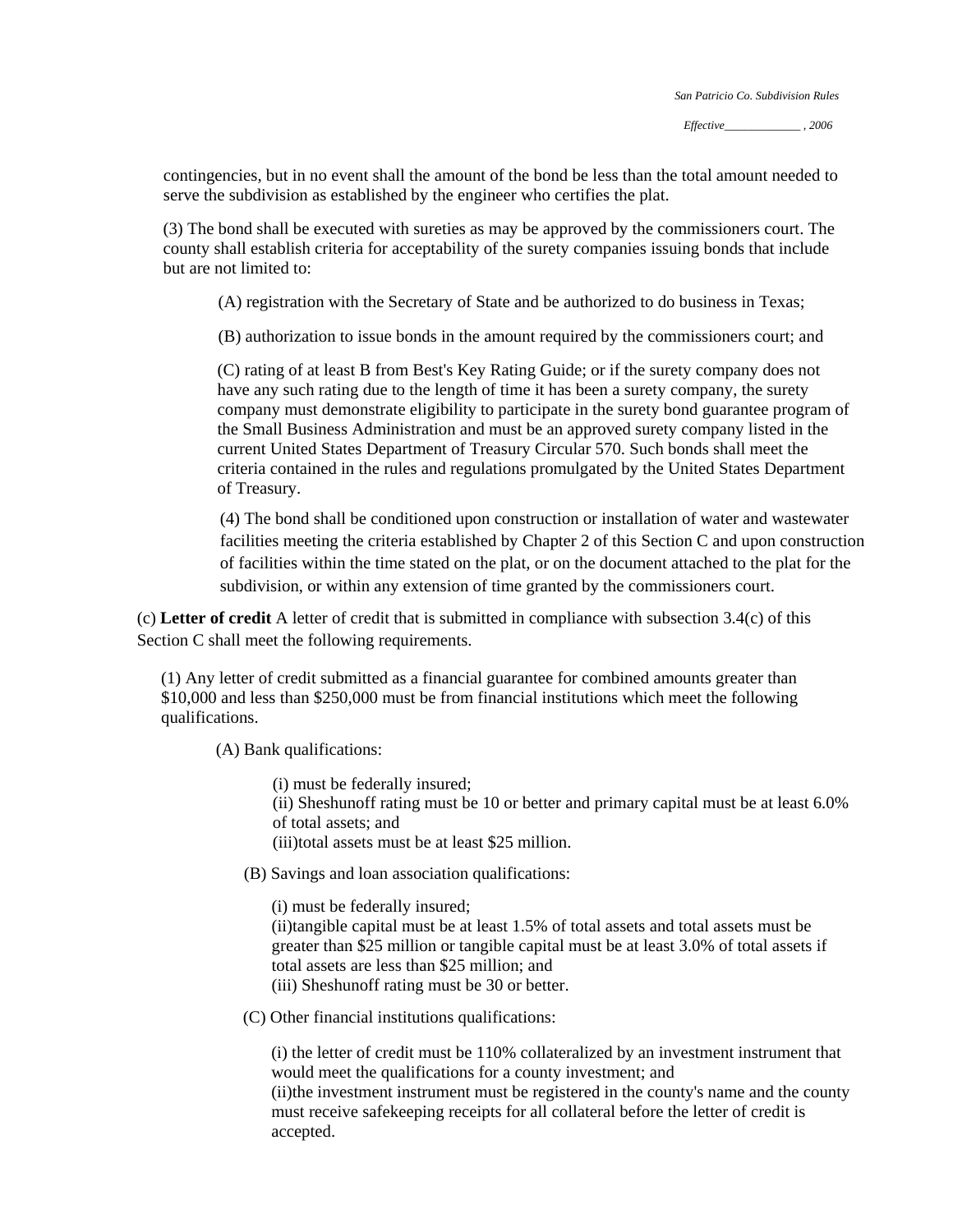(2) Any letter of credit submitted as a financial guarantee for combined amounts greater than \$250,000 must be from financial institutions which meet the following qualifications.

(A) Bank qualifications:

c--------- --~---~-~

(i) must be federally insured;

(ii) Sheshunoff rating must be thirty or better and primary capital must be at least 7. 0% of total assets; and

(iii) total assets must be at least \$75 million.

(B) Savings and loan association qualifications:

(i) must be federally insured; |

(ii)tangible capital must be at least 3.0% of total assets and total assets must be greater than \$75 million, or tangible capital must be at least 5.0% of total assets if total assets are less than \$75 million; and (iii) Sheshunoff rating must be 30 or better.

(C) Other financial institutions qualifications:

(i) the letter of credit must be 110% collateralized by an investment instrument that would meet the qualifications for a county investment; and (ii)the investment instrument must be registered in the county's name and the county must receive safekeeping receipts for all collateral before the letter of credit is accepted.

(3) The letter of credit shall list as sole beneficiary the county judge of the county, in his official capacity, or the judge's successor in office, and must be approved by the county judge of the county. The form of the letter of credit shall be modeled after the form attached in Appendix 3A. 31 TAC §§364.54(c)(3)

(4) The letter of credit shall be conditioned upon installation of construction of water and wastewater facilities meeting the criteria established under Chapter 2 of this Section C and upon construction of facilities within the time stated on the plat, or on the document attached to the plat for the subdivision, or within any extension of time granted by the commissioners court.

(d) Financial guarantee. The county will determine the amount of the bond, letter of credit, or cash deposit required to ensure proper construction of adequate water and wastewater facilities in the subdivision.

(e) Alternative to county accepting a financial guarantee. The county may approve a final plat under this section without receiving a financial guarantee in the name of the county if:

(1) the property being subdivided lies wholly within the jurisdiction of the county;

(2) the property being subdivided lies wholly within the extra-territorial jurisdiction of a municipality; and

(3) the municipality has executed an interlocal agreement with the county that imposes the obligation on the municipality to:

(A) accept the bonds, letters of credit, or other financial guarantees, that meet the requirements of this section;

(B)execute the construction agreement with the subdivider; and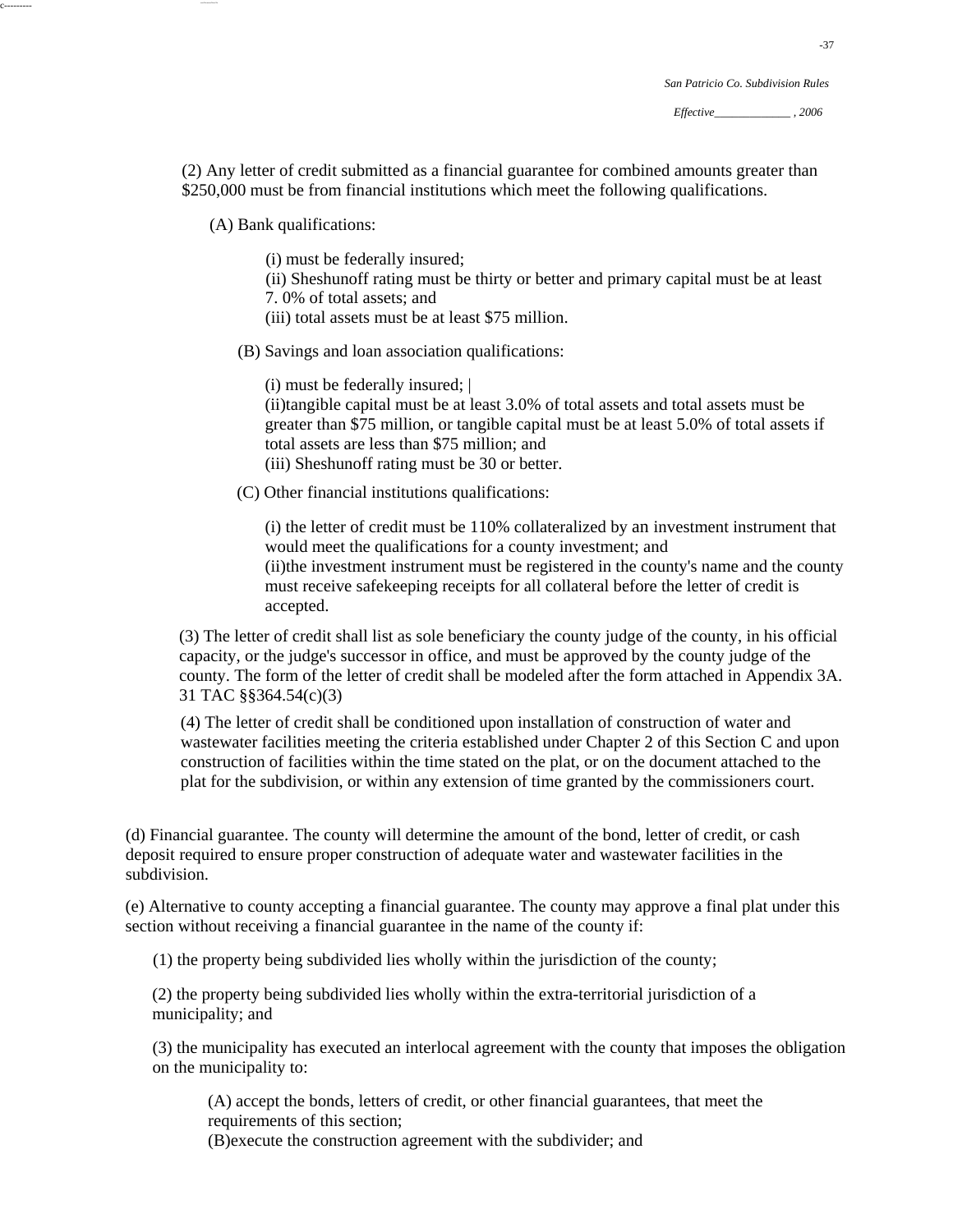(C) assume the obligations to enforce the terms of the financial guarantee under the conditions set forth therein and complete construction of the facilities identified in the construction agreement.

### **3.5. Review and Approval of Final Plats.**

- (a) Scope of review. The county will review the final plat to determine whether it meets the standards of Chapter 2 and the requirements of Chapter 3 of this Section C.
- (b) Disapproval authority. The commissioners court shall refuse to approve a plat if it does not meet the requirements prescribed by or under these rules.
- (c) Prerequisites to approval. Final plat approval shall not be granted unless the subdivider has accomplished the following:
	- (1) dedicated the sites for the adequate water and sewerage facilities identified in the final plat to the appropriate retail public utility responsible for operation and maintenance of the facilities; and
	- (2) provided evidence that the water facilities and sewerage facilities have been constructed and installed in accordance with the criteria established within these rules and the approvals from Commission of the plans and specifications for such construction, including any change orders filed with these agencies; or
	- (3) obtained all necessary permits for the proposed water facilities and sewerage facilities (other than for OSSF permits on individual lots within the proposed subdivision) and has entered into a financial agreement with the county secured by a bond or other alternative financial guarantee such as a cash deposit or letter of credit for the provision of water and sewerage facilities with the bond or financial guarantee meeting the criteria established in Chapter 3 of this 'Section C.

### **3.6. Time Extensions for Providing Facilities.**

- (a) Reasonableness. The commissioners court may extend, beyond the date specified on the plat or on the document attached to the plat, the date by which the required water and sewer service facilities must be fully operable if:
	- (1) any financial guarantees provided with the final plat as originally submitted are effective for the time of the requested or new financial guarantees that comply with §3.4 of the Section C are submitted which will be effective for the period of the extension; and
	- (2) the court finds the extension is reasonable and not contrary to the public interest.
- (b) Timeliness. If the facilities are fully operable before the expiration of the extension period, the facilities are considered to have been made fully operable in a timely manner.
- (c) Unreasonableness. An extension is not reasonable if it would allow a residence in the subdivision to be inhabited without water or sewer services that meet the standards of Chapter 2 of this Section C.

### **3.7. Criteria for Subdivisions that Occurred Prior to September 1, 1989.**

(a) Authority and scope. This section shall apply only to tracts of land that were divided into two or more parts to layout a subdivision before September 1, 1989 and have not been platted or recorded. This section is in addition to the authority of the county to grant a delay or variance pursuant to Local Government Code §232.043 or a rule of the county adopted pursuant to such provision.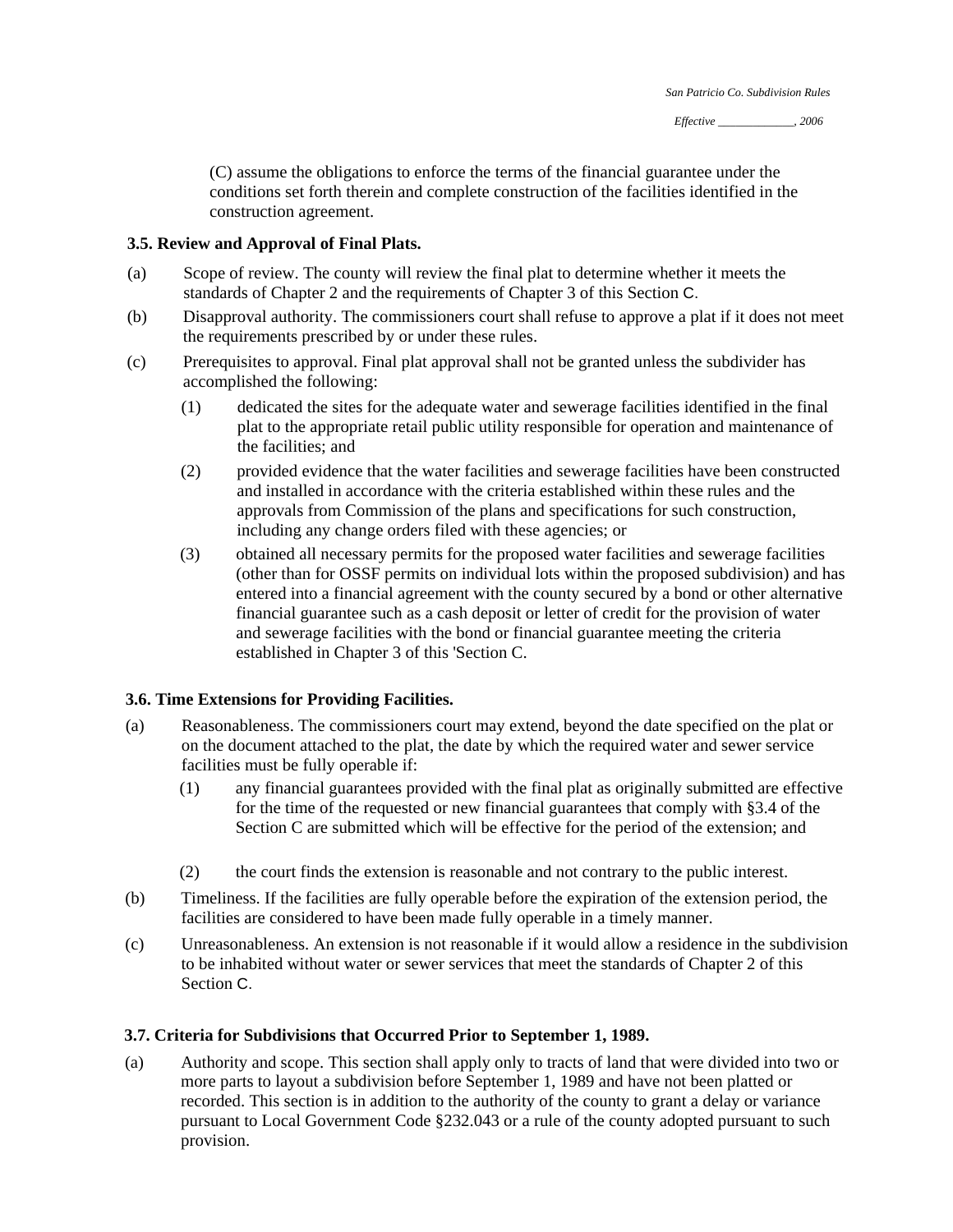- (b) Purpose. It is the purpose of this section to promote the public health of the county residents, to ensure that adequate water and sewerage facilities are provided in subdivisions within the jurisdiction of this county, and to establish the minimum standards for pre-1989 subdivisions for which no plat has been filed or recorded in the records of the county.
- (c) Required plat. In the event that the owner of tract of land located outside the limits of a municipality who subdivided the tract into two or more parts to layout a subdivision of the tract prior to September 1, 1989, including an addition, or to layout suburban lots or building lots, and to layout streets, alleys, squares, parks or other parts of the tract intended to be dedicated to public use or for the use of purchasers or owners of lots fronting on or adjacent to the streets, alleys, squares, parks, or other parts, was legally obligated to, but has failed to have a plat of the subdivision prepared, approved by the commissioners court, and filed, the owner of a residential lot which was created by the subdivision may have a plat of the individual lot prepared and approved by the commissioners court as provided in this section in lieu of the filing of a plat of the subdivision.
- (d) Special criteria. The commissioners court may approve the plat of a residential lot which does not comply with the provisions of§§ 1.5(b) of this Section C (sale restrictions), 2.6 of this Section C (Setbacks), 2.7 of this title (Number of Dwellings per Lot), 3.2 of this title (Final Engineering Report), and 3.4 of this Section C (financial Guarantees for Improvements) as applied to an individual subdivided lot if such approval is in harmony with the general purpose and intent of these rules so that the public health, safety, and welfare may be secured and substantial justice done.
	- (1) Owners of individual lots in a single unplatted subdivision may file a joint request for approval of their respective individual residential lots.
	- (2) An application for approval of the plat of an individual lot shall be made in writing. The application shall state specifically the chapter, section, or subsection with which the plat does not comply and from which a waiver is being requested. The application shall contain available information and documentation which supports the requested approval. The applicant shall also provide such additional documentation as the commissioners court may request to support the application, including:
		- (A) a copy of a dated plat, sales contract, utility records, or other acceptable documentation that the subdivision occurred prior to September 1, 1989;
		- (B) the name and address of the original subdivider or the subdivider's authorized agent, if known;
		- (C) a survey and plat of the lot for which approval is requested, showing existing residences, roads, and utilities; and
		- (D) a deed, an affidavit of ownership or other evidence of ownership of the lot for which approval is requested.
	- (3) Approval of plats of individual lots shall be granted subject to the limitations of state law and based on written findings by the commissioners court that:
		- (A) the lot for which approval is requested is within a tract that was subdivided prior to September 1, 1989, and is not owned by the original subdivider;
		- (B) a plat was required for the subdivision, but has not been filed with the county by the subdivider legally obligated to file it;
		- (C) an existing, currently occupied residential dwelling is located on the lot;
		- (D) existing water and sewer services which comply with the minimum standards set forth herein are available to the lot; and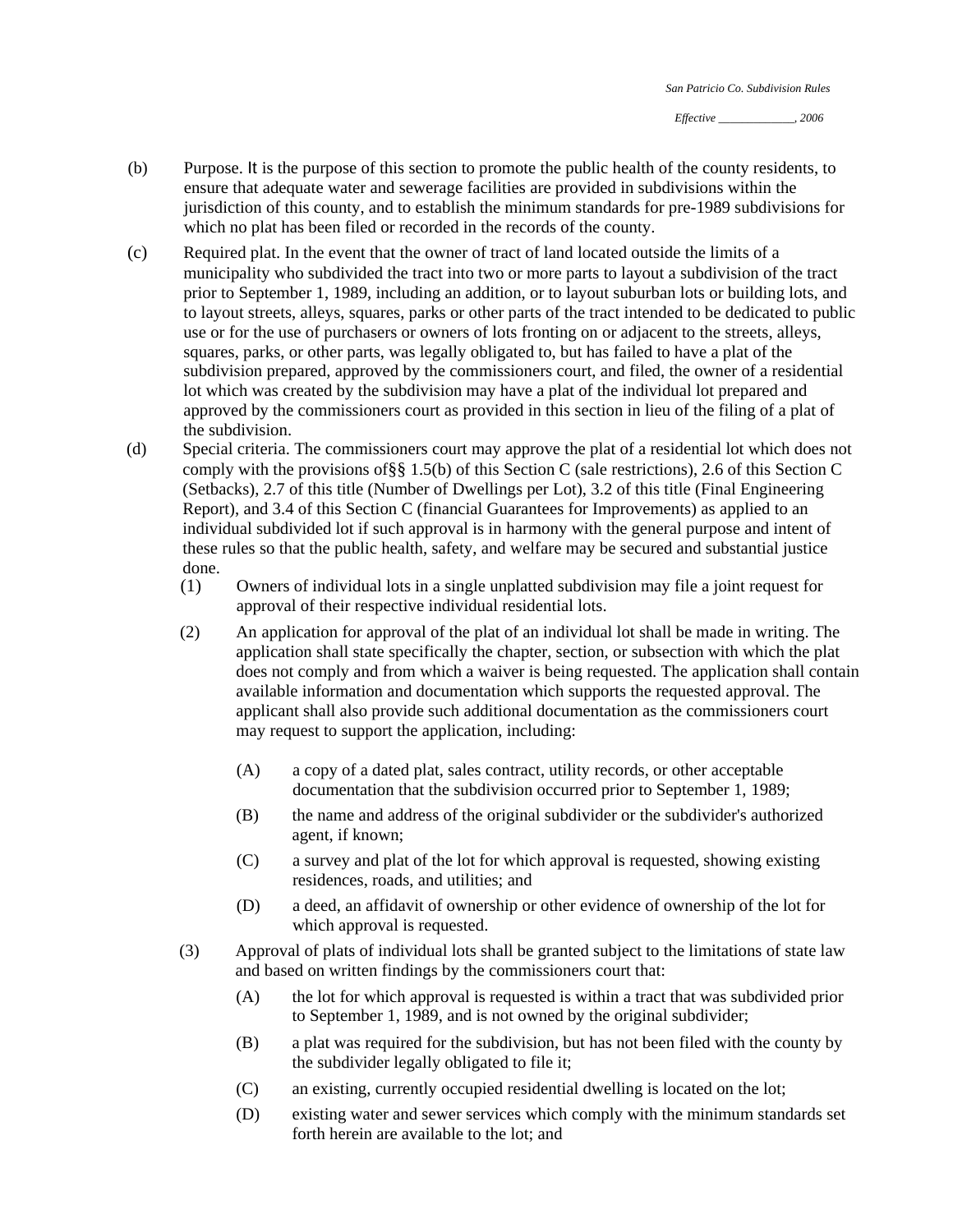- (E) the request is reasonable, compliance with specified sections of these rules is impractical, and a waiver is not contrary to the public health and safety.
- (e) Final determination. The commissioners court shall make the final decision on an application for a waiver, following review and recommendation by the county planning commission or department, if any. The applicant may withdraw a request for a waiver at any point in the process. If the requested waiver application is approved by the commissioners court, the county shall issue a certificate stating that a plat of the residential lot has been reviewed and approved.

### **CHAPTER 4. ENFORCEMENT.**

**4.1. Oversight.** The owner, by submitting a plat, acknowledges the authority of the county and state agencies to lawfully enter and inspect property for purposes of execution of their statutory duties. Such inspection will not release the owner from any obligation to comply with the requirements of these rules.

**4.2. General Enforcement Authority of County.** The provisions of this chapter are enforceable pursuant to the specific provisions hereof related to enforcement and state law including Water Code, Chapter 7 and §§16.352, 16.353,16.3535,16.354, and 16.3545, and Local Government Code, §232.037 and §232.080.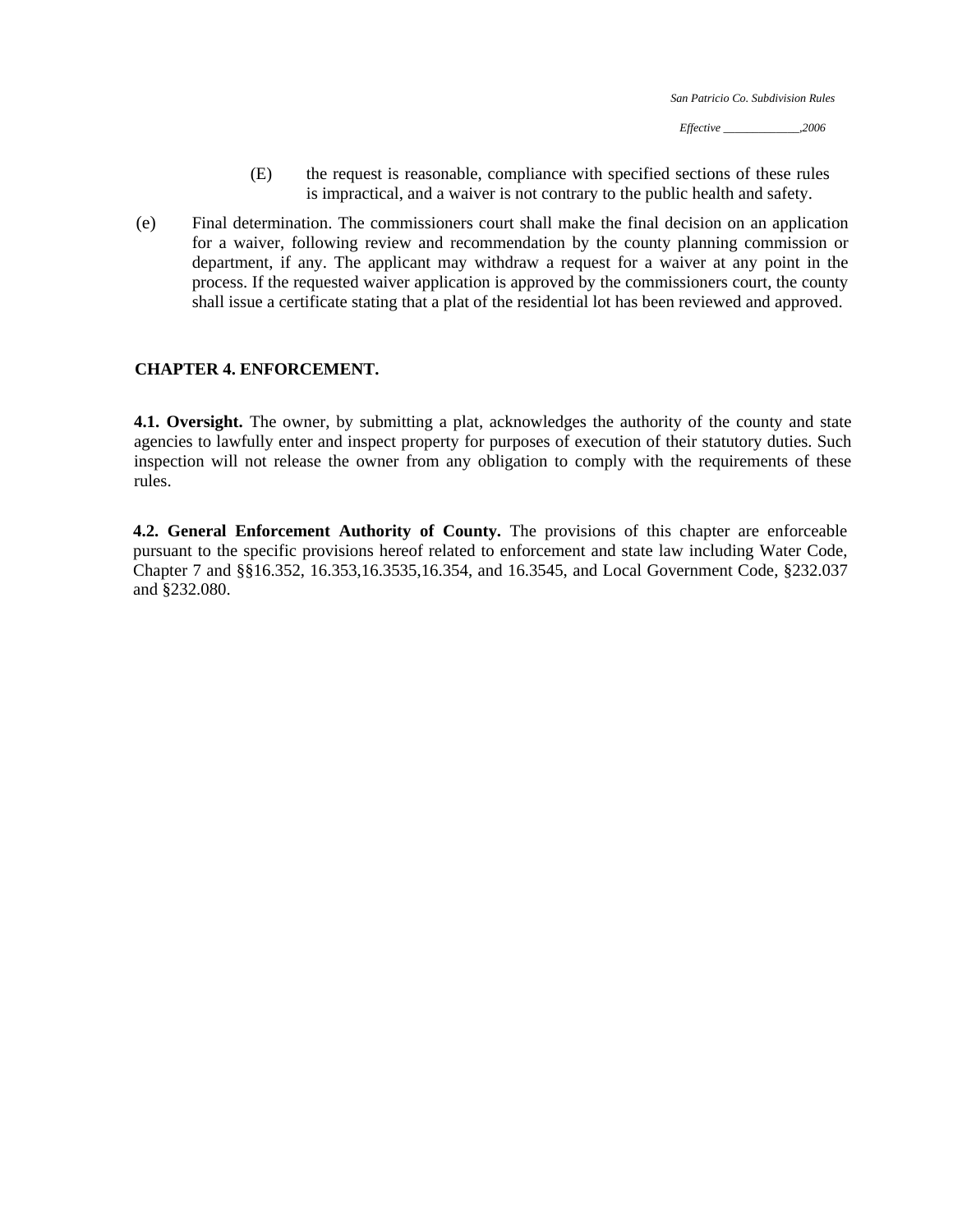*Effective \_\_\_\_\_\_\_\_\_\_\_\_\_,2006* 

#### **APPENDIX 1: CHECKLISTS FOR SECTION B.**

These checklists are to be used in conjunction with the San Patricio County Subdivision Rules and state statutes to help keep track of whether a preliminary or final plat and its associated information and documents meet legal requirements. Beneath each item's description are citations to the key rule(s) and statute(s) related to the checklist item. Rules are referred to by title, chapter, and number. References to the Texas Local Government Code (typically chapter 232 thereof) are given simply by section number, for example, 232.022. The status of an item is "YES," "NO" (or blank), "INC." (for "Incomplete"),or "NA"(for "Not Applicable"). The log number of the document or documents submitted by the applicant containing the information fulfilling the checklist requirement should be put in the "Log #of Reference "blank. The initials of the county official making the particular status determination and the date of that determination appear in the last column.

Checklist for Section B: Preliminary Plat

|                                                                           |               | Log # of Checker's |                 |  |
|---------------------------------------------------------------------------|---------------|--------------------|-----------------|--|
| Description of Item                                                       | <b>Status</b> | Reference          | Initials & Date |  |
| Application by owner or duly authorized agent<br>[B.3.3]                  |               |                    |                 |  |
| Verification of title A applicability<br>[B.1.1, C.1.1; 232.001, 232.022] |               |                    |                 |  |
| <b>GENERAL SUBDIVISION DESIGN</b>                                         |               |                    |                 |  |
| Provision for development of adjacent land<br>$[B.2.1.B]$                 |               |                    |                 |  |
| Street classification<br>$[B.2.2]$                                        |               |                    |                 |  |
| Street and alley layout<br>$[B.2.4.A]$                                    |               |                    |                 |  |
| Minimum right-of-way widths<br>$[B.2.4.B]$                                |               |                    |                 |  |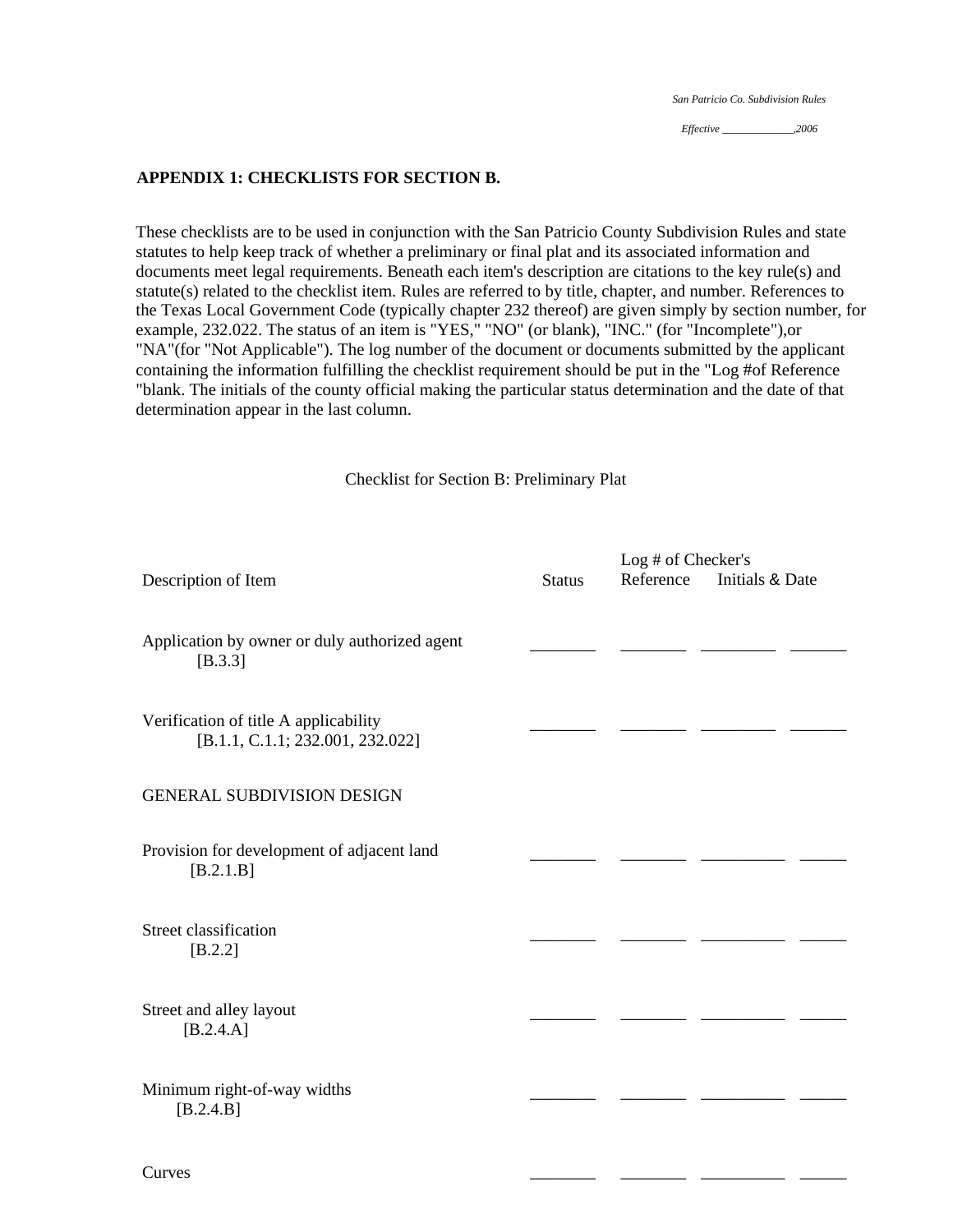$\overline{\phantom{a}}$   $\overline{\phantom{a}}$   $\overline{\phantom{a}}$   $\overline{\phantom{a}}$   $\overline{\phantom{a}}$   $\overline{\phantom{a}}$   $\overline{\phantom{a}}$   $\overline{\phantom{a}}$   $\overline{\phantom{a}}$   $\overline{\phantom{a}}$   $\overline{\phantom{a}}$   $\overline{\phantom{a}}$   $\overline{\phantom{a}}$   $\overline{\phantom{a}}$   $\overline{\phantom{a}}$   $\overline{\phantom{a}}$   $\overline{\phantom{a}}$   $\overline{\phantom{a}}$   $\overline{\$ 

 $\overline{\phantom{a}}$ 

\_\_\_\_\_\_\_\_

 $\overline{\phantom{a}}$ 

\_\_\_\_\_\_\_\_\_\_

 $\overline{\phantom{a}}$   $\overline{\phantom{a}}$   $\overline{\phantom{a}}$   $\overline{\phantom{a}}$   $\overline{\phantom{a}}$   $\overline{\phantom{a}}$   $\overline{\phantom{a}}$   $\overline{\phantom{a}}$   $\overline{\phantom{a}}$   $\overline{\phantom{a}}$   $\overline{\phantom{a}}$   $\overline{\phantom{a}}$   $\overline{\phantom{a}}$   $\overline{\phantom{a}}$   $\overline{\phantom{a}}$   $\overline{\phantom{a}}$   $\overline{\phantom{a}}$   $\overline{\phantom{a}}$   $\overline{\$ 

 $\overline{a}$ 

\_\_\_\_\_\_\_\_\_

*San Patricio Co. Subdivision Rules* 

*Effective\_\_\_\_\_\_\_\_\_\_\_\_\_\_\_\_, 2006*

### [B.2.4.C]

Street offsets

[B.2.4.D]

Intersections [B.2.4.E]

Cul-de-sac streets \_\_\_\_\_\_\_\_\_\_ \_\_\_\_\_\_\_\_\_\_ \_\_\_\_\_\_\_\_\_\_ \_\_\_\_\_\_\_\_\_\_ [B.2.4.F]

### Street names [B.2.4.G]

 $[B.2.5 \text{ and Appendix 4}]$ Street paving designated

## Drainage design

[B.2.6 and Appendix 5]

### Utility easements the contract of the contract of the contract of the contract of the contract of the contract of the contract of the contract of the contract of the contract of the contract of the contract of the contract

[B.2.7 and Appendix 5]

### Irrigation easements and the set of the set of the set of the set of the set of the set of the set of the set o

[B.2.7 and Appendix 5]

# Block lengths

[B.2.8]

# Lot design  $\qquad \qquad \qquad \qquad$

[B.2.8]

Adequate lot size and soil type for septic system \_\_\_\_\_\_\_\_\_\_\_\_\_\_ \_\_ [B.2.9]

Survey monuments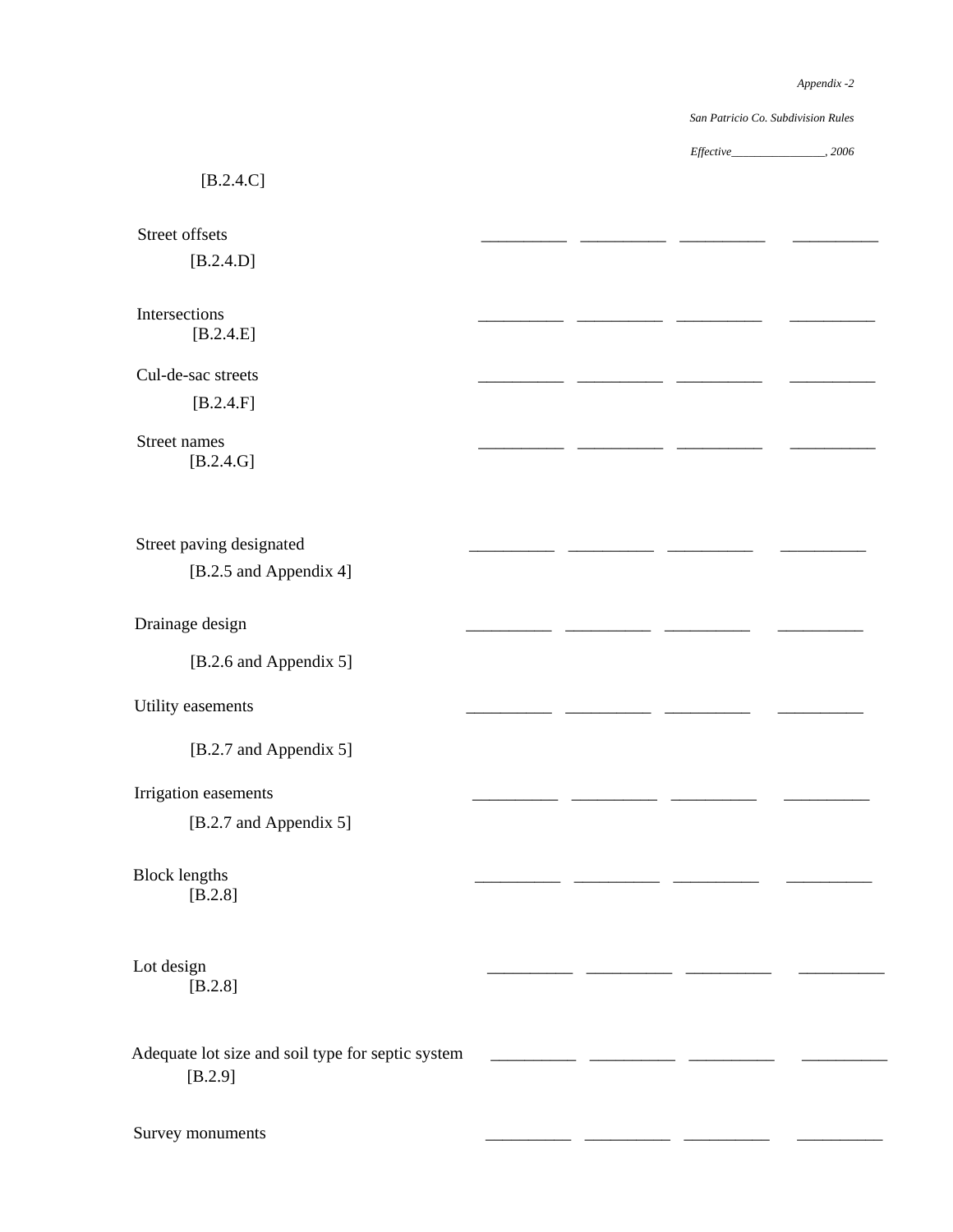*Effective\_\_\_\_\_\_\_\_\_\_\_\_\_\_\_ , 2006* 

# [B.2.10]

| SUBMISSION REQUIREMENTS                                                                                                                                                                                             |  |  |
|---------------------------------------------------------------------------------------------------------------------------------------------------------------------------------------------------------------------|--|--|
| Application, authorization, deed<br>$[B.3.3.A]$                                                                                                                                                                     |  |  |
| Form: scale, size, margins, index<br>$[B.T.5.A]$                                                                                                                                                                    |  |  |
| Topographic coverage within 500 feet<br>[B. 3.5.B]                                                                                                                                                                  |  |  |
| Quantity: 10 sets of plat and supporting info<br>$[B.3.5.C]$<br>REQUIRED SUPPORTING INFORMATION<br>May be on or with final plat. All work by an engineer or surveyor must be signed, sealed, and<br>dated. [BJ.5.D] |  |  |
| Legal description sufficient for title examination<br>[B.3.5.D.1]                                                                                                                                                   |  |  |
| Statement of conformance or list of variances<br>[B.3.5.D.2]                                                                                                                                                        |  |  |
| Location map<br>$[B.3.5.DJ]$                                                                                                                                                                                        |  |  |
| Vicinity map<br>[B.3.5.D.4]                                                                                                                                                                                         |  |  |
| Location with respect to ETJ lines<br>[B.3.5.D.5]                                                                                                                                                                   |  |  |
| Map of earlier plat                                                                                                                                                                                                 |  |  |

[B.3.5.D.6]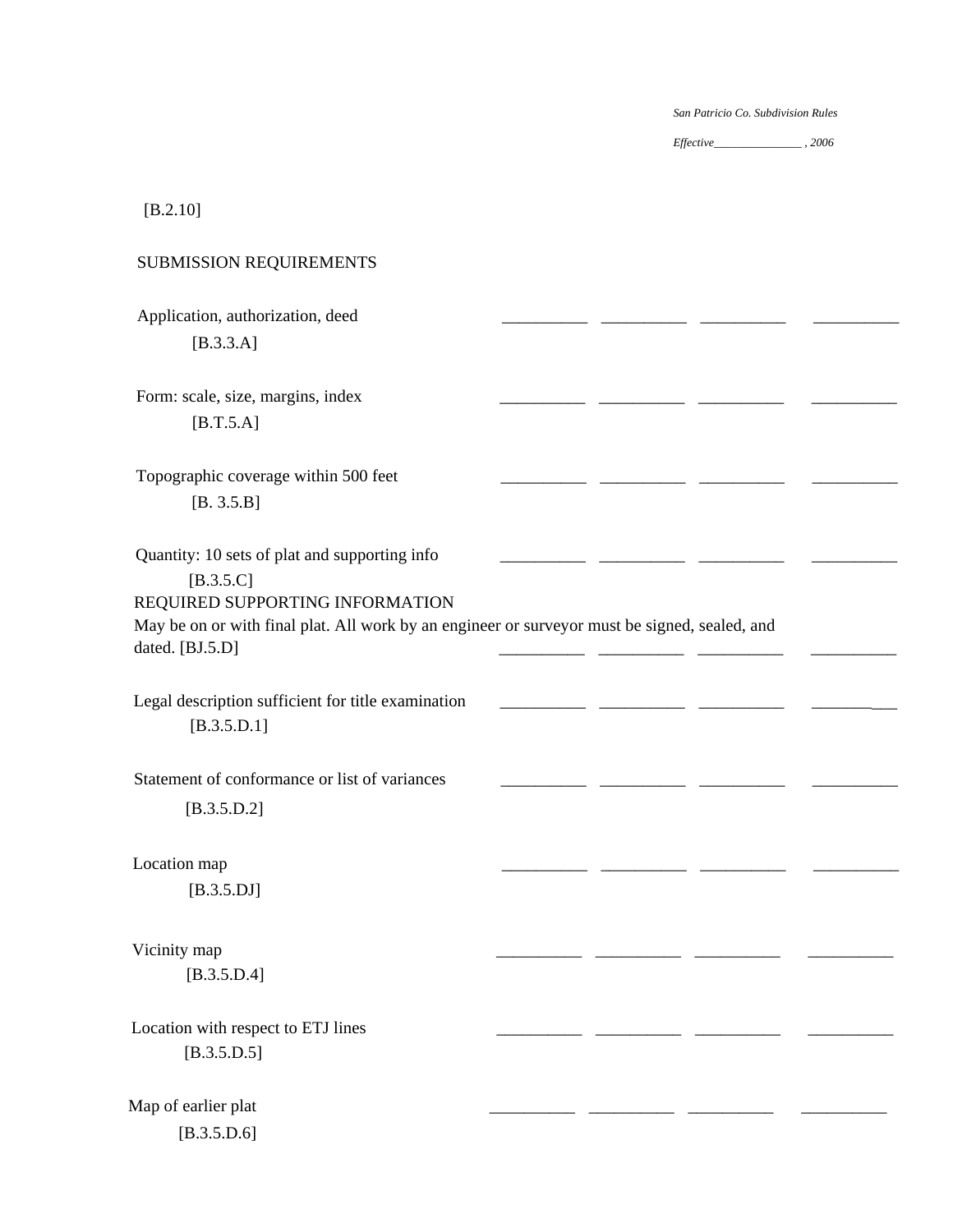*Effective\_\_\_\_\_\_\_\_\_\_\_\_\_\_\_ , 2006* 

| Proposed or existing restrictive covenants<br>[B.3.5.D.7]                                              |  |  |
|--------------------------------------------------------------------------------------------------------|--|--|
| Certification by owner of utility conformance<br>or submittal for review<br>[B.3.5.D.8]                |  |  |
| INFO ON PRELIMINARY PLAT                                                                               |  |  |
| Names, addresses, and phone numbers of owner,<br>engineer, surveyor, others responsible<br>[B.3.5.E.1] |  |  |
| Subdivision name: no duplication<br>[B.3.5.E.2, A.2.1.C]                                               |  |  |
| Boundary delineated; total acreage<br>[B.3.5.E.3]                                                      |  |  |
| Location tie to original survey comer<br>[B.3.5.E.4]                                                   |  |  |
| Control points shown or described<br>[B.3.5.E.5]                                                       |  |  |
| Existing or recorded streets, alleys, etc.<br>[B.3.5.E.6.a]                                            |  |  |
| Existing water courses, drainage structures, etc.<br>[B.3.5.E.6.b]                                     |  |  |
| Existing or recorded lots, blocks, structures, etc.<br>[B.3.5.E.6.c]                                   |  |  |
| Existing water, sewer, & other utilities<br>[B.3.5.E. 6.d]                                             |  |  |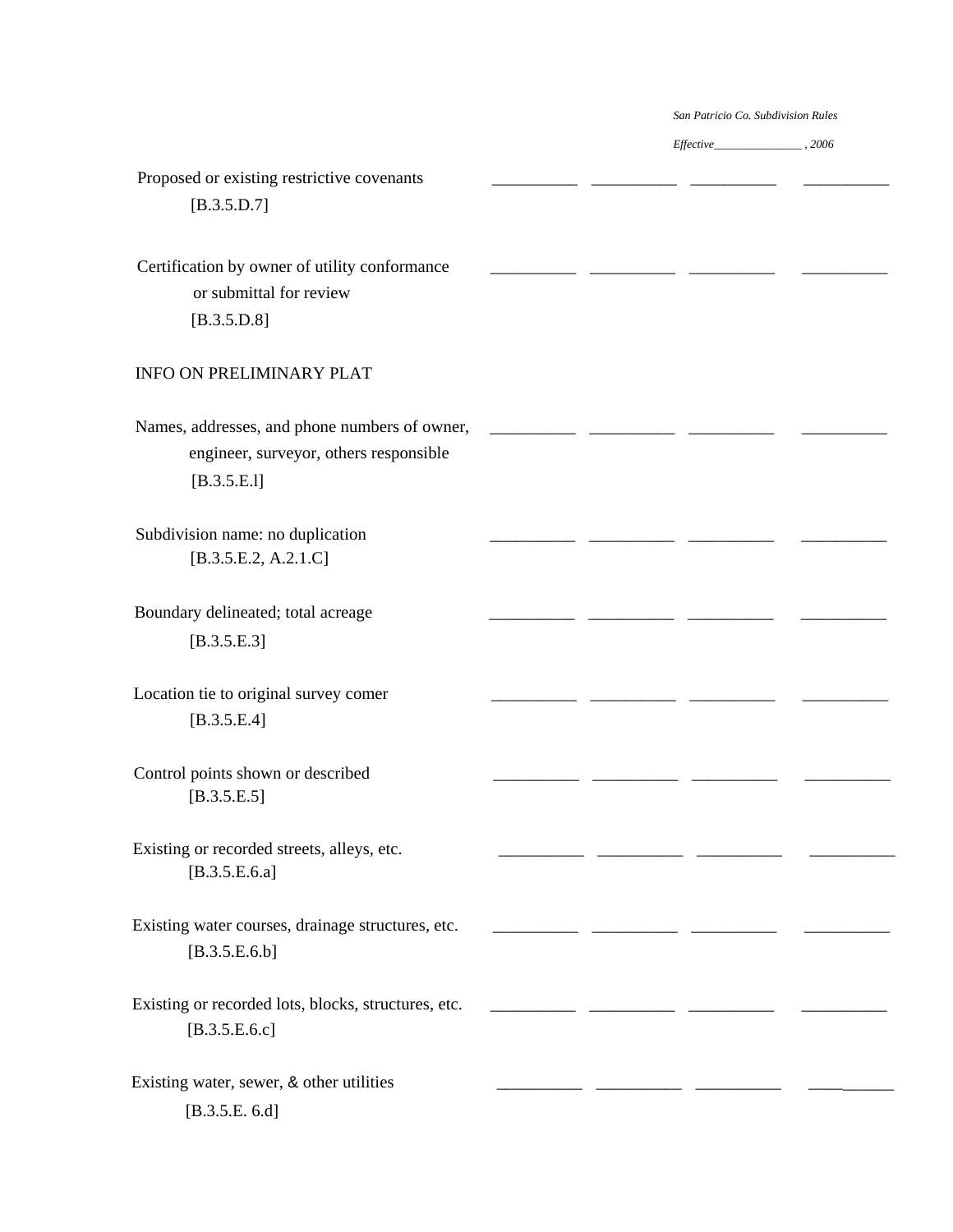| Adjoining property ownership, or subdivision<br>[B.3.5.E.7]                                                                                             |  |  |
|---------------------------------------------------------------------------------------------------------------------------------------------------------|--|--|
| Preparation and survey dates; scale; north<br>[B.3.5.E.8]                                                                                               |  |  |
| Topographic info; benchmark<br>[B.3.5.E.9]                                                                                                              |  |  |
| General drainage plan<br>[B.3.5.E.I0]                                                                                                                   |  |  |
| Approximate locations of all proposed streets,<br>drainage structures, parks, public areas,<br>easements, blocks, lots, monuments, etc.<br>[B.3.5.E.11] |  |  |
| Proposed street names; extensions<br>[B.3.5.E.12]                                                                                                       |  |  |
| Building set-back lines<br>[B.3.5.E.13]                                                                                                                 |  |  |
| Net area in each lot<br>[B.3.5.E.14]                                                                                                                    |  |  |
| Flood hazard areas & finish floor elevation<br>[B.3.5.E.15]                                                                                             |  |  |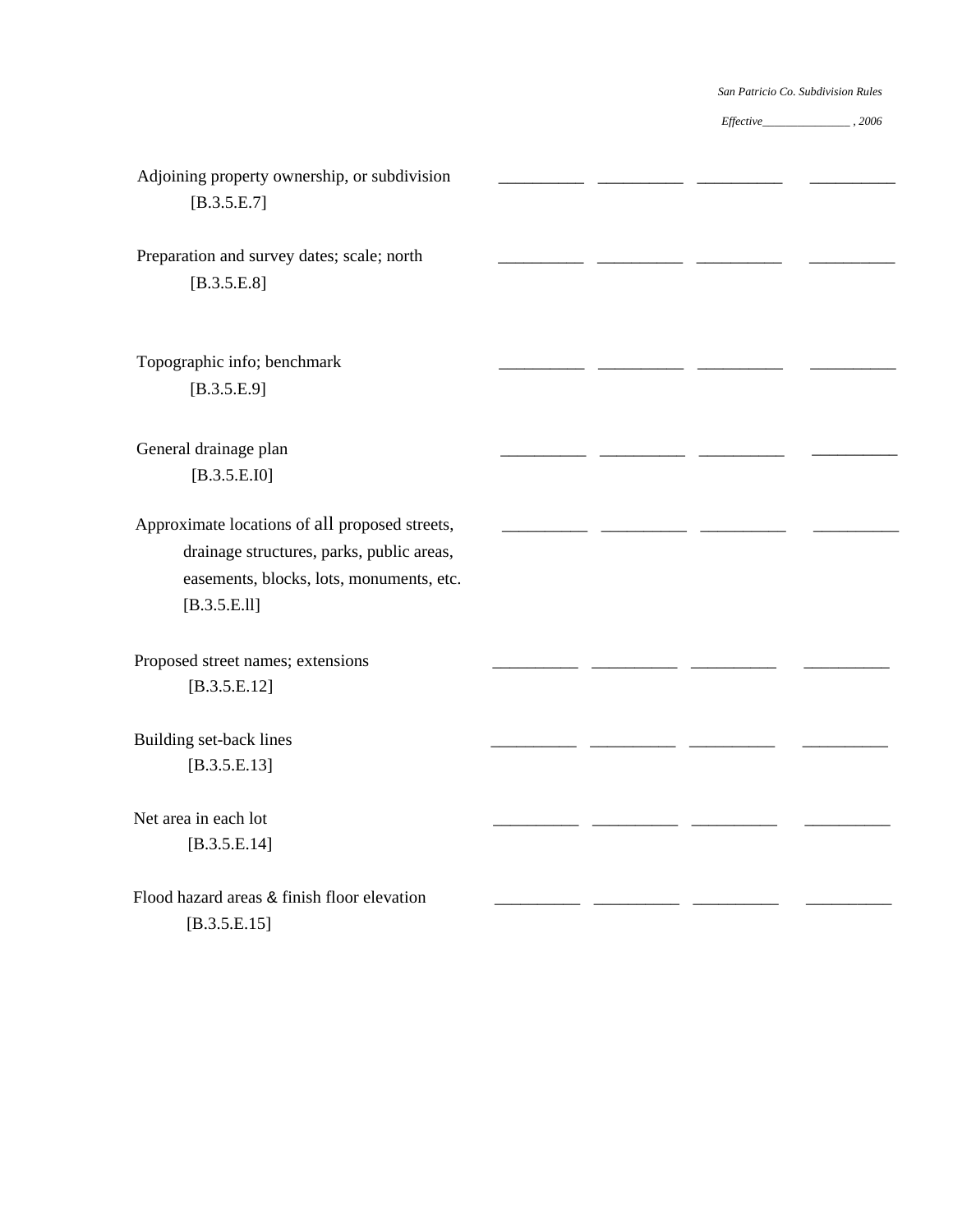*Effective\_\_\_\_\_\_\_\_\_\_\_\_\_\_\_, 2006* 

# ITEMS TO BE SUBMITTED FOR SECTION B SUBDIVISION

|                | Description of Item                                             | Date Received | Logger's Initials |
|----------------|-----------------------------------------------------------------|---------------|-------------------|
| 1              | Application<br>$[B.3.6A]$                                       |               |                   |
| $\overline{2}$ | Preliminary plat approved within 12 or 18 months<br>$[B.3.4.C]$ |               |                   |
| 3.             | Statement of conformance or list of variances<br>[B.3.7.D.1]    |               |                   |
| 4.             | Utility provider letters or notation on plat<br>[B.3.7.D.2]     |               |                   |
| 5.             | Street and drainage plans: 3 sets<br>[B.3.7.D.3]                |               |                   |
| 6.             | Water and sewage plans: 3 sets with costs<br>[B.3.7.D.4]        |               |                   |
| 7.             | Tax certificates<br>[B.3.7.D.5]                                 |               |                   |
| 8.             | Final Plat                                                      |               |                   |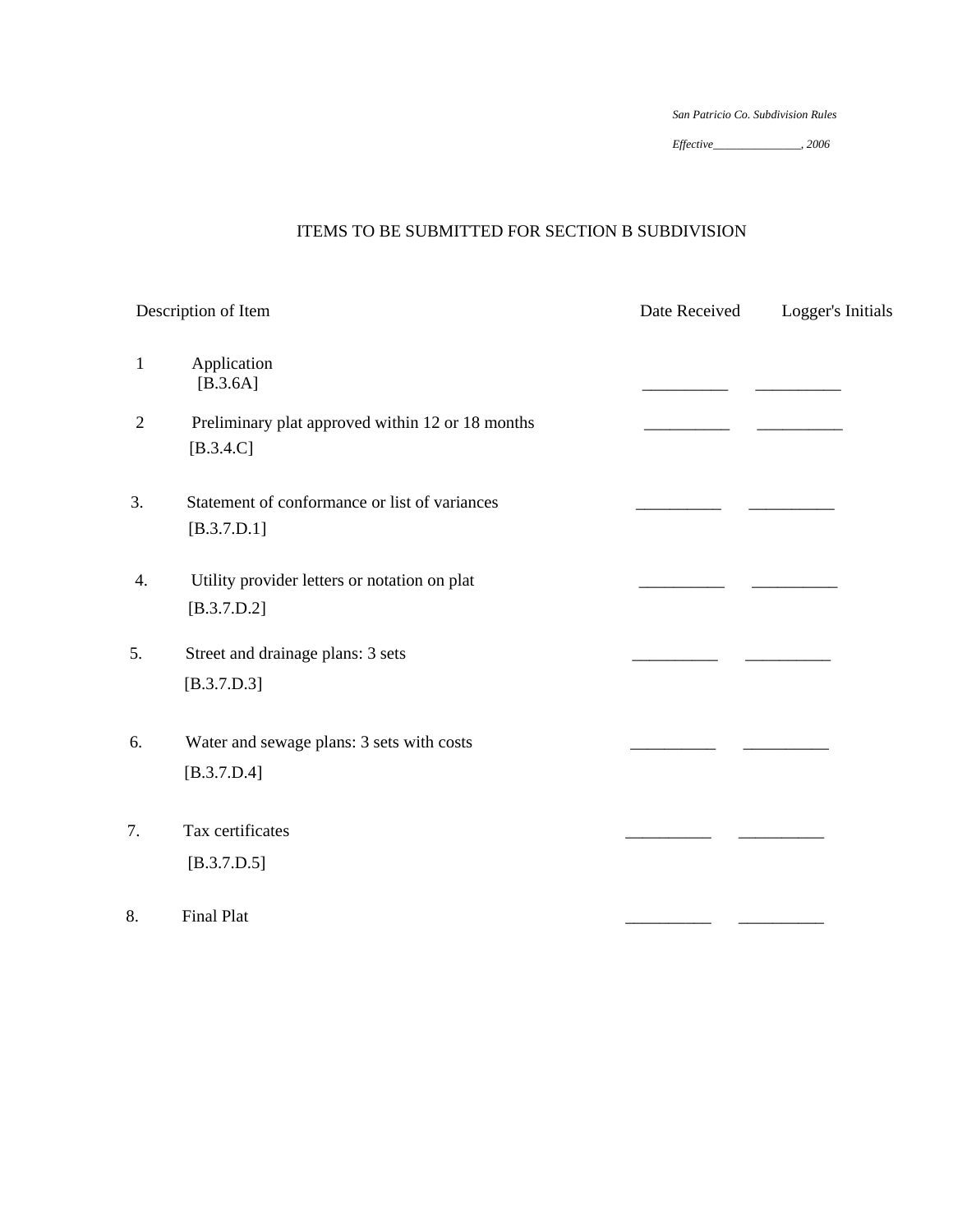*San Patricio Co. Subdivision Rules* 

*Effective\_\_\_\_\_\_\_\_\_. 2006*

# ITEMS TO BE SUBMITTED FOR SECTION C SUBDIVISION

Description of Item

- 1. Water facilities development standards
- 2. Wastewater disposal standards
- 3. Greywater systems
- 4. Sludge disposal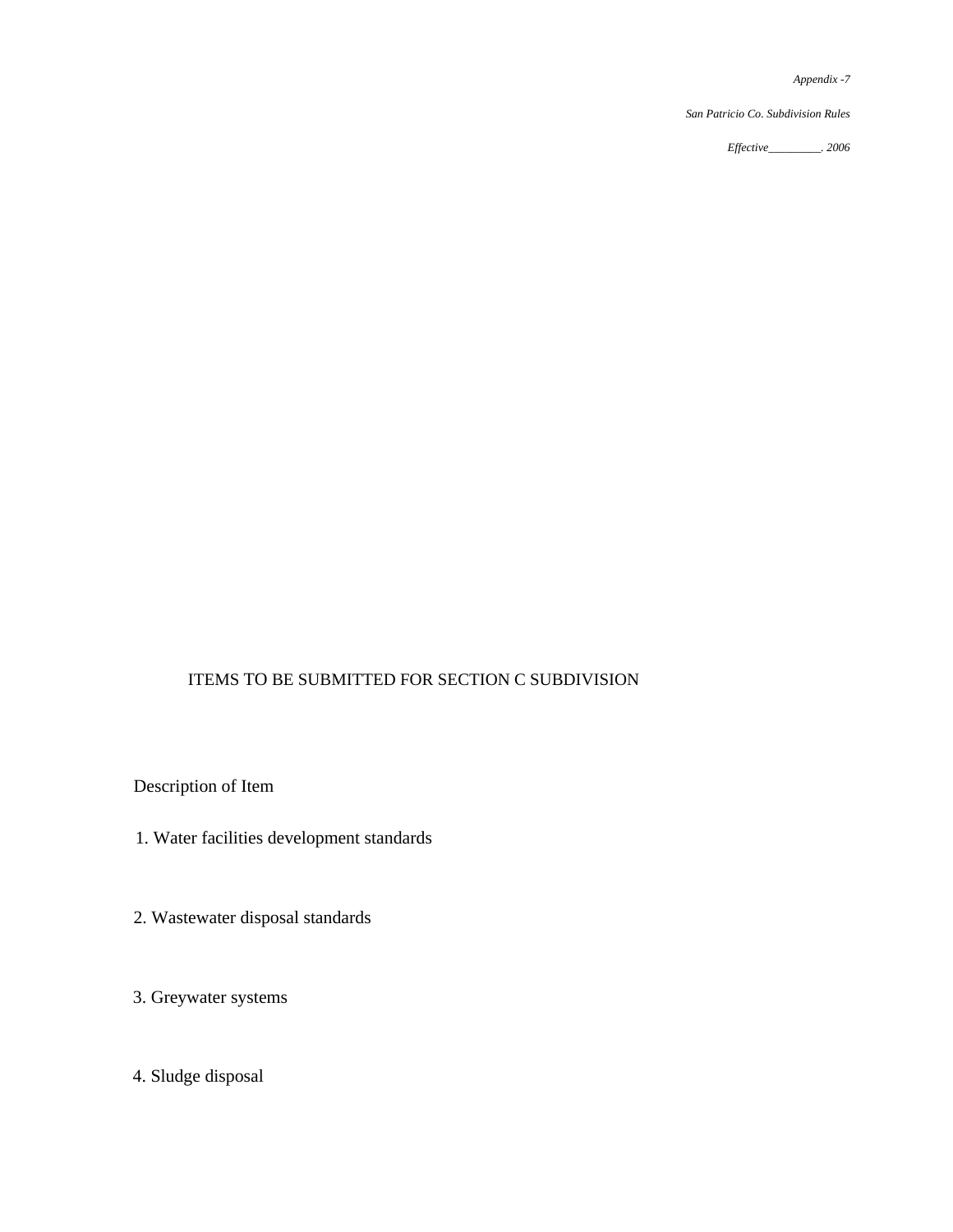*Effective\_\_\_\_\_\_\_\_\_\_\_\_. 2006*

- 5. Setbacks
- 6. Dwelling units per lot
- 7. Application
- 8. Final engineering report
- 9. Additional Information
- 10. Financial guarantees for improvements
- 11. Dedicated sites for water and wastewater treatment facilities
- 12. Proper water & wastewater facilities installed
- 13. Water & wastewater permits obtained, and financial guarantee provided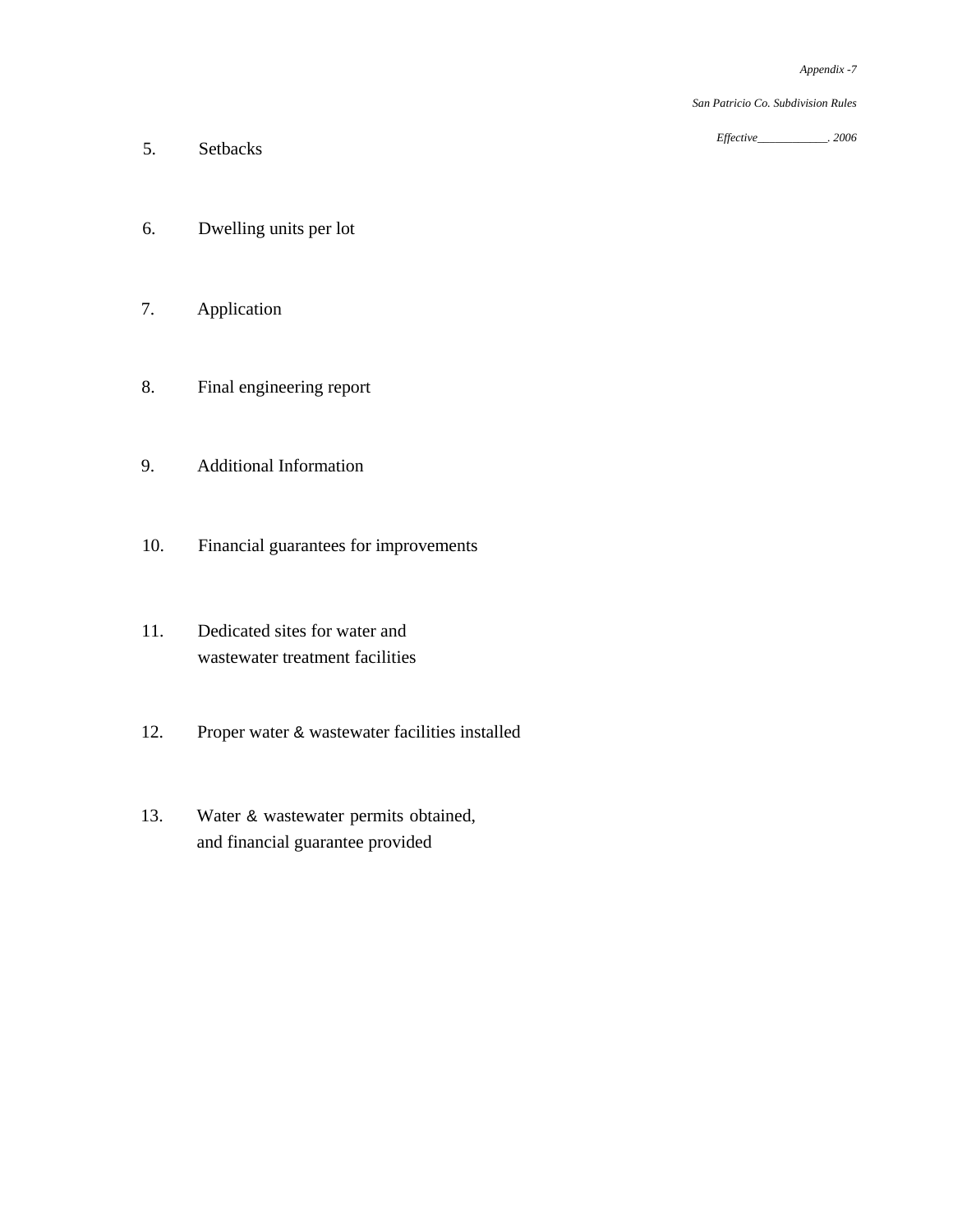*Effective\_\_\_\_\_\_\_\_\_\_\_\_\_,.2006* 

### **APPENDIX 3: SECTION C EXHIBITS**

# **APPENDIX** *3-A.* **IRREVOCABLE LETTER OF CREDIT SAMPLE FORM**

## IRREVOCABLE LETTER OF CREDIT NO.

TO: County Judge (in his or her official capacity) San Patricio County, Texas

DATE:

,20

We hereby authorize you to draw at sight on [NAME AND LOCATION OF BANK], for

the account of [NAME OF CUSTOMER] (the Customer), up to the aggregate amount of DOLLARS (\$ \_\_\_\_) (the Stated Amount) available by our draft, accompanied by a certification by the county judge, any county commissioner, or the county treasurer that the following condition exists:

"A Condition of Draw exists under Subdivision Construction Agreement dated \_\_\_\_\_\_\_ ,20\_\_, by and between Subdivider and the County of San Patricio (the Agreement). County is in substantial compliance with the terms of said Agreement and has calculated the amount of this draft in accordance with the terms of the Agreement."

Drafts must be drawn and presented by or on [EXPIRATION DATE] by the close of business of the Issuer of this credit and must specify the date and number of this credit. Drafts will be honored within five calendar days of presentment. We hereby engage all drawers that drafts drawn and presented in accordance with this credit shall be duly honored. Partial draws are permitted and the letter of credit shall be reduced by the amount of such partial draws as well as by any reduction letters authorized by the County. The sum of such partial draws shall on no account exceed the Stated Amount of this credit, and upon any draw or reduction letter which exhausts this credit, the original of this credit will be surrendered to us.

Except as expressly stated, this credit shall be subject to the Uniform Customs and Practice for Documentary Credits (1993 Revision), International Chamber of Commerce (Publication No. 500).

This credit is irrevocable prior to its expiration date unless both parties consent to revocation in writing.

Address of Issuer:

Signature of Issuer's Authorized Officer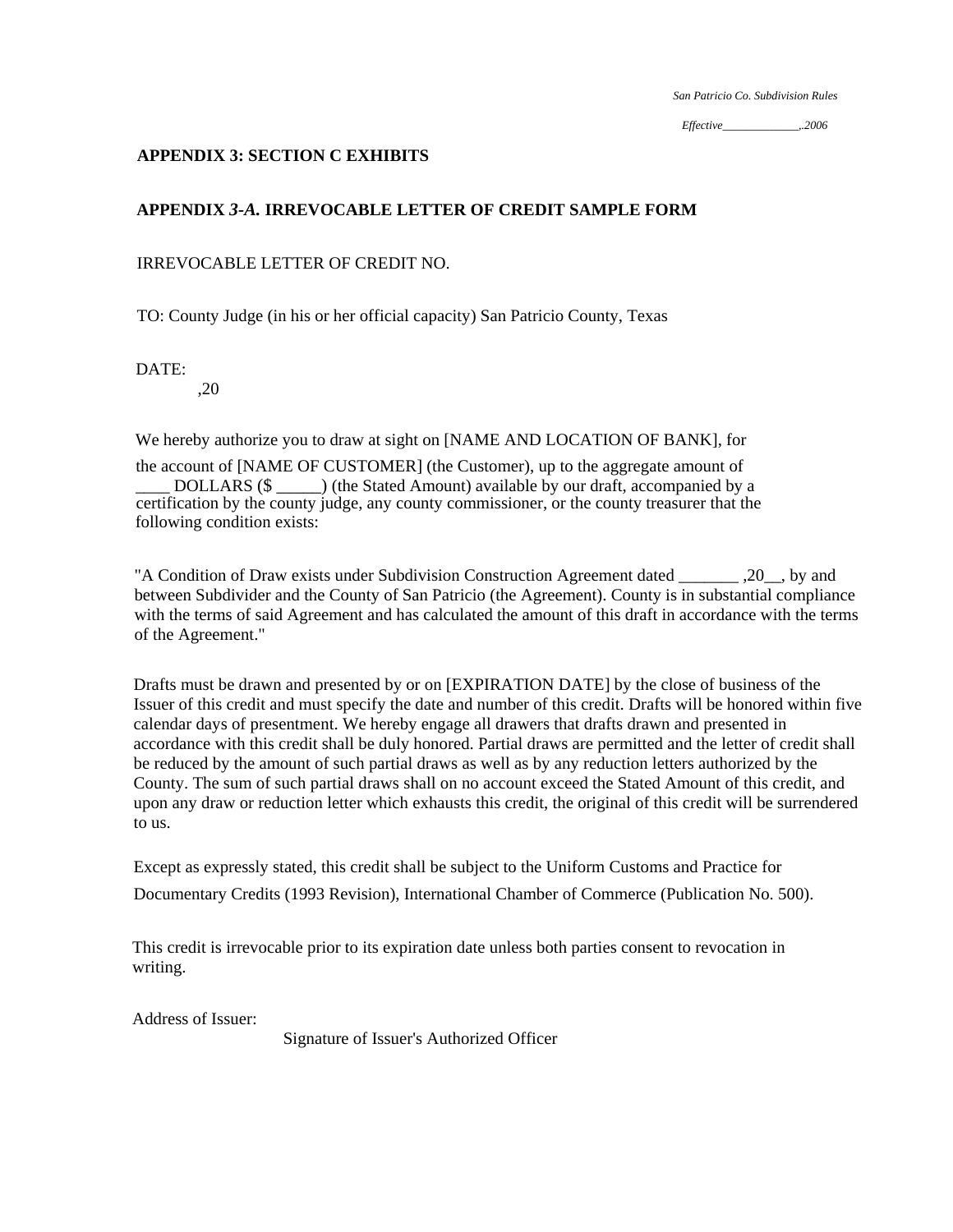*Effective\_\_\_\_\_\_\_\_\_\_\_\_\_\_*, *2006* 

Printed Name:

Title:

### **APPENDIX 3-B: SUBDIVISION CONSTRUCTION AGREEMENT SAMPLE FORM**

 1. **Parties**. This Subdivision Construction Agreement (the Agreement) is by and between the County and the Subdivider. The County is San Patricio County, Texas, acting by and through its Commissioners Court, or authorized representative as designated by the Commissioners Court. The Subdivider is\_\_\_\_\_\_\_\_\_\_\_\_\_\_\_\_\_, who is the owner, or the authorized agent of owner, of a tract of land located within the geographic area and jurisdiction of the County.

2. **Effective Date**. This Agreement is effective on the date the County approves the final plat for the subdivision described in Paragraph 3 of this agreement (the Effective Date).

#### **Recitals**

3. Subdivider is the owner of the land included in the proposed final subdivision plat of the subdivision, as shown in County's File Number (the Subdivision) and more particularly described by the metes and bounds description attached and incorporated into this Agreement as Exhibit A (the Property); and

4. Subdivider seeks authorization from the County to subdivide the Property in accordance with the requirements imposed by Texas statute and the County's ordinances, regulations, and other requirements; and

5. County ordinances require the completion of various improvements in connection with the development of the Subdivision to protect the health, safety, and general welfare of the community and to limit the harmful effects of substandard subdivisions; and

6. The purpose of this Agreement is to protect the County from the expense of completing subdivision improvements required to be installed by the Subdivider; and

7. This agreement is authorized by and consistent with state law and the County's ordinances, regulations, and other requirements governing development of a subdivision.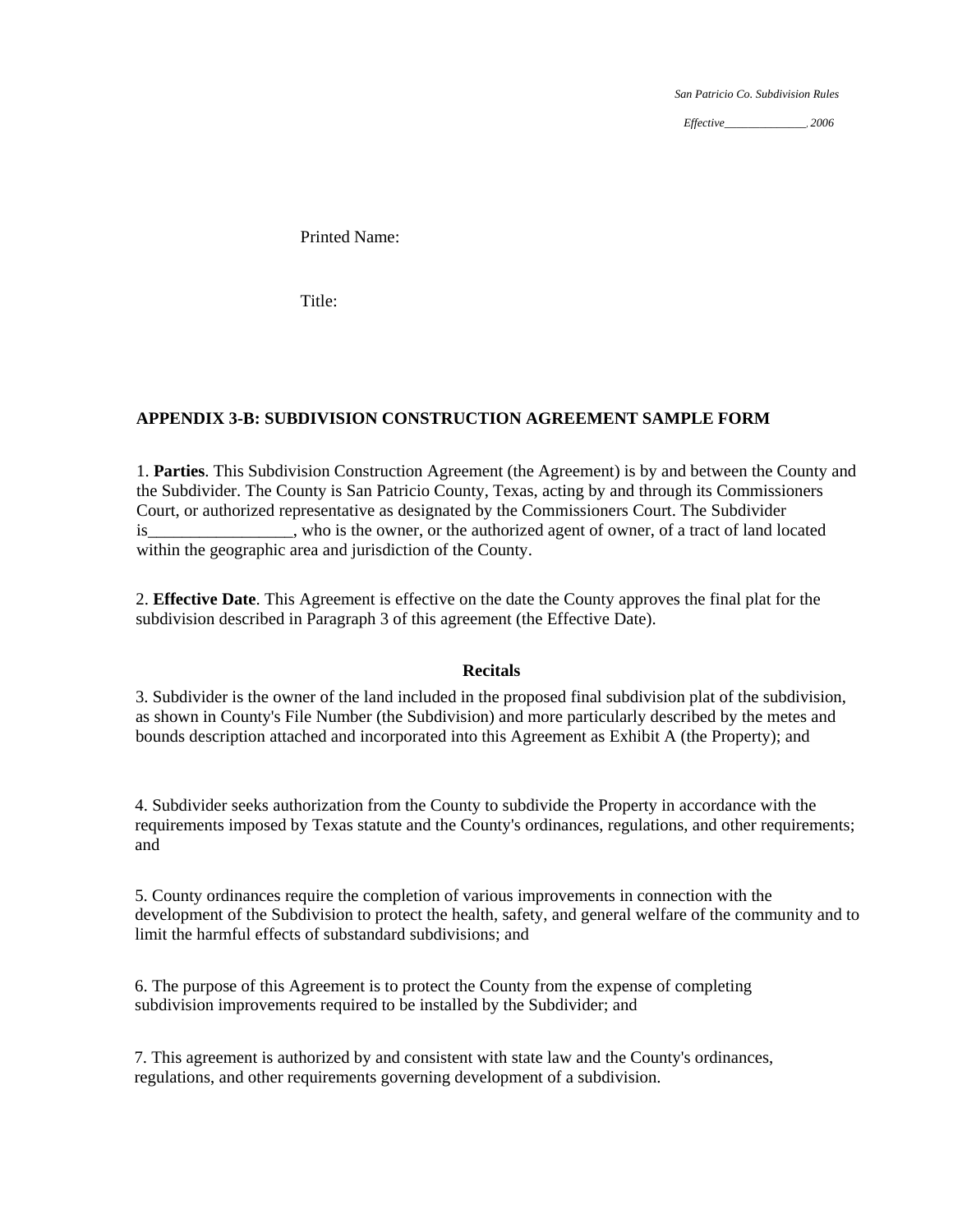IN CONSIDERATION of the foregoing recitals and the mutual covenants, promises, and obligations by the parties set forth in this Agreement, the parties agree as follows:

#### **Subdivider's Obligations**

 8. **Improvements**. The Subdivider agrees to construct and install, at Subdivider's expense, all subdivision improvements required to comply with County orders, ordinances, regulations, and policies governing subdivision approval, specifically including without limitation those improvements listed on Exhibit B attached and incorporated by reference into this Agreement (collectively, the Improvements, anyone of which is an Improvement). All Improvements shall be constructed in conformity to the County's requirements, procedures, and specifications, pursuant to construction plans, permits, and specifications approved by the County prior to commencement of construction, and subject to inspection, certification, and acceptance by the County.

9. **Completion**. Unless a different time period is specified for a particular Improvement in Exhibit B, construction of all the Improvements shall be completed no later than three (3) years after the Effective Date (the Completion Date); provided, however, that if the Subdivider or the Issuer delivers to the County no later than the Completion Date a substitute Letter of Credit satisfying the criteria established by Paragraph 11 and which has an expiration date no earlier than one year from the Completion Date, then the Completion Date shall be extended to the expiration date of that substitute Letter of Credit or any subsequent substitute Letter of Credit provided in accordance with this Paragraph. Upon completion of each of the Improvements, the Subdivider agrees to provide to the County a complete set of construction plans for the Improvements, certified "as built" by the engineer responsible for preparing the approved construction plans and specifications.

10. **Warranty**. The Subdivider warrants the Improvements constructed by Subdivider or Subdivider's agents, contractors, employees, tenants, or licensees will be free from defects for a period of one (1) year from the date the County accepts the dedication of a completed Improvement or group of Improvements (the Warranty Period), as such Improvement or group of Improvements is separately identified and listed on Exhibit B, except the Subdivider does not warrant the Improvements for defects caused by events outside the control of the Subdivider or the Subdividers' agents, contractors, employees, tenants, or licensees. The Subdivider agrees to repair any damage to the Improvements before and during the Warranty Period due to private construction-related activities. As a condition of the County's acceptance of dedication of any of the Improvements, the County may require the Subdivider to post a maintenance bond or other financial security acceptable to the County to secure the warranty established by this Agreement. If the Improvements have been completed but not accepted, and neither the Subdivider nor Issuer is then in default under this Agreement or the Letter of Credit, at the written request of the Subdivider or the Issuer the County shall complete, execute, and deliver to the Issuer a reduction letter documenting that the Stated Amount has been reduced to an amount equal to the face amount of the maintenance bond or other financial security acceptable to the County.

11. **Security**. To secure the performance of Subdivider's obligations under this Agreement, Subdivider agrees to provide adequate financial guarantees of performance 'in the form of a surety bond acceptable to the County, a cash deposit to be held by the County in escrow, or an irrevocable letter of credit in the amount of Dollars (\$\_\_) (the Stated Amount), which amount is the estimated total cost of constructing each of the Improvements as shown on Exhibit B. If a letter of credit is provided pursuant to this Agreement, it shall be in a standard form acceptable to the County, shall have an expiration date no earlier than one year from the date of its issuance,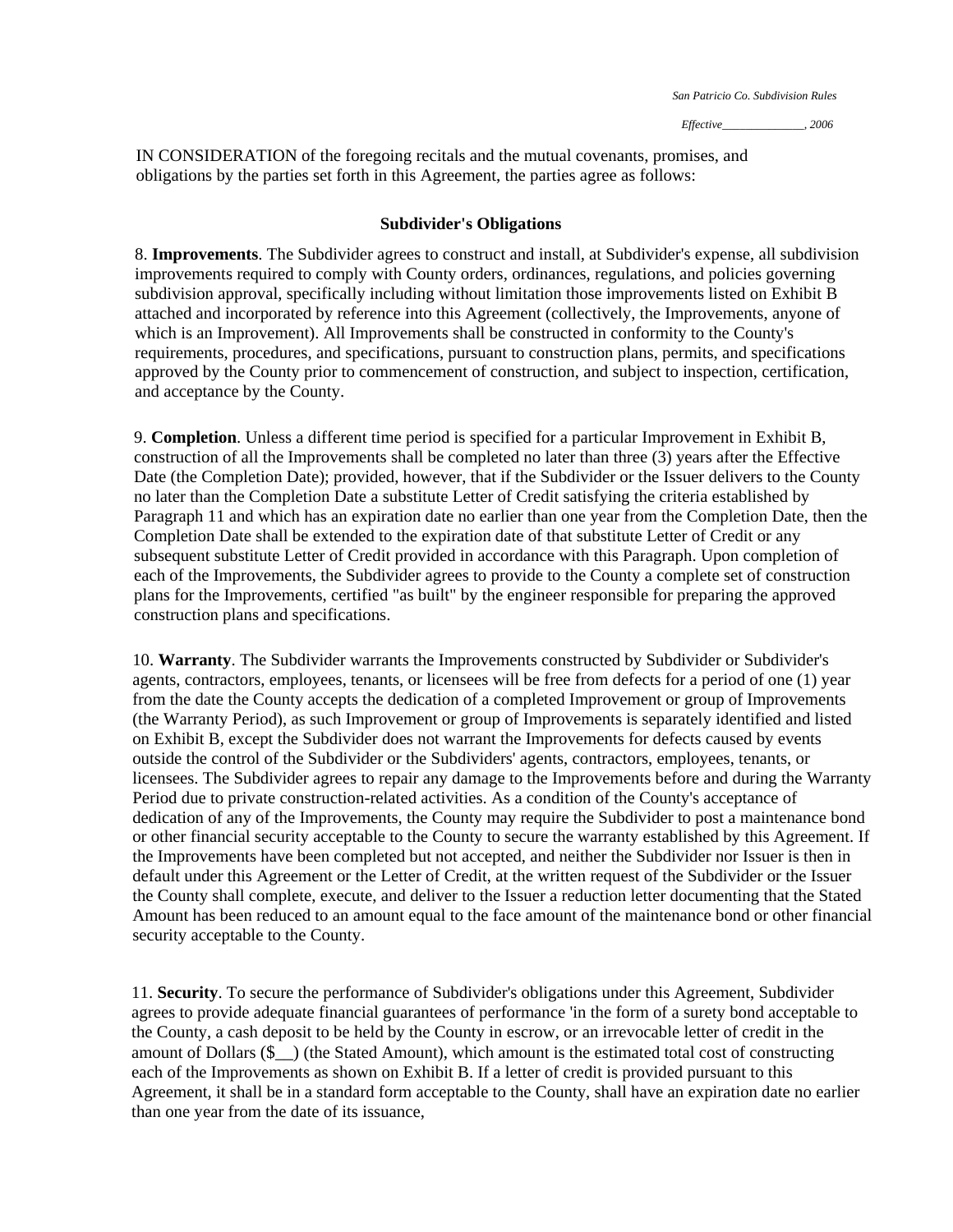*Effective* \_\_\_\_\_\_\_\_\_\_\_\_\_\_\_\_ *2006* 

and shall be issued by a financial institution having a rating equivalent to the minimum acceptable rating established under the County's financial institution rating system in effect at the time the initial letter of credit is issued pursuant to this Agreement (the Issuer). During the term of this Agreement and subject to the terms of Paragraph 22 of this Agreement, the County may revise the standard form letter of credit it reasonably considers acceptable and necessary to secure the performance of Subdivider's obligations under this agreement. A letter of credit satisfying the criteria of this Paragraph (and any substitute or confirming letter of credit) is referenced to in this agreement as the "Letter of Credit."

 12. **Reduction In Letter of Credit**. After the acceptance of any Improvement, the amount which the County is entitled to draw on the Letter of Credit shall be reduced by an amount equal to ninety percent (90%) of the Quoted cost of the accepted Improvement, as shown on Exhibit B. Upon completion of an Improvement, at the written request of Subdivider or Issuer, and if neither the Subdivider nor Issuer is then in default under this agreement or the Letter of Credit, the County shall complete, execute, and deliver to the Issuer a reduction letter verifying the acceptance of the Improvement and documenting that the Stated Amount has been reduced by stating the balance of the Stated Amount remaining after the reduction required by the first sentence of this Paragraph. No later than sixty (60) days after its receipt of a written request to reduce the Stated Amount submitted by the Subdivider or the Issuer, the County shall determine the Estimated Remaining Cost and shall complete, execute, and deliver to the Issuer a reduction letter documenting that the Stated Amount has been reduced to the Estimated Remaining Cost if the County determines the Stated Amount exceeds the Estimated Remaining Cost. Notwithstanding the preceding sentence, the County shall not be required to authorize reductions in the Stated Amount more frequently than every ninety (90) days. As used in this Paragraph, "Estimated Remaining Cost" means the amount the County estimates to be the cost of completing all Improvements which are incomplete as of the time of such estimate.

### **County's Obligations**

13. **Inspection and Certificate**. The County agrees to inspect Improvements during and at the completion of construction and, if completed in accordance with the standards and specifications for such Improvements, to certify the Improvements as being in compliance with County standards and specifications. The inspections and certifications will be conducted in accordance with standard County policies and requirements. The Subdivider grants the County, its agents, employees, officers, and contractors an easement and license to enter the Property to perform such inspections as it deems appropriate.

14. **Notice of Defect**. The County will provide timely notice to the Subdivider whenever inspection reveals that an Improvement is not constructed or completed in accordance with the standards and specifications for health or safety, and if the notice of defect includes a statement explaining why the defect creates such immediate and substantial harm, the cure period may be shortened to no less than five (5) days and the County may declare a default under this Agreement if not satisfied that the defect is cured after the cure period. Any cure period should be reasonable in relation to the nature of the default.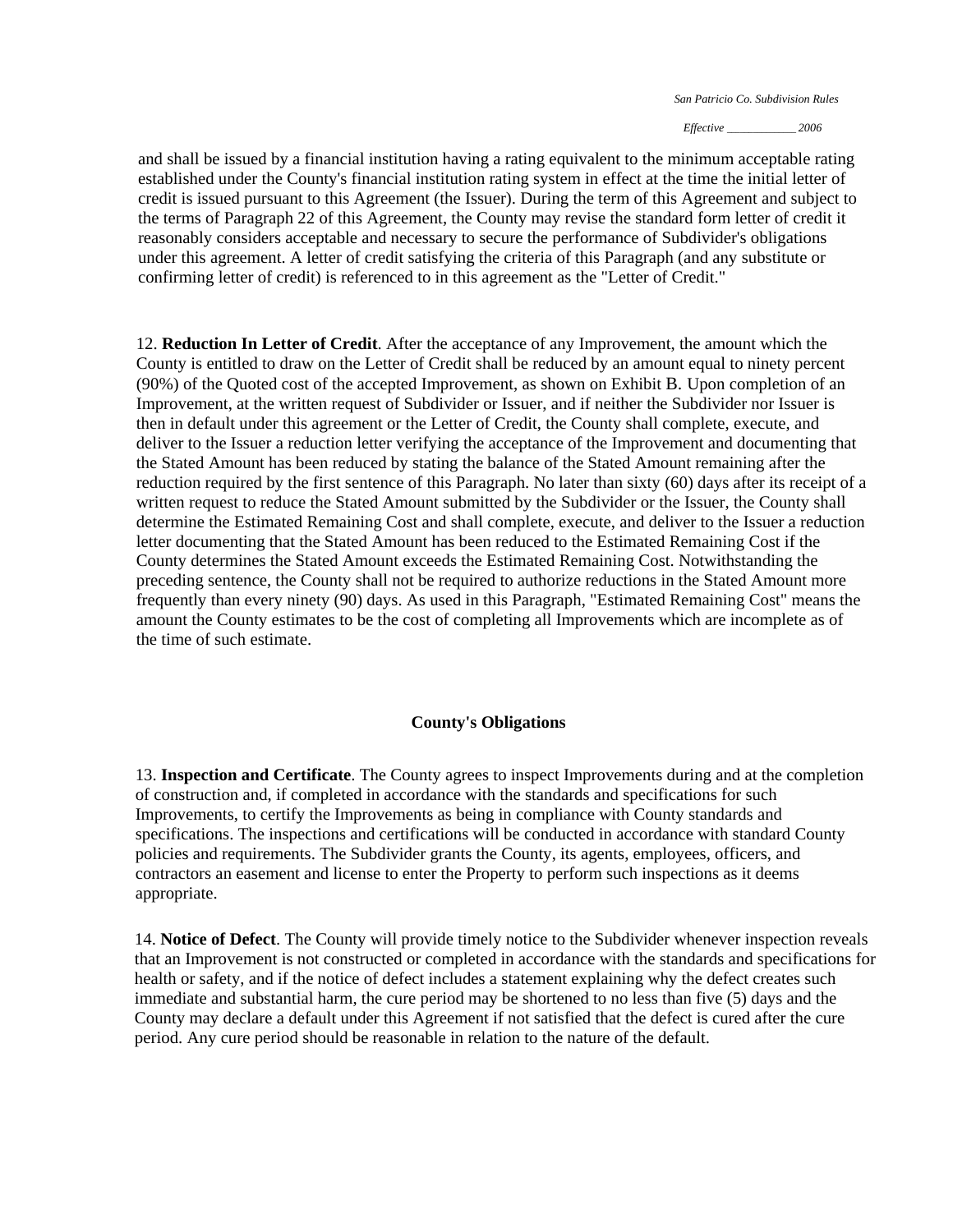*Effective \_\_\_\_\_\_\_\_\_\_\_\_\_\_, 2006* 

15. **Use of Proceeds**. The County will disburse funds drawn under the Letter of Credit only for the purposes of completing the Improvements in conformance with the County's requirements and specifications for the Improvements, or to correct defects in or failures of the Improvements. The Subdivider has no claim or rights under this Agreement to funds drawn under the Letter of Credit or any accrued interest earned on the funds. All funds obtained by the County pursuant to one or more draws under the Letter of Credit shall be maintained by the County in an interest bearing account or accounts until such funds, together with accrued interest thereon (the Escrowed Funds), are disbursed by the County. The County may disburse all or portions of the Escrowed Funds as Improvements are completed and accepted by the County, or in accordance with the terms of a written construction contract between the County and a third party for the construction of Improvements. Escrowed Funds not used or held by the County for the purpose of completing an Improvement or correcting defects in or failures of an Improvement, together with interest accrued thereon, shall be paid by the County to the Issuer of the Letter of Credit no later than sixty (60) days following the County's acceptance of the Improvement or its decision not to complete the Improvement using Escrowed Funds, whichever date is earlier.

16. **Return of Excess Escrowed Funds**. No later than sixty (60) days after its receipt of a written request from the Subdivider or the Issuer to return Excess Escrowed Funds to the Issuer, the County shall disburse to the Issuer from the Escrowed Funds all Excess Escrowed Funds. For purposes of this Paragraph, "Excess Escrowed Funds" means the amount of Escrowed Funds exceeding one hundred ten percent (110%) of the estimated cost of constructing Improvements the County intends to construct but which have not been accepted, as such cost is shown on Exhibit B. Notwithstanding the first sentence in this Paragraph, the County shall not be required to disburse Excess Escrowed Funds more frequently than every ninety (90) days.

17. **Cost Participation by County**. If the County and Subdivider agree the County will participate in the expense of installing any of the Improvements, the respective benefits and obligations of the parties shall be governed by the terms of a Community Facilities Construction Agreement executed by the parties thereto, and the terms of that agreement shall control to the extent of any inconsistency with this Agreement.

18. **Conditions of Draw on Security** The County may draw upon any financial guarantee posted in accordance with Paragraph 11 upon the occurrence of one or more of the following events:

 (a) Subdivider's failure to construct the Improvements in accordance with Paragraph 8 of this Agreement;

(b) Subdivider's failure to renew or replace the Letter of Credit at least forty-five (45) days prior to the expiration date of the Letter of Credit;

(c) Subdivider's failure to replace or confirm the Letter of Credit if the Issuer fails to maintain the minimum rating acceptable to the County, in accordance with Paragraph 11 of this Agreement; or

(d) Issuer's acquisition of the Property or a portion of the Property, through foreclosure or an assignment or conveyance in lieu of foreclosure.

The County shall provide written notice of the occurrence of one or more of the above events to the Subdivider, with a copy provided to the Issuer. Where a Letter of Credit has been provided as the financial guarantee, with respect to an event described by subparagraph (a), the County shall provide notice to the Subdivider and the Issuer of the specific default and the notice shall include a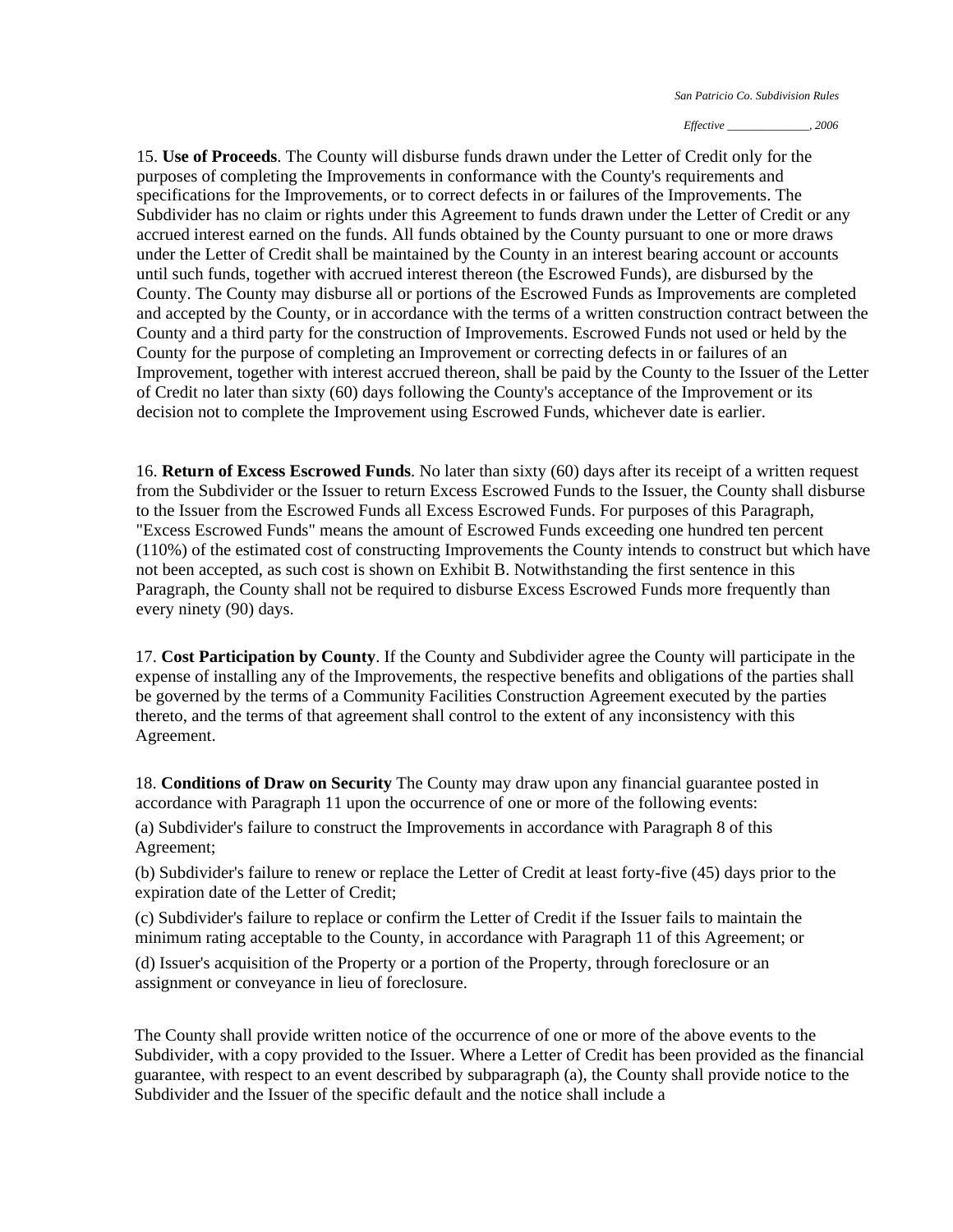*Effective \_\_\_\_\_\_\_\_\_\_\_\_\_, 2006* 

statement that the County intends to perform some or all of Subdivider's obligations under Paragraph 8 for specified Improvements if the failure is not cured. The notice with respect to a default under subparagraph (a) shall be given no less than twenty (20) days before presentation of a draft on the Letter of Credit, unless, in the reasonable opinion of the County, the failure creates an immediate and substantial harm to the public health or safety, in which case the notice shall state why the failure creates an immediate and substantial harm to the public health or safety, and shall be given no less than five (5) days before presentation of a draft on the Letter of Credit. In the event of a draw based on subparagraph (a), the County shall be entitled to draw in the amount it considers necessary to perform Subdivider's obligations under Paragraph 8, up to the amount allocated according to Exhibit B for any Improvement it states its intent to construct or complete in accordance with the standards and specifications for such improvement. The subdivider hereby grants to the County, its successors, assigns, agents, contractors, and employees, a nonexclusive right and easement to enter the Property for the purposes of constructing, maintaining, and repairing such Improvements. Where a Letter of Credit has been provided as the financial guarantee, with respect to an event described by subparagraphs (b), (c), or (d), the notice shall be given no less than twenty (20) days before presentation of a draft on the Letter of Credit. In lieu of honoring a draft based on an event described in subparagraphs (b) or (c), the Issuer or the Subdivider may deliver to the County a substitute Letter of Credit if the event is described by subparagraph (b) or a substitute or confirming Letter of Credit if the event is described by subparagraph (c). If the Issuer has acquired all or a portion of the Property through foreclosure or an assignment or conveyance in lieu of foreclosure, in lieu of honoring a draft based on an event described in subparagraph (d), the Issuer may deliver to the County a substitute or confirming Letter of Credit.

 19. **Procedures for Drawing on the Letter of Credit**. The County may draw upon the Letter of Credit in accordance with Paragraph 18 by submitting a draft to the Issuer in compliance with the terms of the Letter of Credit governing such draft. The Letter of Credit must be surrendered upon presentation of any draft which exhausts the Stated Amount of such Letter of Credit. The County may not draft under a Letter of Credit unless it has substantially complied with all its obligations to the Issuer under this Agreement and has properly completed and executed the draft in strict accordance with the terms of the Letter of Credit.

20. **Measure of Damages**. The measure of damages for breach of this Agreement by the Subdivider is the reasonable cost of completing the Improvements in conformance with the County's requirements, procedures, and specifications. For Improvements upon which construction has not begun, the estimated cost of the Improvements shown on Exhibit B will be prima facie evidence of the minimum cost of completion; however, neither that amount or the amount of the Letter of Credit establishes the maximum amount of the Subdivider's liability.

21. **Remedies**. The remedies available to the County, the Subdivider, and Issuer under this Agreement and the laws of Texas are cumulative in nature.

22. **Provisions for the Benefit of lssuer**. The provisions of Paragraphs 9, 10, 11, 12, 15, 16, 18, 19,21,22,23,25,26,27,28,29,30,32, and 36 of this Agreement for the benefit of the Issuer may not be modified, released, diminished, or impaired by the parties without the prior written consent of the Issuer.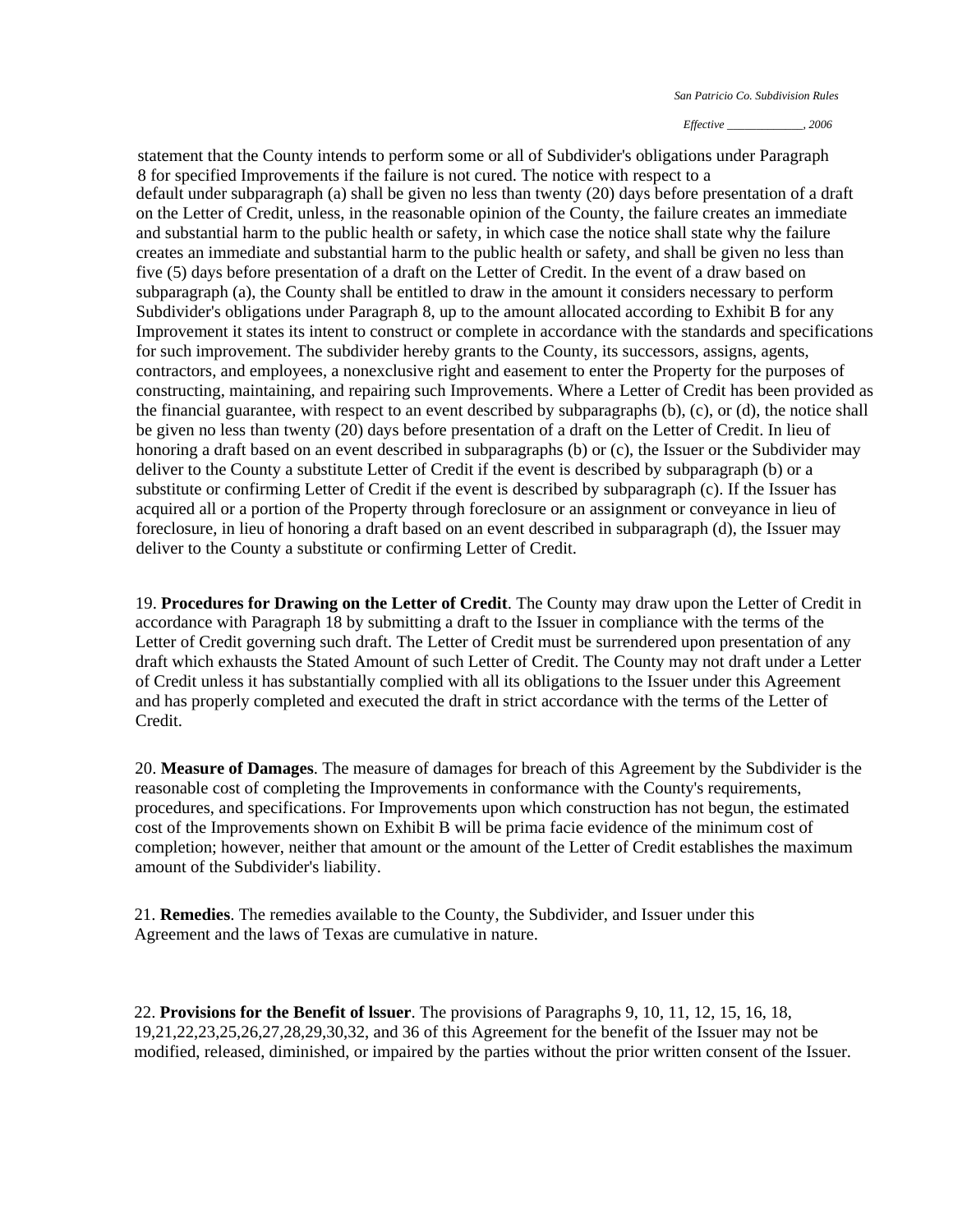*Effective \_\_\_\_\_\_\_\_\_\_\_\_\_, 2006* 

23. **Third Party Rights**. No person or entity who or which is not a party to this Agreement shall have any right of action under this Agreement, nor shall any such person or entity other than the County (including without limitation a trustee in bankruptcy) have any interest in or claim to funds drawn on the Letter of Credit and held in escrow by the County in accordance with this Agreement. Notwithstanding the preceding sentence, the Issuer shall have a right of action to enforce any provision of this Agreement where the Issuer is specifically named as a beneficiary of such provision pursuant to Paragraph 22.

24. **Indemnification**. The Subdivider hereby expressly agrees to indemnify and hold the County harmless from and against all claims, demands, costs, and liability of every kind and nature, including reasonable attorney's fees for the defense of such claims and demands, arising from any breach on the part of Subdivider of any provision in this Agreement, or from any act or negligence of Subdivider or Subdivider's agents, contractors, employees, tenants, or licensees in the construction of the Improvements. The Subdivider further agrees to aid and defend the County if the County is named as a defendant in an action arising from any breach on the part of Subdivider of any provision in this Agreement, or from any act of negligence of Subdivider or Subdivider's agents, contractors, employees, tenants, or licensees in the construction of the Improvements, except where such suit is brought by the Subdivider. The Subdivider is not an employee or agent of the County. Notwithstanding anything to the contrary contained in this agreement, the Subdivider does not agree to indemnify and hold the County harmless from any claims, demands, costs, or liabilities arising from any act or negligence of the County, its agents, contractors, employees, tenants, or licensees.

25. **No Waiver**. No waiver of any provision of this Agreement will be deemed or constitute a waiver of any other provision, nor will it be deemed or constitute continuing waiver unless expressly provided for by a written amendment to this Agreement; nor will the waiver of any default under this agreement be deemed a waiver of any subsequent defaults of the same type. The failure at any time to enforce this Agreement or covenant by the County, the Subdivider, or the Issuer, their heirs, successors or assigns, whether any violations thereof are known or not, shall not constitute a waiver or estoppel of the right to do so.

26. **Attorney's Fees**. Should either party or the Issuer, to the extent Issuer is named as specific beneficiary, be required to resort to litigation to enforce the terms of this agreement, the prevailing party, plaintiff or defendant, shall be entitled to recover its costs, including reasonable attorney's fees, court costs, and expert witness fees, from the other party. If the court awards relief to both parties, each will bear its own costs in their entirety.

27. **Assignability**. The benefits and burdens of this Agreement are personal obligations of the Subdivider and also are binding on the heirs, successors, and assigns of the Subdivider. The Subdivider's obligations under this Agreement may not be assigned without the express written approval of the County. The County's written approval may not be withheld if the Subdivider's assignee explicitly assumes all obligations of the Subdivider under this Agreement and has posted the required security. The County agrees to release or reduce, as appropriate, the Letter of Credit provided by the Subdivider if it accepts substitute security for all or any portion of the Improvements. The County, in its sole discretion, may assign some or all of its rights under this Agreement, and any such assignment shall be effective upon notice to the Subdivider and the Issuer.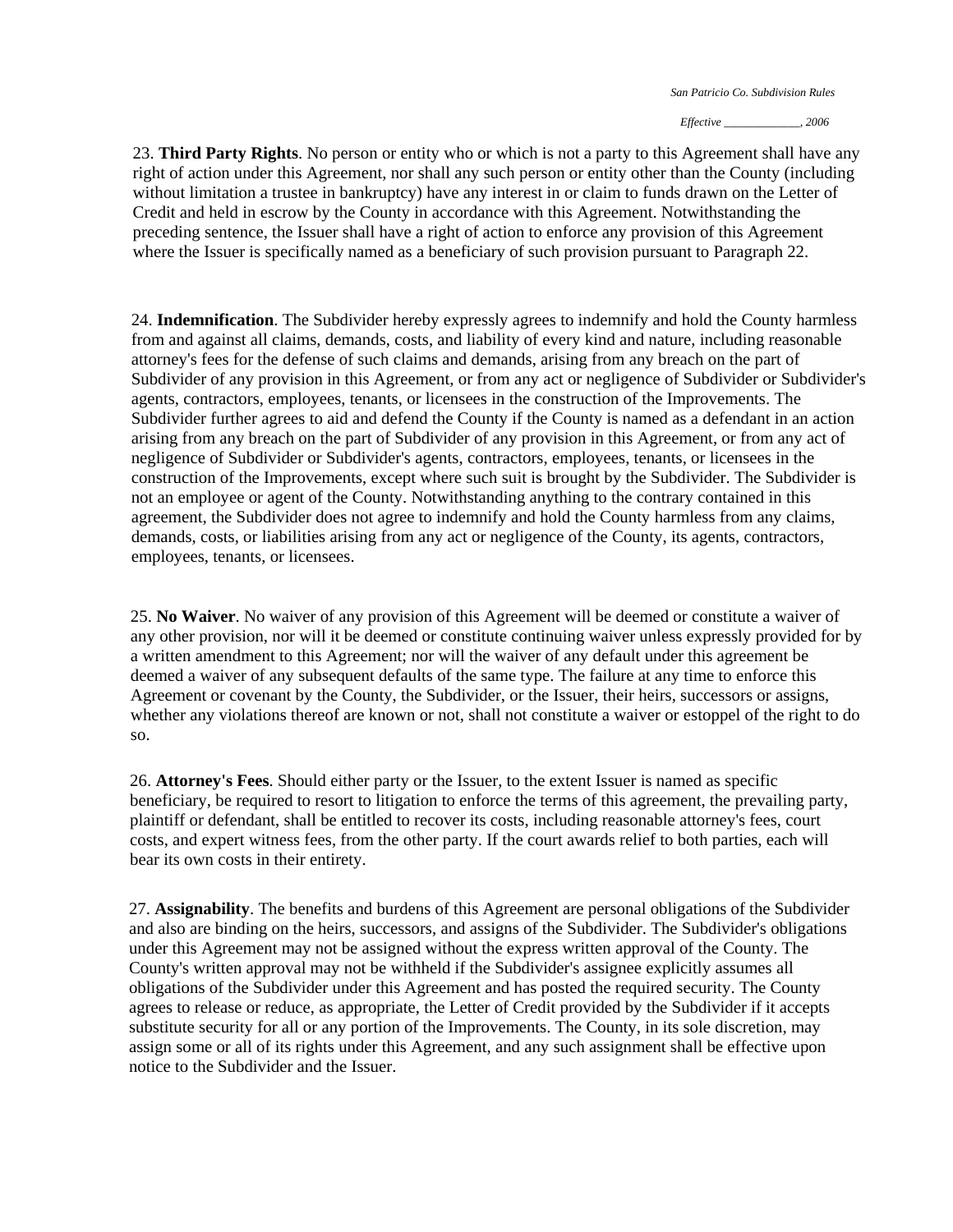28. **Expiration**. This Agreement shall terminate upon the expiration of the approval of the proposed final plat of the Subdivision or if the Subdivision is vacated by the Subdivider.

29. **Notice**. Any notice required or permitted by this Agreement is effective when personally delivered in writing or three (3) days after notice is deposited with the U.S. Postal Service, postage prepaid, certified with return receipt requested, and addressed as follows:

if to Subdivider: Attn: Printed Name: \_\_\_\_\_\_\_\_\_\_\_\_\_\_\_\_\_\_\_\_\_\_\_\_ Office or Position: \_\_\_\_\_\_\_\_\_\_\_\_\_\_\_\_\_\_\_\_\_\_\_\_\_\_\_\_\_\_\_\_ Address: \_\_\_\_\_\_\_\_\_\_\_\_\_\_\_\_\_\_\_\_\_\_\_\_\_\_\_\_\_

\_\_\_\_\_\_\_\_\_\_\_\_\_\_\_\_\_\_\_\_\_\_\_\_\_\_\_\_\_\_\_\_\_\_\_\_\_

if to County:

Attn: County Judge 400 West Sinton Sinton, Texas 78387

if to the Issuer: at Issuer's address shown on the Letter of Credit.

The parties may, from time to time, change their respective addresses listed above to any other location in the United States for the purpose of notice under this Agreement. A party's change of address shall be effective when notice of the change is provided to the other party in accordance with the provisions of this Paragraph.

 30. **Severability**. If any part, term, or provision of this Agreement is held by the courts to be illegal, invalid, or otherwise unenforceable, such illegality, invalidity, or enforceability shall not affect the validity of any other part, term, or provision, and the rights of the parities will be construed as if the part, term, or provision was never part of this Agreement.

31. **Personal Jurisdiction and Venue**. Personal jurisdiction and venue for any civil action commenced by either party to this Agreement or the Issuer, whether arising out of or relating to the Agreement or the Letter of Credit, will be deemed to be proper only if such action is commenced in District Court for San Patricio County, Texas, or the United States District Court for the Southern District of Texas. The Subdivider expressly waives any right to bring such an action in or to remove such an action to any other court, whether state or federal. The Issuer, by providing a Letter of Credit pursuant to the terms of-this Agreement, expressly waives any right to bring such an action in or to remove such an action to any other court, whether state or federal.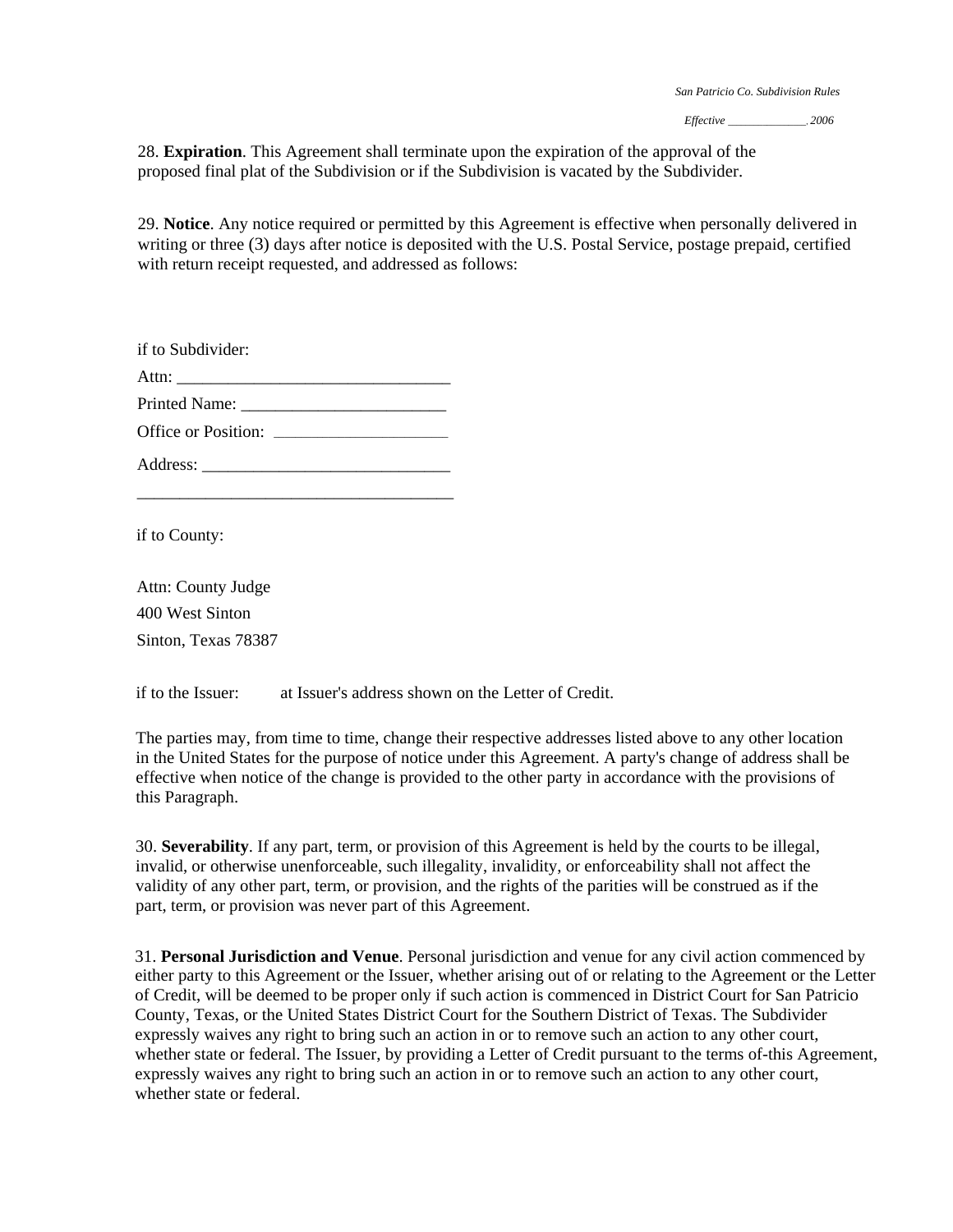32. **Release Upon Completion**. Upon acceptance of all Improvements, the County agrees: (a) to complete, execute and deliver to the Subdivider and the Issuer a release in recordable form releasing the Subdivider and Subdivider's heirs, successors and assigns, and the Property from all provisions of this Agreement except those contained in Paragraph 10, and (b) to return to the Issuer the Letter of Credit and any Escrowed Funds not expended or obligated by the County for the completion of the Improvements.

33. **Captions Immaterial**. The numbering, order, and captions or headings of the paragraphs of this agreement are for convenience only and shall not be considered in construing this agreement.

34. **Entire Agreement**. This Agreement contains the entire agreement between the parties and correctly sets forth the rights, duties, and obligations of each to the other as of the Effective Date. Any oral representations or modifications concerning this Agreement shall be of no force or effect excepting a subsequent written modification executed by both parties.

35. **Authorization to Complete Blanks**. By signing and delivering this agreement to the appropriate official of the County, the Subdivider authorizes completion of this Agreement by filling in the Effective Date below.

36. **Binding Agreement**. The execution and delivery of this agreement and the performance of the transactions contemplated thereby have been duly authorized by all necessary corporate and governmental action of the County. This Agreement has been duly executed and delivered by each party, and constitutes a legal, valid, and binding obligation of each party enforceable in accordance with the terms as of the effective Date. These representations and agreements are for the benefit of the Issuer, and have been relied on by the Issuer in issuing the Letter of Credit.

EXECUTED by the parties to be effective as of the  $\qquad \qquad$  day of  $\qquad \qquad$ , 20

\_\_\_\_\_\_\_\_\_\_\_\_\_\_\_\_\_\_\_\_\_\_\_\_\_\_\_\_\_\_\_\_\_\_\_\_\_\_\_\_ \_\_\_\_\_\_\_\_\_\_\_\_\_\_\_\_\_\_\_\_\_\_\_\_\_\_\_\_\_\_\_\_\_\_

County Official Subdivider

[SIGNATURES OF THE PARTIES TO BE ACKNOWLEDGED]

### **EXHIBIT A: METES AND BOUNDS DESCRIPTION OF PROPERTY**

# **EXHIBIT B: SUBDIVISION IMPROVEMENTS**

Subdivision Improvements. Subdivider and County agree the following improvements are required in connection with the approval and development of the Subdivision (collectively, the Subdivision Improvements). Subdivider agrees to deliver a financial guarantee acceptable in form and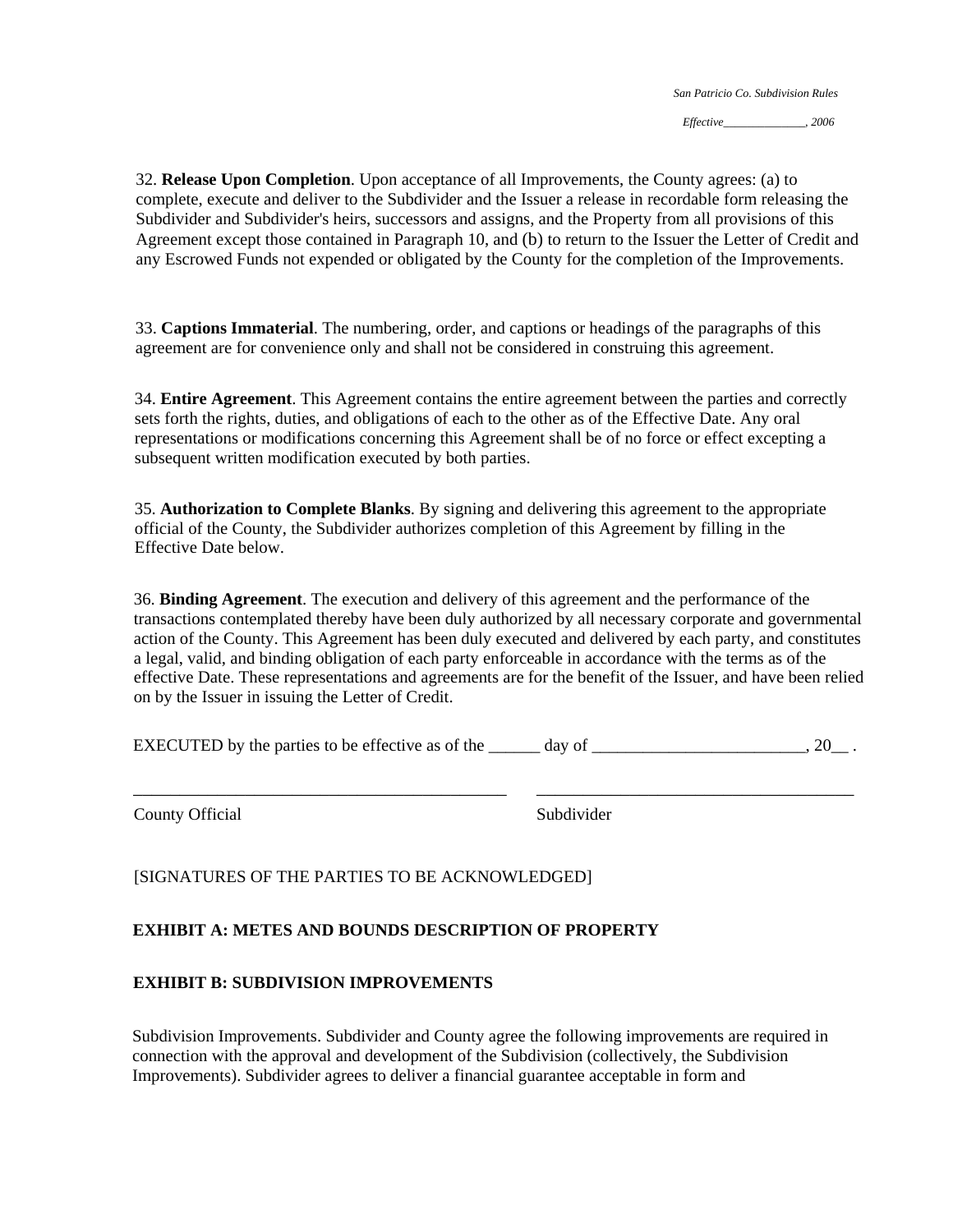*Effective* \_\_\_\_\_\_\_\_\_\_\_\_\_\_\_\_\_\_, *2006* 

substance to the County in an amount equal to the Estimated Cost of Completion listed below, as follows:

Description of Improvement(s) Estimated Cost of Completion

a)

- b)
- c)

**APPENDIX 4: ROAD, DRAINAGE AND GENERAL UTILITY CONSTRUCTION SPECIFICATIONS** 

### **1. GENERAL**

- 1.1 Except as provided herein, no Plat or improvements thereon shall be approved or accepted by the county unless it conforms to the minimum standards and specifications contained herein, and in the Model Rules and Tex. Loc. Govt. Code Ch. 232, if applicable.
- 1.2 If a tract is Subdivided into parcels larger than ordinary building Lots, such parcels shall be arranged to allow the opening of future Streets.
- 1.3 There shall be no reserve strips controlling access to land dedicated or intended to be dedicated to public use.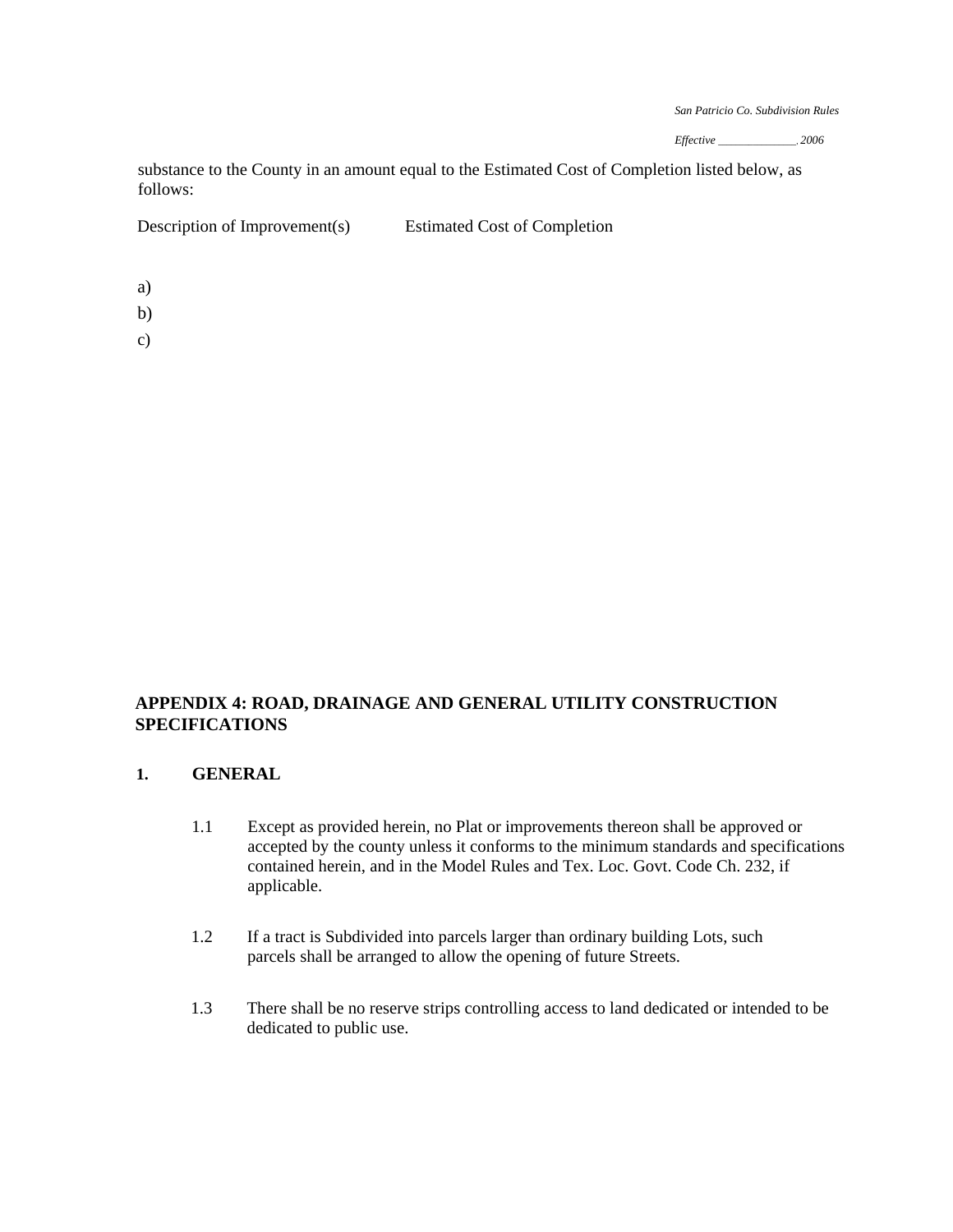- 1.4 Irrigation canals: No open irrigation canals, except main canals, shall be permitted within a Subdivision. The Subdivider shall place said canal underground if its continued use is required by the Irrigation or Water District.
- 1.5 Electric and gas utilities: The Subdivider shall make reasonable efforts to have electric and gas utilities installed in the Subdivision by an entity authorized under Texas law to provide such services prior to the approval of the Final Plat.
- **2. STREETS** All streets whether public or private shall be paved to the required width and to the minimum sections established herein. The Commissioners Court has the final discretion in determining the nature of a street's surface.
	- 2.1 Private Streets. Private streets serving four (4) or fewer lots shall be surfaced to a minimum pavement width of eighteen feet  $(18)$ . Private streets serving more than four (4) lots shall be paved to the minimum standards for public streets as established herein. Notwithstanding the minimum pavement widths above, a minimum private easement or right of way of fifty (501) feet must be provided on the plat.
	- turn-around pavement radius of not less than forty (40) feet. In Subdivisions other than 2.2 Cul-de-sacs: Cul-de-sacs in single family residential subdivisions shall have a single family residential subdivisions, the turn-around pavement radius shall be no less than ninety (90) feet. .
	- 2.3 Pavement Widths and rights-of-way: See B.2.4.B, for right-of-way standards. Pavement Widths shall be as follows:
	- 2.3.1 Arterial Streets shall have a Pavement Width of not more than fifty-six (56) feet, but not less than forty-eight (48) feet.
	- 2.3.2 Collector Streets shall have a Pavement Width of not more than forty-eight (48) feet, but not less than thirty-six (36) feet.
	- 2.3.3 Minor Streets shall have a Pavement Width of not more than thirty-five (35) feet, but not less than thirty (30) feet.
	- 2.5 Specifications to be followed in the construction of any such Streets within or bounding a Subdivision must consider the amount and kind of travel over the road. Streets within a Subdivision must have a base of six (6) inches of compacted caliche which is at least four (4) feet wider than the Pavement Width, and shall be paved to the Pavement Width with one and one quarter (1 1/4) inch of hot mix asphalt concrete Type "D". Street and traffic control signs shall conform to County standards and shall be installed at the expense of the Subdivider.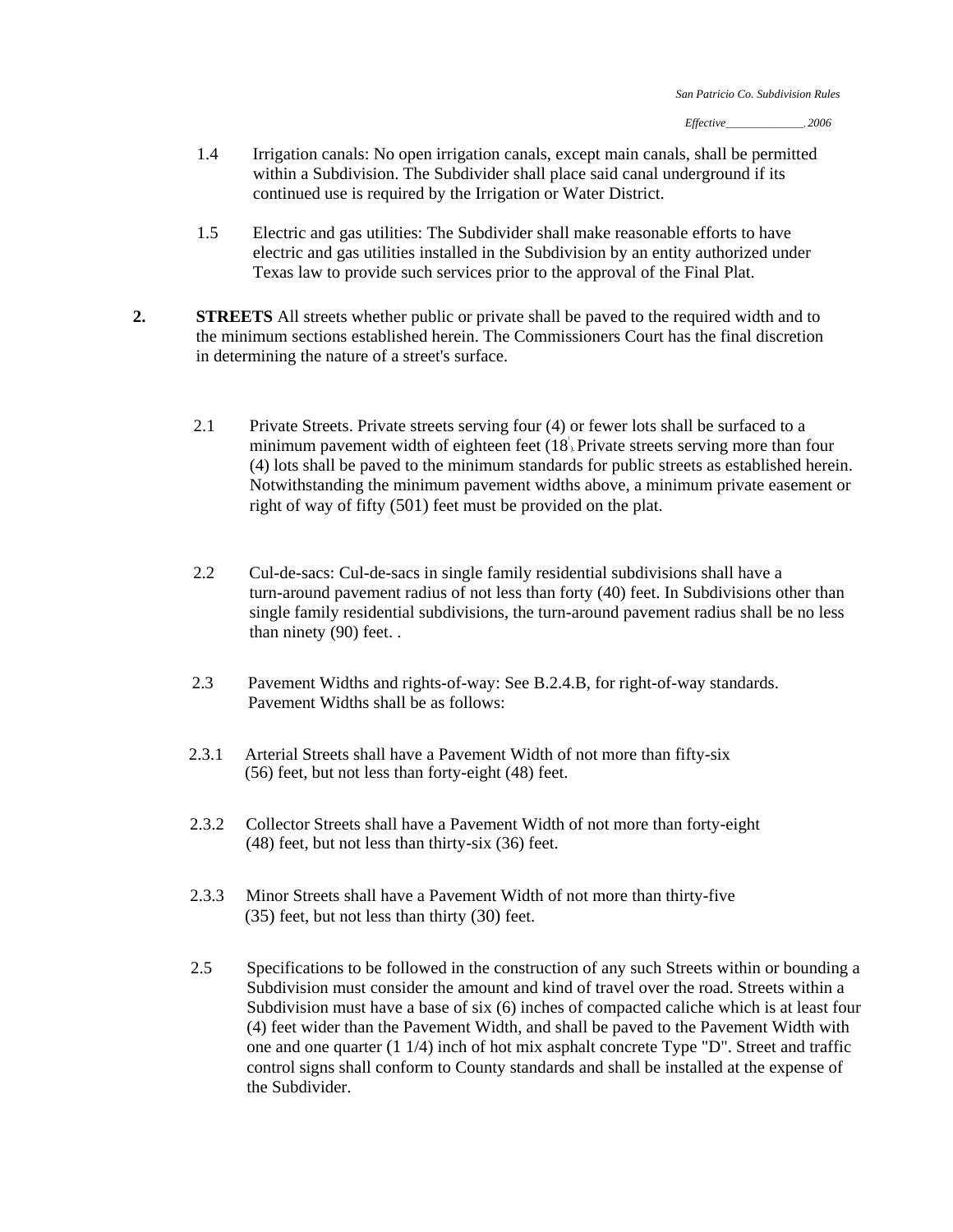- 2.6 Testing Requirements. Testing by a reputable soil testing laboratory is required at different stages of Street construction as follows:
- 2.6.1 Subgrade Preparation: A minimum of one test per each 1,000 square yards or fraction thereof of Street area for subgrade compaction and depth.
- 2.6.2 Compacted Caliche: A minimum of one test per 1,000 square yards or fraction of Street area for caliche compaction and depth.
- 2.6.3 Hot Mix Asphalt Concrete (HMAC): A minimum of one test per each 1,500 square yards of Street area for thickness to meet with State Specification Type "D" Certification. Submittal of Certified Type "D" from Supplier.

The Developer or his Contractor shall notify the County 24 hours in advance of any test in the event that County personnel wish to monitor any test.

- 2.7 Curb and gutter or driveway culverts are required in the following instances:
- 2.7.1 This subsection 2.7.1 applies to any Subdivision in which any Lot contains an area of one acre or less, net of all easements and rights of way. The Subdivider shall, prior to obtaining final approval of a Plat, install rollover curb and gutter eighteen inches (18") in width in connection with all Streets installed or improved in the Subdivision, pursuant to the specifications promulgated from time to time by the County.
- 2.7.2 This subsection 2.7.2 applies to any Subdivisions in which all lots have an area of greater than one acre, net of all easements and rights of way. The Subdivider shall comply with the requirements of this subsection in one of the following manners:
- 2.7.2.1 The Subdivider shall, prior to obtaining final approval of a Plat, install rollover curb and gutter eighteen inches (18") in width in connection with all Streets installed or improved in the Subdivision, pursuant to the specifications promulgated from time to time by the County. The fact that Streets are constructed with curb and gutter shall have no impact on the minimum Pavement Width set out in Section 2.4; or
- 2.7.2.2 The Purchaser of each Lot shall install or cause to be installed driveway culvert pipes which, at a minimum, are of reinforced concrete construction, of no less than fifteen inches (15") in diameter and twenty four feet (24') in length, and shall otherwise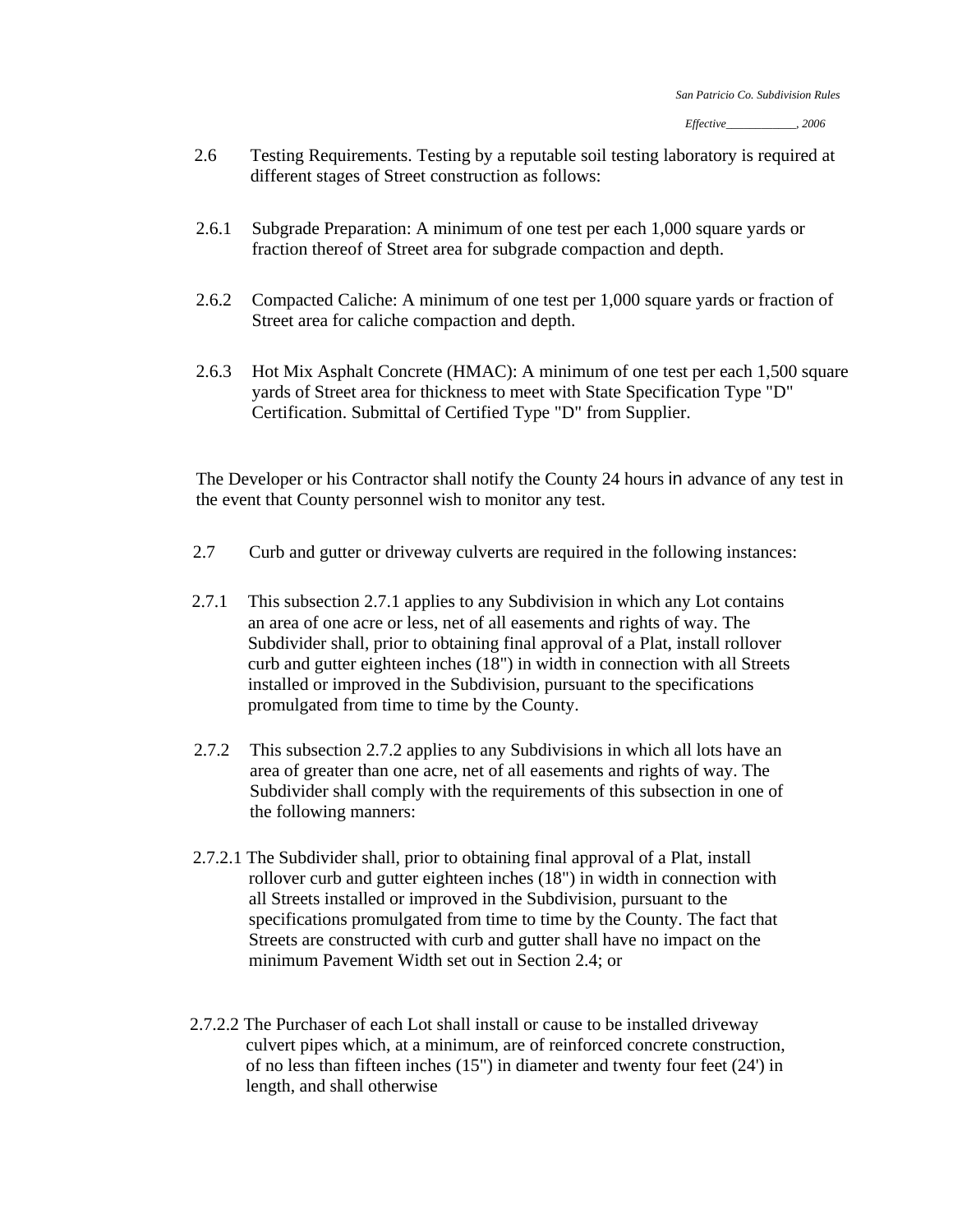conform in construction and content to the specifications promulgated from time to time by the County. The Subdivider shall not be personally liable for the installation of driveway culverts under this section 2.7.2, and shall include in the drainage plan for the subdivision and in a note on the plat that the purchaser of the lot will be required to provide for and install the culvert.

- 2.8 Obstruction Prohibited. No wall, fence, shrubbery or other obstruction shall be permitted higher than eighteen (18) inches within the Restricted Area of a Comer Lot adjacent to an intersection with Minor Streets or Collector Streets, and there shall be no obstruction of any nature permitted within the Restricted Area of a Comer Lot adjacent to an intersection with a State Farm to Market Road, a State Highway or a US Highway.
- 2.9 Frontage on existing County roads. Where the proposed Subdivision abuts an existing county road that does not conform to Section 2.4, the Subdivider shall dedicate right-of-way width sufficient to make the full right-of-way width to conform to such Section 2.4 and the anticipated future use of the road. In addition, where the abutting county road is either not paved in accordance with Sections 2.4 through 2.7 or has a Pavement Width insufficient to conform to the requirements of Section 2.4, the Subdivider shall, at the time of Final Plat Approval, escrow with County a sum of money sufficient to provide for one-third of the cost of paving of the abutting portion of the road in compliance with the then-current County road construction specific ations and/or requirements for the type of road in question. In determining the money am ount sufficient to provide for such future work, the Engineer employed by Subdivider shall present to the County reasonable cost estimates for all materials and labor necessary to pave the normal Pavement Width required for such a road under then-current County road construction specifications or requirements. The County, and the County Engineer, shall review the calculations and notify the Subdivider of any changes or adjustments prior to final plat approval.

### **3. DRAINAGE**

- 3.1 A detailed drainage plan, prepared and executed by an Engineer, shall be submitted in addition to and along with any Final Plat. This shall contain, but not be limited to, the following:
	- 3.1.1 A topographical map showing existing contours within the proposed Subdivision and five hundred (500) feet outside of it. It shall depict the existing elevations at one foot contours and one hundred (100) foot intervals, and spot elevations at one-tenth (1/10) of a foot, and all existing drainage facilities within each area covered by the Plat.
	- 3.1.2 A drainage plan for the proposed Subdivision which must be illustrated on the same map depicting: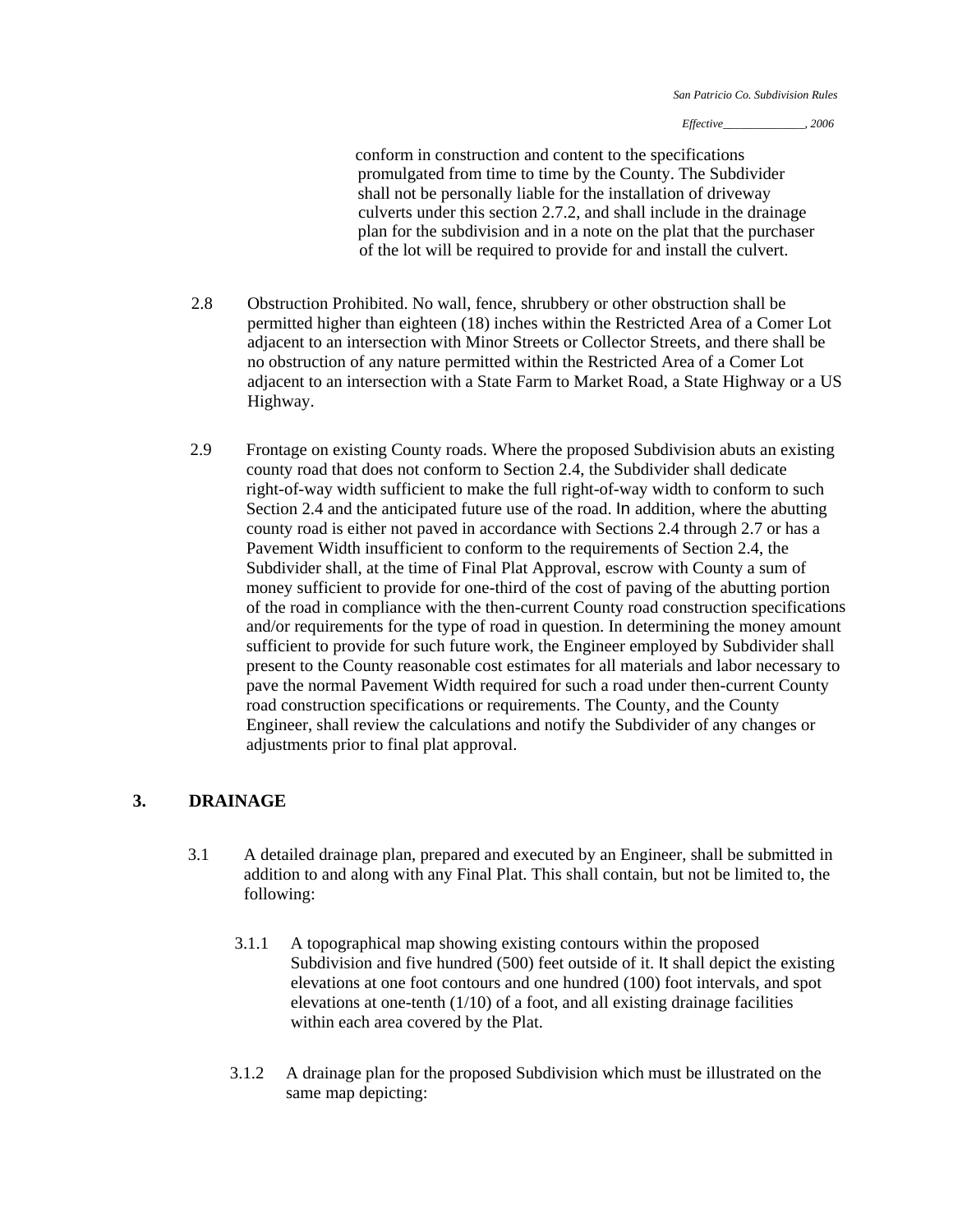- a. Proposed finished elevations of the center line, edge of pavement, and edge of right-of-way of each Street.
- b. Proposed drainage facilities to be constructed by the Subdivider, and a drawing of how those facilities tie into the County Master Drainage Plan.
- c. The one hundred (100) year storm contour elevation as illustrated on FEMA maps
- d. All areas which, due to preexisting conditions or to the construction of streets and drainage facilities or to the re-grading of the land, will be subject to inundation, as a result of a 10-year storm, by more than three inches (3") of water. Such areas would include, for example, the gutters and nearby portions of streets, constructed drainage swales, ditches parallel to streets, etc.
- 3.1.3 A document containing the calculations of the quantity of runoff for the proposed Subdivision consistent with the overall County Master Drainage Plan, and in accord with the calculation method for determining runoff as approved by the County.
- 3.1.4 Provisions for drainage in the Subdivision to:
	- a. avoid concentration of storm drainage water from each Lot to adjacent Lots;
	- b. provide positive drainage away from all buildings; and
	- c. coordinate individual lot drainage with the general storm drainage pattern for the area, including a description of the drainage improvements or modifications necessary to meet these criteria.
- 3.1.5 Detailed plans and specifications for all on-site or off-site improvements necessary to connect the drainage facilities shown on the drainage plan to the nearest existing drainage facility or public outfall, which improvements must be completed prior to final plat approval under the Rules. Off-site improvements must consist of drainage facilities approved in advance by County and designed in accordance with proper engineering practices and considerations.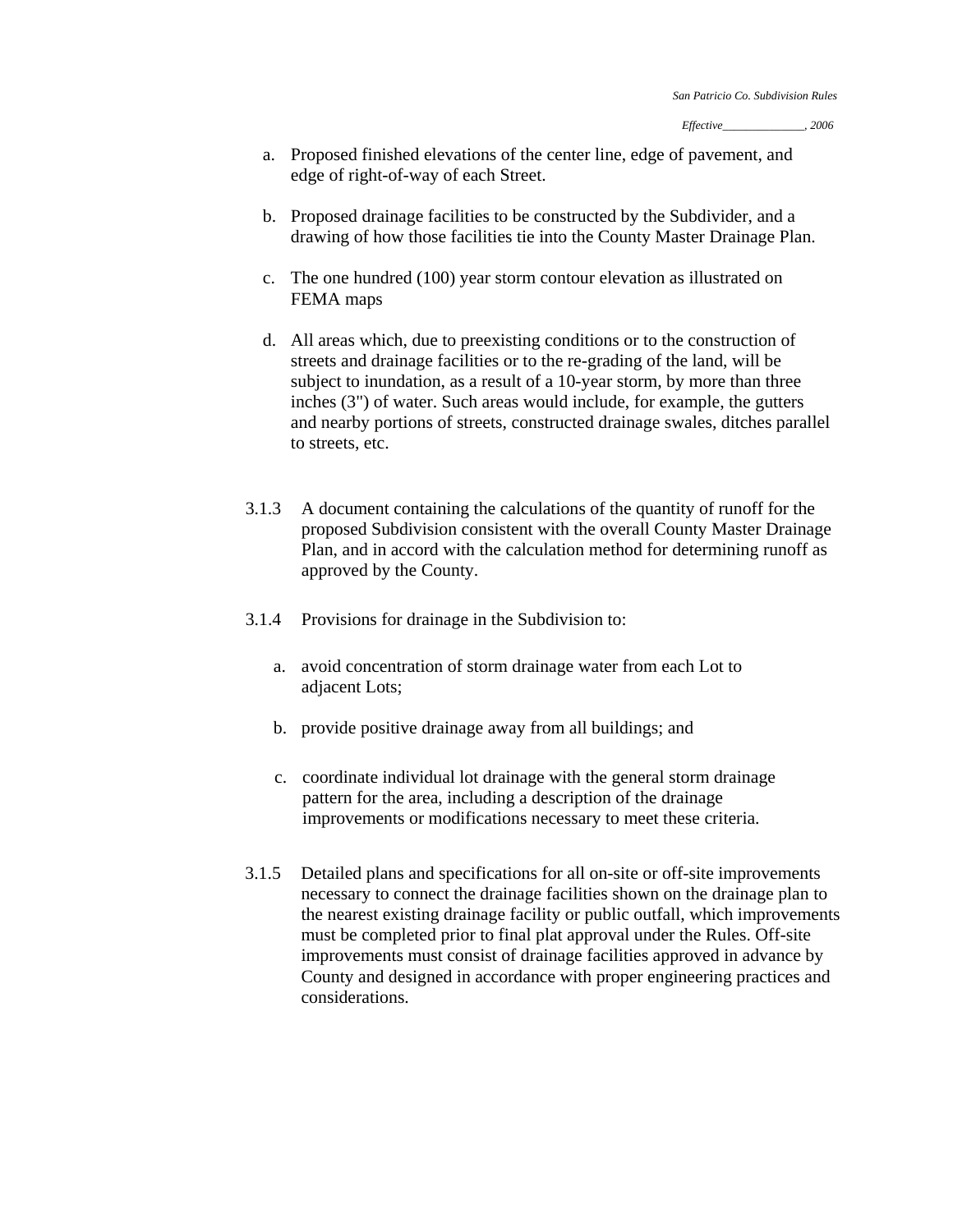- 3.2 Specifications to be followed in the design of storm drainage in accordance with standard engineering practices and shall be approved by the County Engineer and, if the subdivision is located within its boundaries or utilizes its facilities, San Patricio County Drainage District.
- 3.3 Every Subdivision shall comply with the current provisions of the County Flood Plain Regulations, if any.
- 3.4 In the event all or any portion of the Subdivision is situated in a Floodplain, the Subdivider shall supply and submit to the Federal Emergency Management Agency all documents, information, reports and recommendations that are required under the rules of the Federal Flood Insurance Program, and shall be responsible for obtaining a Letter of Map Amendment or Letter of Map Revision from the Federal Emergency Management Agency, as it applies to the entire Subdivision, prior to the approval of any Plat by County.
- 3.5 Compliance with NPDES Program and Clean Water Act Permitting Requirements
	- 3.5.1. New development and redevelopment that will result in disturbance of five or more acres of land must comply with the United States Environmental Protection Agency ("USEPA") National Pollution Discharge Elimination System ("NPDES") General Permits for Storm Water Discharges from Construction Activities in Region 6. Rules covering the requirements of the General Permit are published at 63 Federal Register 36489, July 6, 1998, and are available at the USEPA Region 6 web site (www.epa.gov/earthlr6/gen/w/formsw.htm.)

Individuals who intend to obtain coverage under the General Permit for Construction Activities must submit a Notice of Intent ("NOI") to the USEPA Region VI office in Dallas, Texas in accordance with the General Permit. Certification of this submittal shall also be made to the San Patricio County Drainage District office at least two (2) days prior to initiating construction.

The content of the NOI shall comply with the requirements of the NPDES General Permit for Storm Water Discharges from Construction Sites in Region 6, as published at 63 Federal Register 36489.

3.5.2 In addition to compliance with the NPDES program, it may be necessary to obtain a permit from the U.S. Army corps of Engineer's under Section 404 of the Clean Water Act. (33 U.S.C. §1344). Certain activities are covered by the Nationwide Permit Program ("NWP"). NWP's which may be applicable in the development of subdivisions include NWP 39, 41 and 43, among others. Applicability of NWP 39 and 43 is limited in areas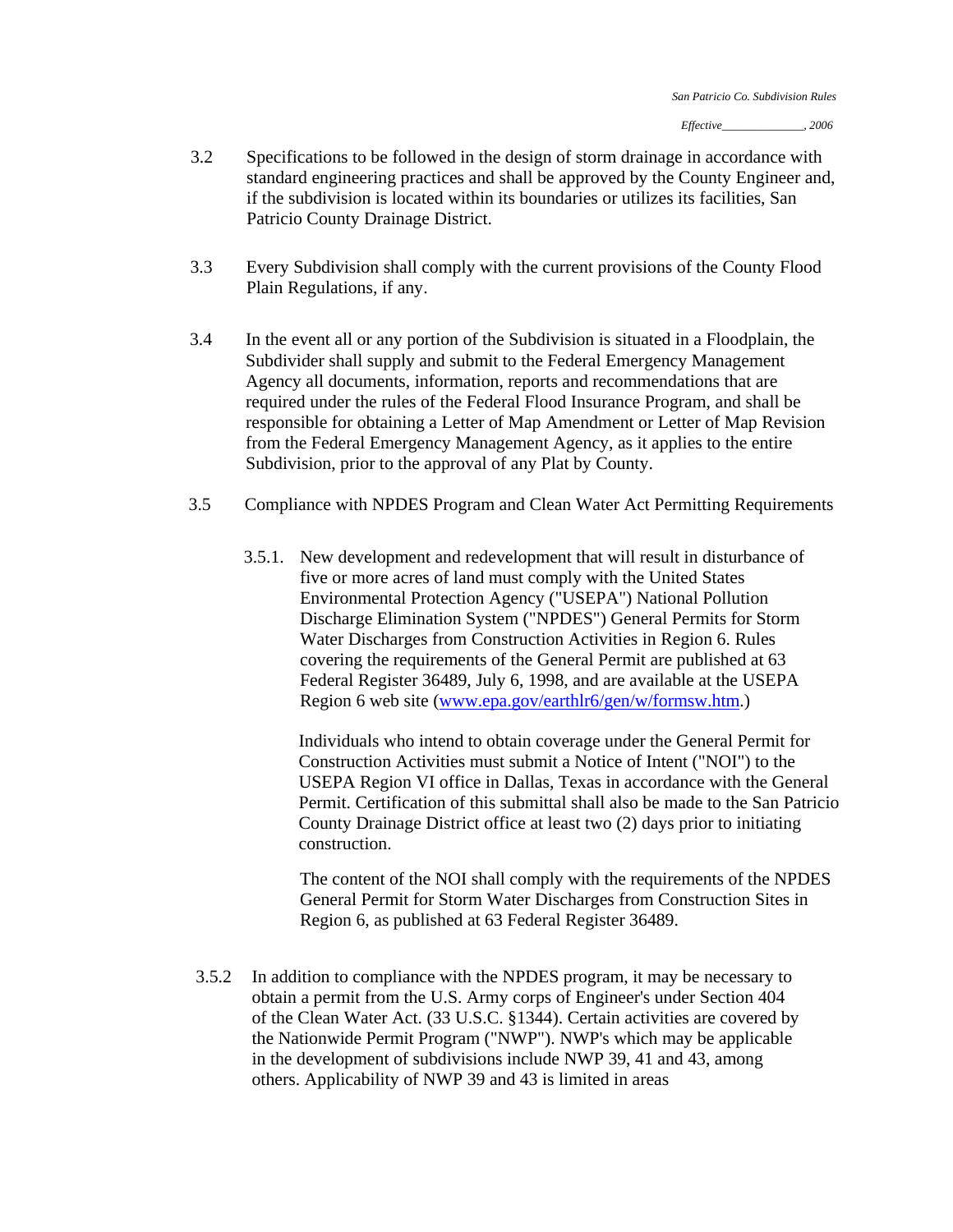within the 100-year Floodplain by General Condition 26. *See,* 65 Fed. Reg. 12818, March 9, 2000. (New NWP provisions were effective June 7, 2000.) Copies of all materials submitted to the District Engineer under an NWP or an application for an individual permit must be simultaneously provided to San Patricio County Drainage District.

- 3.6 Surface drainage from private property within a proposed subdivision shall be taken to the roads, streets, or drainage courses as directly as possible. Drainage water from the roads and streets shall be taken to defined drainage courses as directly as possible.
- 3.7 Streets shall not be used as major drainage courses. The subdivider shall be responsible for constructing all necessary drainage features required to transport water from the development to an acceptable outfall, including acquisition of all necessary rights-of-ways and easements.
- 3.8 The rational method shall be used at a minimum for calculations, and other methods may be utilized for the calculation of the storm water design discharge if sufficient supporting data is submitted to and approved by San Patricio County Drainage District NO.1. Without supporting data other methods shall not be accepted. The engineer responsible for the preparation for the design calculations shall sign, seal, and date **all**  work done under his authority.
- 3.9 Minor streets shall:
	- 3.9.1 be designed to contain a nine and one-half  $(9 \frac{1}{2})$  year rainfall event within the gutter flow if curb and guttered or within the borrow ditches if not curb and guttered.
	- 3.9.2 have culverts designed to carry the nine and one-half (9½) year rainfall event with a headwater depth not to exceed the diameter of the pipe
- 3.10 Collector streets shall:
	- 3.9.1 be designed so that a nine and one-half  $(9 \frac{1}{2})$  year rainfall event is contained within the curb and gutter without topping the curbs.
	- 3.9.2 be designed so that a nine and one-half  $(9 \frac{1}{2})$  year rainfall event will be contained within borrow ditches if curb and gutter is not used and have culverts designed so that the nine and one-half (9½) year rainfall event will be carried with a head water depth not exceeding the diameter of the pipe.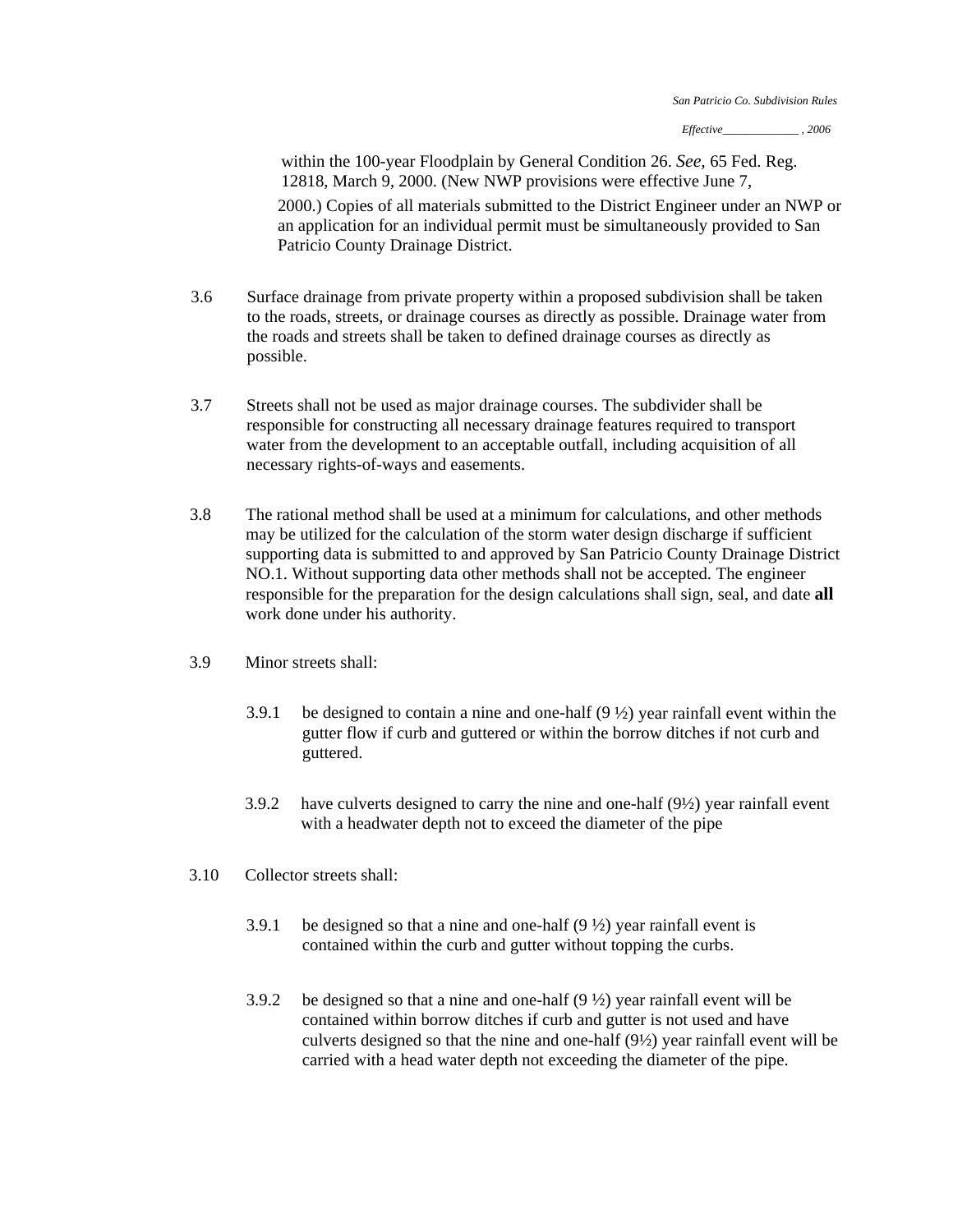*Effective* \_\_\_\_\_\_\_\_\_\_\_\_\_\_\_\_\_\_. *2006* 

3.11 Main Arterial streets shall:

3.11.1 be designed so that the streets with curb and gutter shall be designed to carry the ten (10) year rainfall event without topping the curbs if utilized.

3.11.2 be designed so that the borrow ditches, if utilized, will contain a twenty five (25) year rainfall event within the ditches and all culverts shall be

designed to carry the twenty-five (25) year rainfall event with head water depth not exceeding 1.2 times the diameter of the pipe.

- 3.12 Open drainage ditches or channels other than those contained within the right-of way of a street or road shall comply with the San Patricio County Master Drainage Plan, as amended.
- 3.13 Drainage structures at crossing of drainage courses with roads and streets shall be designed as follows:

3.13.1 Drainage structures under Minor streets shall be designed to carry a twenty-five (25) year rainfall event without overtopping the roadway by more than one foot (1') and provide a minimum of fifteen feet (15' ) of clear roadway surface.

3.13.2 Drainage structures under Collector streets shall be designed to carry a twenty-five (25) year rainfall event without overtopping the roadway and provide a minimum of twenty feet  $(20)$  of clear roadway surface.

3.13.3 Drainage structures under Main Arterial streets shall be designed to carry a twenty-five (25) year rainfall event without overtopping any of the driving surface and shall provide a clear roadway equal to the width of the pavement plus five feet (5') on either side.

3.14 Easements. Where conditions require, there shall be provided a drainage easement adequate for the purpose (including future needs and maintenance), as determined by the County Planning Department and, if the subdivision is within its boundaries, San Patricio County Drainage District. Where such easement is adjacent to lots, tracts, or reserves, restrictions regarding the use of the surface area of the easement shall be noted on the face of the final plat as follows:

"This easement shall be kept clear of fences, buildings, plantings, and other obstructions to the operation and maintenance of the drainage facility. Abutting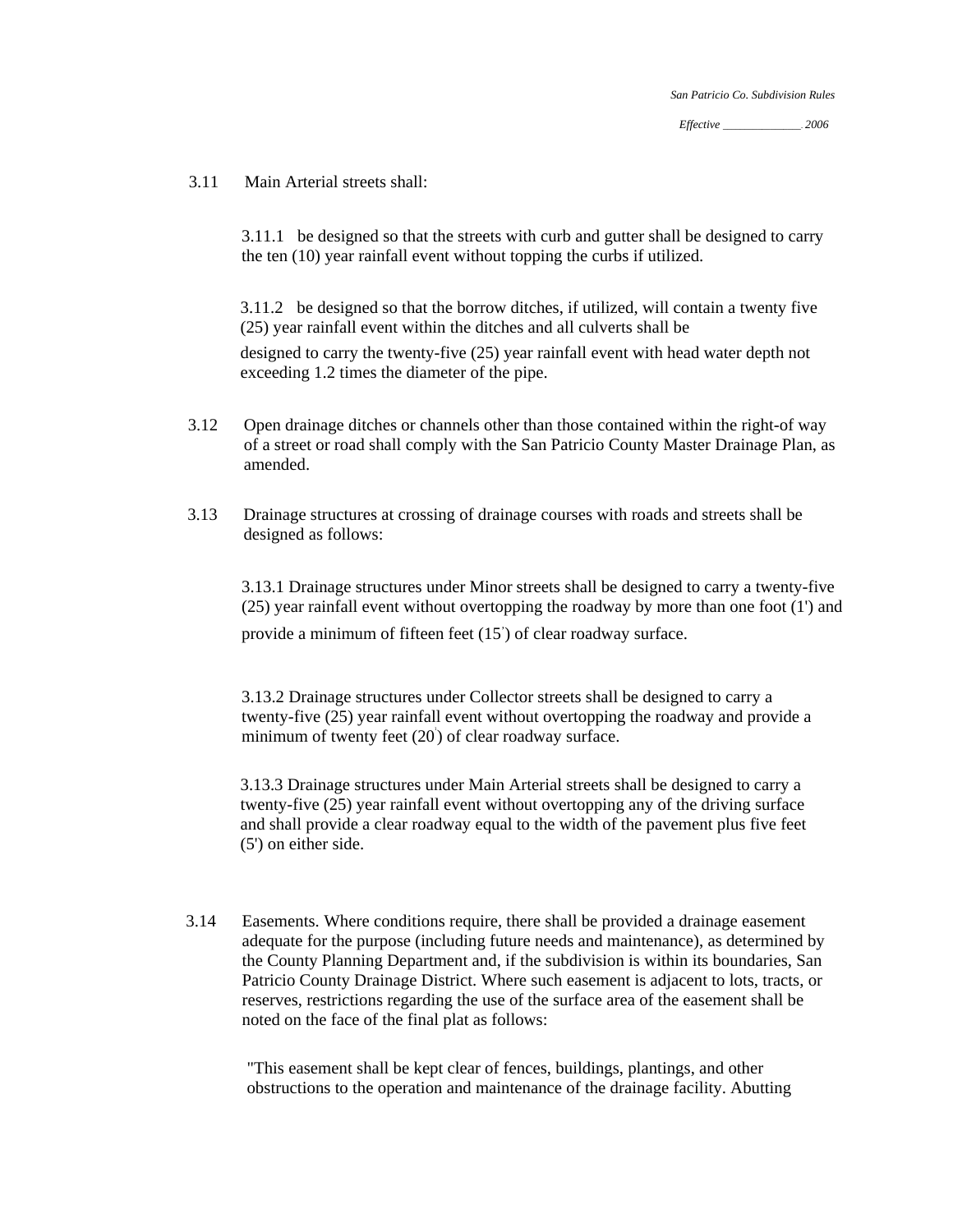*San Patricio Co. Subdivision Rules* 

*Effective.\_\_\_\_\_\_\_\_\_\_\_\_\_\_\_, 2006*

property shall not be permitted to drain into the easement except by approved means."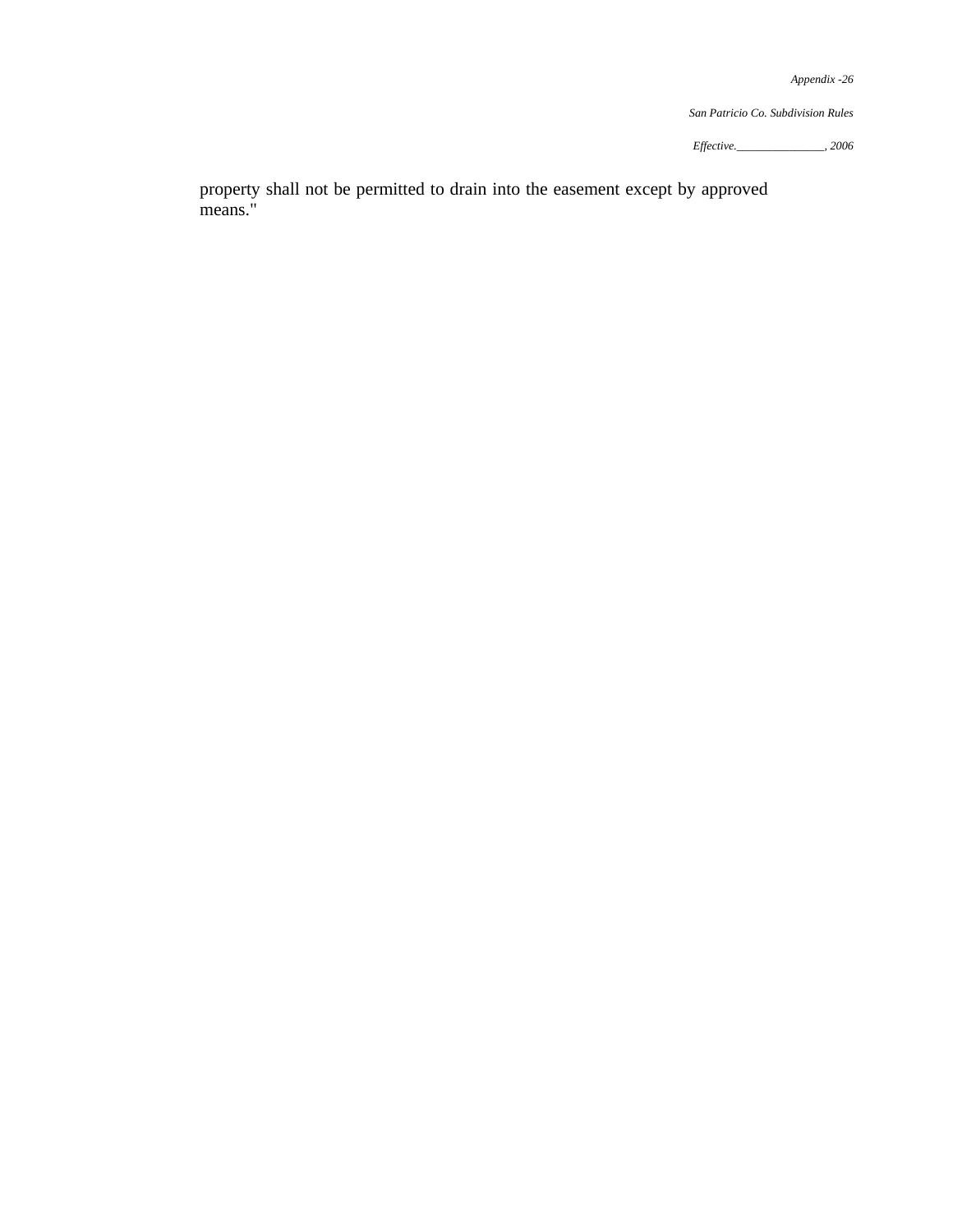San Patricio Co. Subdivision Rules

# **APPENDIX 5: LOG OF ITEMS SUBMITTED DURING SUBDIVISION REVIEW**

 $_{\text{Page}}$ 

[This form lists the documents submitted during the process of seeking subdivision approval. The county official receiving a document should upon its receipt fill out and initial an entry for the item and then write the log number on the document. If needed, use more than one line for the description.]

| Item |                           | Date     | Logger's        |
|------|---------------------------|----------|-----------------|
|      | Log # Description of Item | Received | <b>Initials</b> |
|      |                           |          |                 |
|      |                           |          |                 |
|      |                           |          |                 |
|      |                           |          |                 |
|      |                           |          |                 |
|      |                           |          |                 |
|      |                           |          |                 |
|      |                           |          |                 |
|      |                           |          |                 |
|      |                           |          |                 |
|      |                           |          |                 |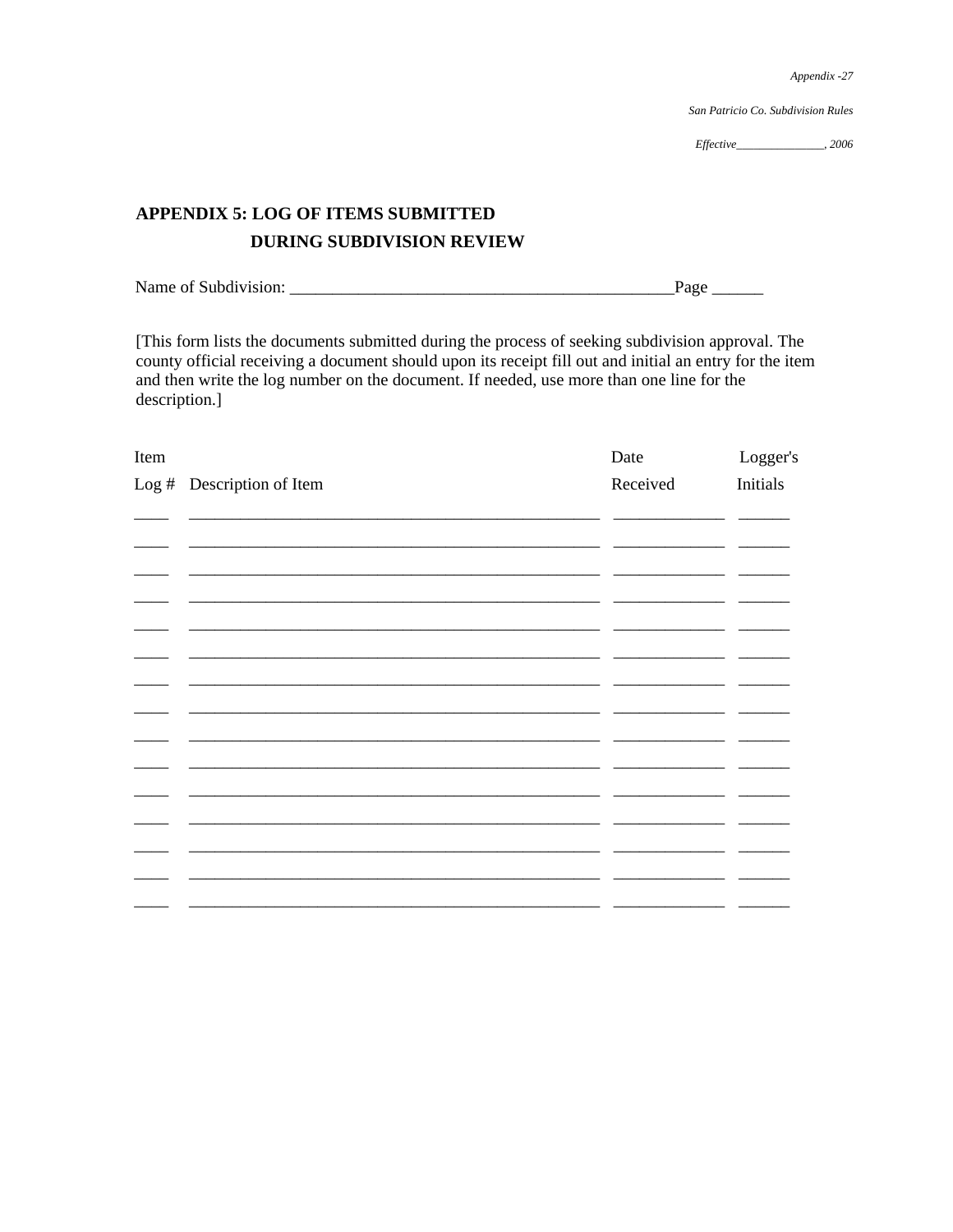*San Patricio Co. Subdivision Rules* 

*Effective*\_\_\_\_\_\_\_\_\_\_\_\_\_\_\_\_\_\_, *2006*

 $\overline{\phantom{a}}$ 

|  |  |  | - -  |
|--|--|--|------|
|  |  |  |      |
|  |  |  | ____ |
|  |  |  |      |
|  |  |  |      |
|  |  |  | __   |
|  |  |  |      |
|  |  |  |      |

# **APPENDIX 6-A. SAMPLE FORM FOR WATER SERVICE AGREEMENT**

## AGREEMENT REGARDING WATER SERVICE FOR THE PROPOSED

\_\_\_\_\_\_\_\_\_\_\_\_\_\_\_\_\_\_\_\_\_\_\_\_\_\_\_\_\_\_\_\_\_\_\_\_\_\_\_\_\_\_\_\_\_\_\_\_\_ SUBDIVISION

 $\overline{\phantom{a}}$ .

PARTIES: This Agreement is by and between the Utility and the Subdivider, to wit:

The Utility is the governing board or owner of a retail public utility which supplies of drinking water

\_\_\_\_\_\_\_\_\_\_\_\_\_\_\_\_\_\_\_\_\_\_\_\_\_\_\_\_\_\_\_\_\_\_\_\_\_\_\_\_\_\_\_\_\_\_\_\_\_\_\_\_\_\_\_\_\_\_\_\_\_\_

known as

The Subdivider is \_\_\_\_\_\_\_\_\_\_\_\_\_\_\_\_\_\_\_\_\_\_\_\_\_\_\_\_\_\_\_\_\_\_\_\_\_\_\_\_\_\_\_\_\_\_\_\_\_\_\_\_\_\_\_\_\_\_\_\_\_\_\_\_\_,

 $\frac{1}{\sqrt{2}}$ 

that has been proposed to be divided into a subdivision (the Subdivision) known as who is the owner, or the authorized agent of the owner, of a tract of land in San Patricio County, Texas,

\_\_\_\_\_\_\_\_\_\_\_\_\_\_\_\_\_\_\_\_\_\_\_\_\_\_\_\_\_\_\_\_\_\_\_\_\_\_\_\_\_\_\_\_\_\_\_\_\_\_\_\_\_\_\_\_\_\_\_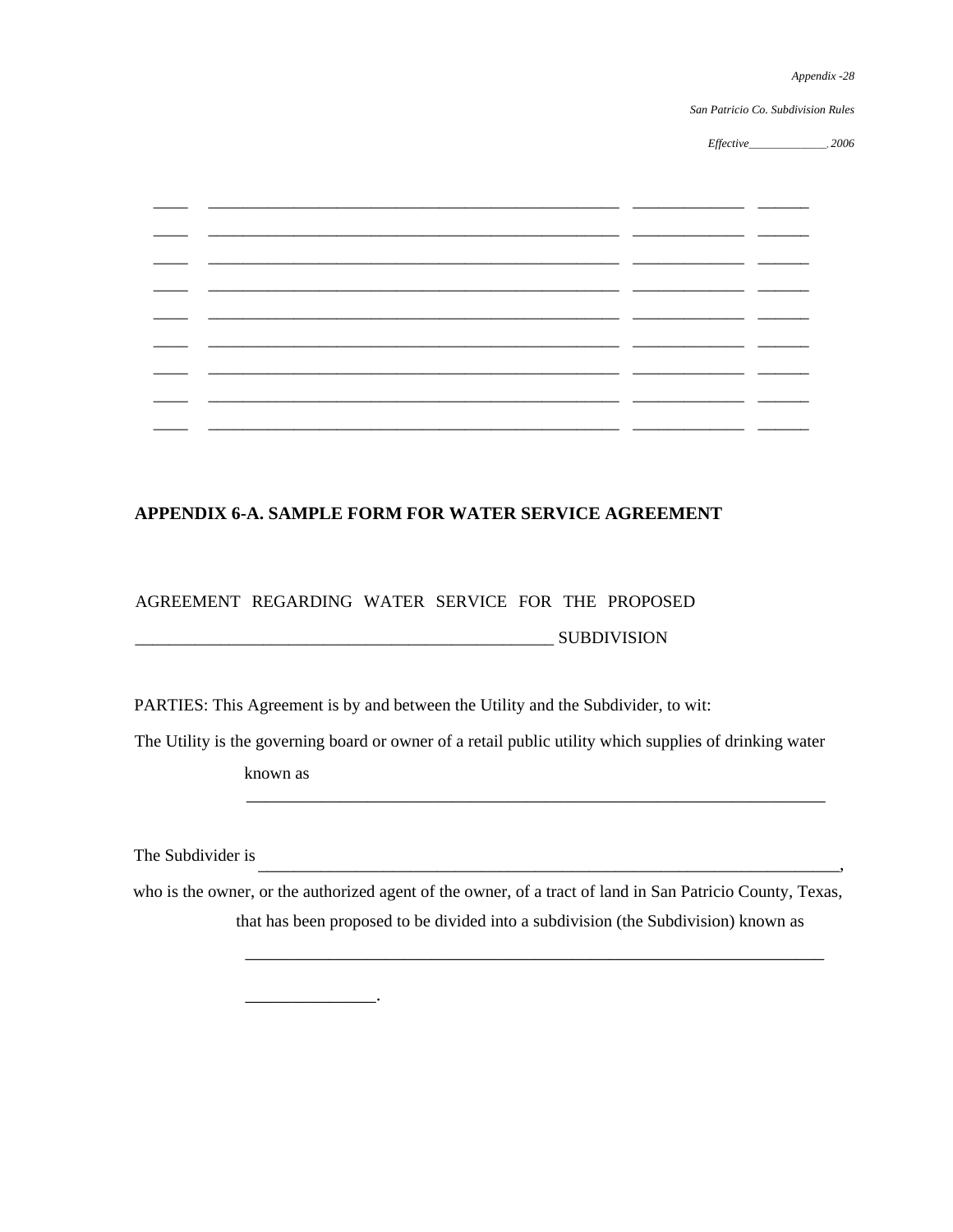TERMS: This Agreement is entered into in partial satisfaction of requirements under the Texas Water Development Board's Economically Distressed Areas Program Model Subdivision Rules. The Subdivider has prepared a plat of the Subdivision for submission to San Patricio County for its approval. The Subdivider plans to construct for the Subdivision a drinking water distribution system to be connected to the Utility's public water system. The Utility has reviewed the plans for the Subdivision (the Plans) and has estimated the drinking water flow anticipated to be needed by the Subdivision under fully built-out conditions (the anticipated water flow) to be approximately \_\_\_\_\_\_\_\_\_ gallons daily.

The Utility covenants that it has or will have the ability to provide the anticipated water flow for at least thirty years, and that it will provide that water flow. These covenants will be in effect until thirty years after the plat of the Subdivision has been recorded and the Subdivision's water distribution system has been connected to the Utility's water supply system.

The Subdivider covenants that the water distribution system will be constructed as shown in the Plans and as provided for through the plat-approval process so that the residents of the lots of the Subdivision may receive drinking water service from the Utility. Upon completion of the water distribution system and upon its approval and acceptance by the Utility, the Subdivider will convey to the Utility all right and title to the water distribution system.

The Subdivider has paid the Utility the sum of \$\_\_\_\_\_\_\_\_\_ which sum represents the total costs of water meters, water rights acquisition fees, and all membership or other fees associated with connecting the individual lots in the Subdivision to the Utility's water supply system.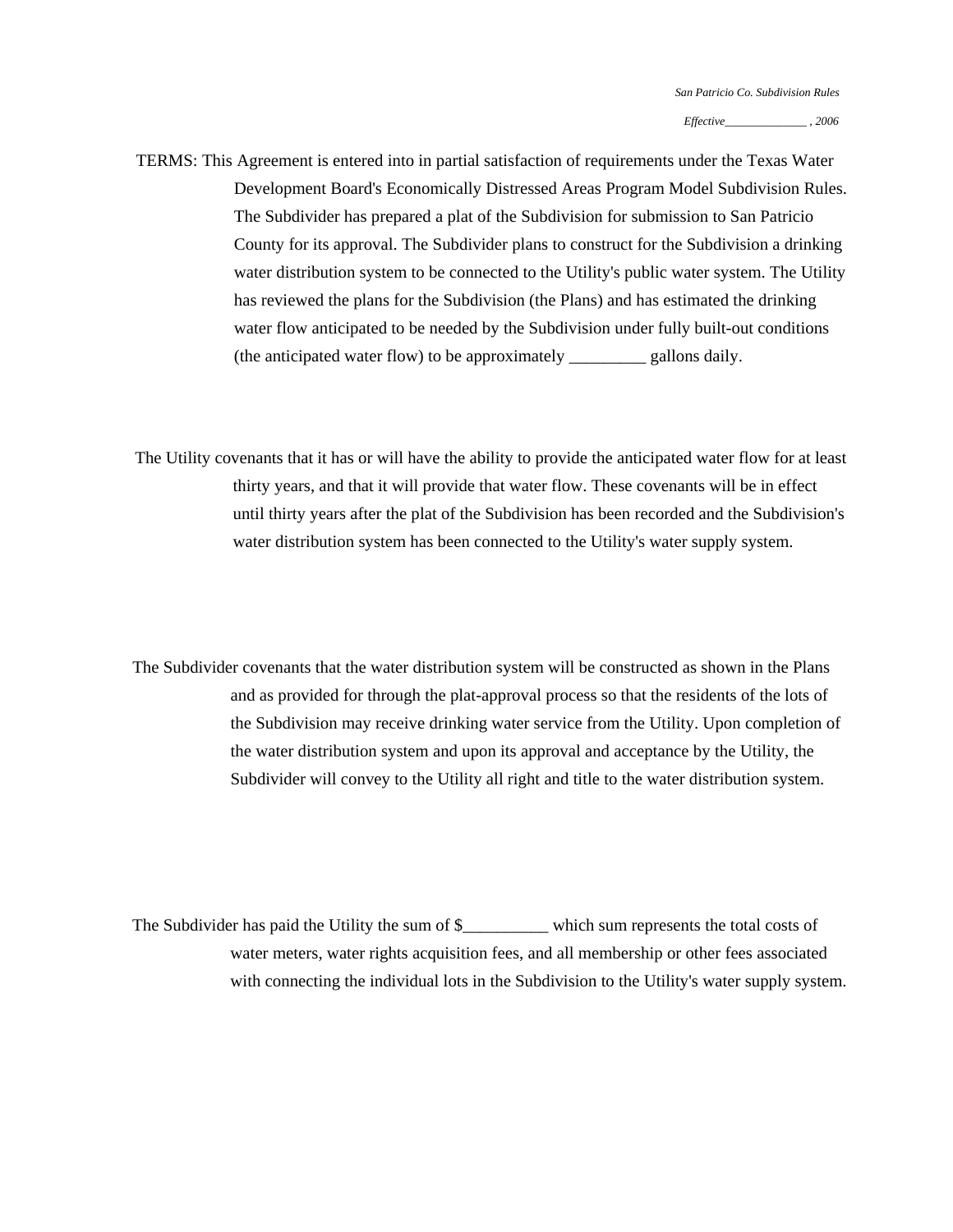*Effective*\_\_\_\_\_\_\_\_\_\_\_\_\_\_\_\_\_\_\_\_, *2006* 

The above provisions notwithstanding, this Agreement shall no longer be in effect if the plat of the Subdivision is not approved by San Patricio County or by a municipality whose approval is required.

By affixing his or her signature to this Agreement, the person signing for the Utility warrants that he or she is authorized to sign this Agreement on behalf of the Utility. By affixing his or her signature to this Agreement, the person signing for the Subdivider warrants that he or she is authorized to sign this Agreement on behalf of the Subdivider.

This Agreement is effective on \_\_\_\_\_\_\_\_\_\_\_\_\_\_\_\_\_, 20\_\_\_.

The Utility

| Bv: |  |  |  |  |  |  |
|-----|--|--|--|--|--|--|
|     |  |  |  |  |  |  |

Printed Name:\_\_\_\_\_\_\_\_\_\_\_\_\_\_\_\_\_\_\_\_\_\_\_\_

Office or Position:

| Date: |  |  |
|-------|--|--|
|       |  |  |

The Subdivider

By: \_\_\_\_\_\_\_\_\_\_\_\_\_\_\_\_\_\_\_\_\_\_\_\_\_\_\_\_\_\_\_\_\_

Printed Name: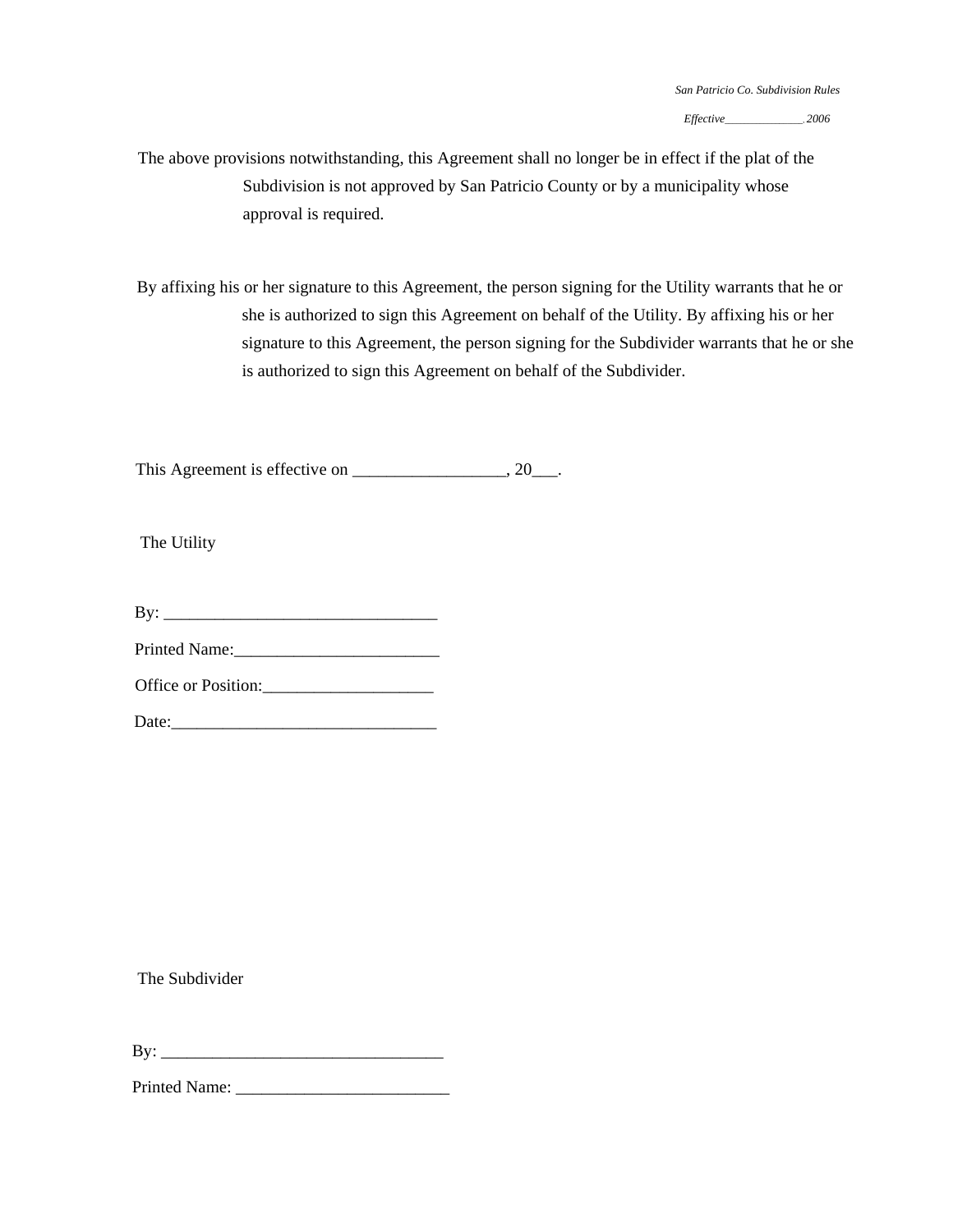*Appendix -31*

*San Patricio Co. Subdivision Rules* 

*Effective \_\_\_\_\_\_\_\_\_*\_\_\_\_, *2006* 

Office or Position: \_\_\_\_\_\_\_\_\_\_\_\_\_\_\_\_\_\_\_\_\_\_\_\_\_\_\_\_\_ Date:\_\_\_\_\_\_\_\_\_\_\_\_\_\_\_\_\_\_\_\_\_\_\_\_\_\_\_\_\_\_\_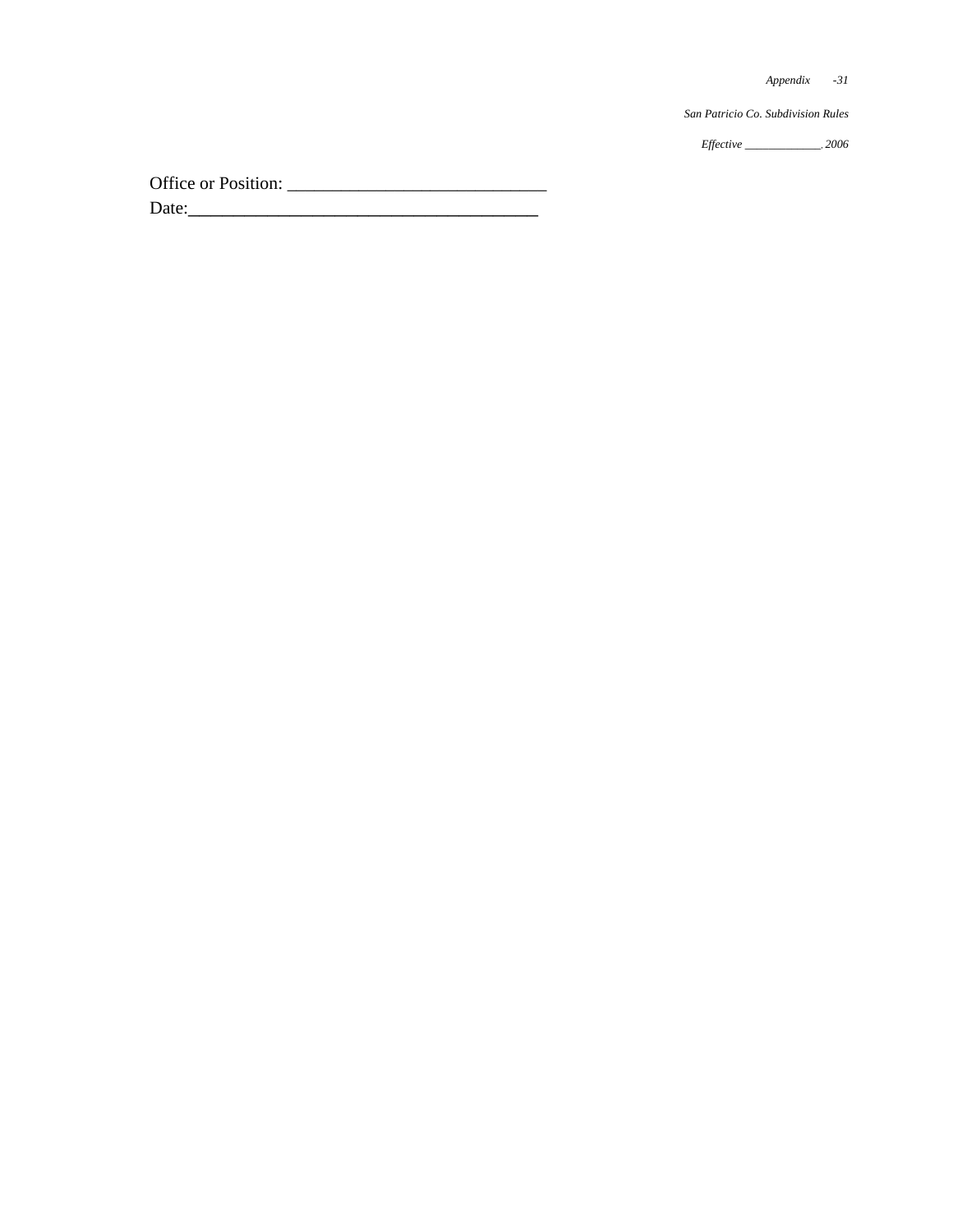*San Patricio Co. Subdivision Rules* 

*Effective \_\_\_\_\_\_\_\_\_\_\_\_\_\_, 2006*

## **APPENDIX 6-B. SAMPLE FORM FOR WASTEWATER SERVICE AGREEMENT**

## AGREEMENT REGARDING WASTEWATER SERVICE FOR THE PROPOSED

\_\_\_\_\_\_\_\_\_\_\_\_\_\_\_\_\_\_\_\_\_\_\_\_\_\_\_\_\_\_\_\_\_\_\_\_\_\_\_\_\_\_\_\_\_\_\_\_\_\_\_ SUBDIVISION

PARTIES: This Agreement is by and between the Utility and the Subdivider, to wit:

The Utility is the governing board or owner of a retail public utility which provides wastewater treatment and is known as

\_\_\_\_\_\_\_\_\_\_\_\_\_\_\_\_\_\_\_\_\_\_\_\_\_\_\_\_\_\_\_\_\_\_\_\_\_\_\_\_\_\_\_\_\_\_\_\_\_\_\_\_\_\_\_\_.

The Subdivider is

\_\_\_\_\_\_\_\_\_.

who is the owner, or the authorized agent of the owner, of a tract of land in San Patricio County, Texas, that has been proposed to be divided into a subdivision (the Subdivision) known as

\_\_\_\_\_\_\_\_\_\_\_\_\_\_\_\_\_\_\_\_\_\_\_\_\_\_\_\_\_\_\_\_\_\_\_\_\_\_\_\_\_\_\_\_\_\_\_\_\_\_\_\_\_\_\_\_\_\_\_\_\_\_\_\_\_\_\_\_\_\_\_\_\_\_\_\_\_\_\_\_\_\_\_\_\_\_\_\_\_\_\_\_\_\_'

\_\_\_\_\_\_\_\_\_\_\_\_\_\_\_\_\_\_\_\_\_\_\_\_\_\_\_\_\_\_\_\_\_\_\_\_\_\_\_\_\_\_\_\_\_\_\_\_\_\_\_\_\_\_\_\_\_\_\_\_\_\_\_\_\_\_

TERMS: This Agreement is entered into in partial satisfaction of requirements under the Texas Water Development Board's Economically Distressed Areas Program Model Subdivision Rules. The Subdivider has prepared a plat of the Subdivision for submission to San Patricio County for its approval. The Subdivider plans to construct for the Subdivision a wastewater collection system to be connected to the Utility's wastewater treatment system. Such wastewater will consist of domestic sewage, i.e., waterborne human waste and waste from domestic activities such as bathing, washing, and food preparation. The Utility has reviewed the plans for the Subdivision (the Plans) and has estimated the wastewater flow projected from the Subdivision under fully built-out conditions (the projected wastewater flow) to be approximately \_\_\_\_\_\_\_\_\_ gallons daily.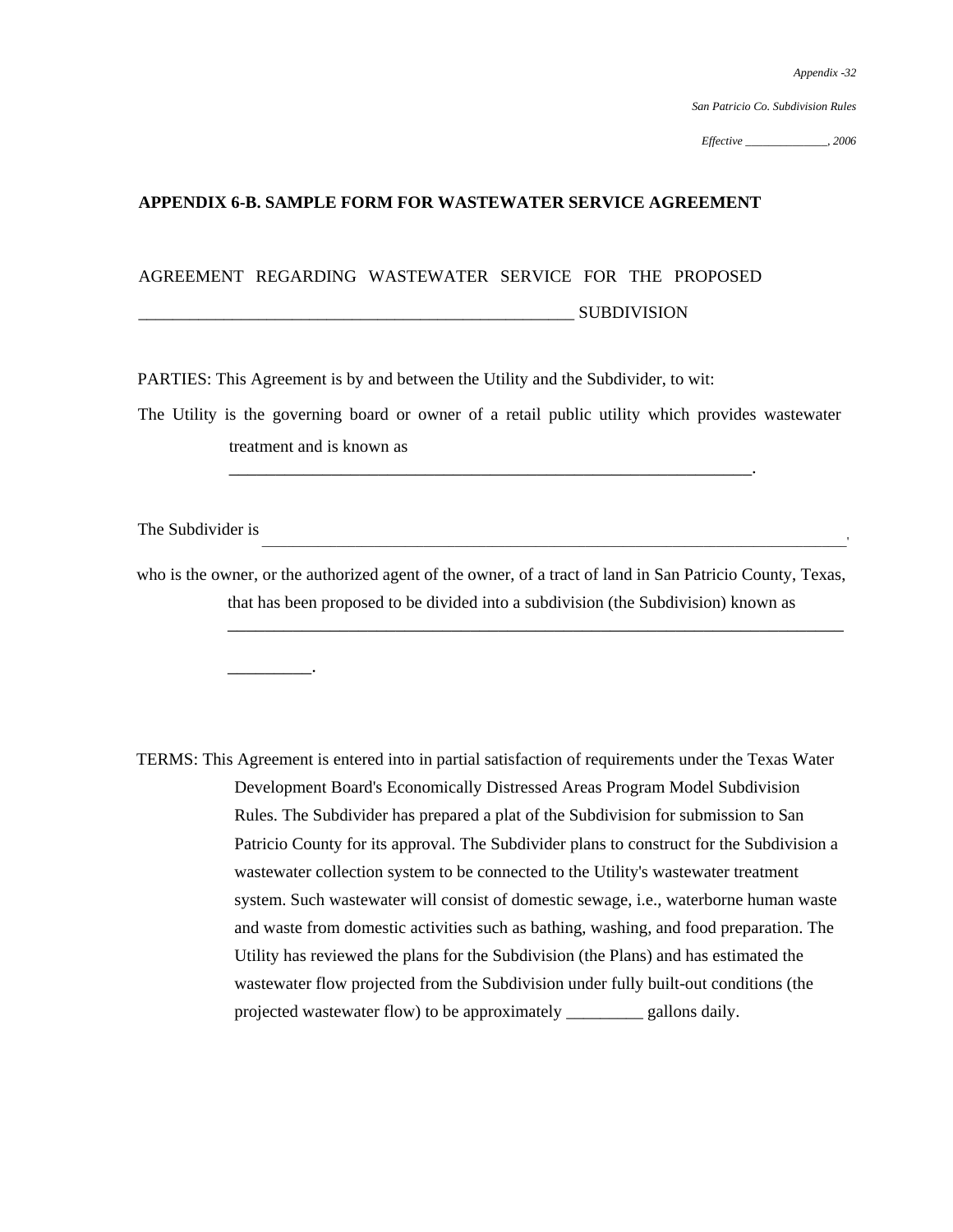*Effective \_\_\_\_\_\_\_\_\_\_\_\_\_\_\_*. *2006* 

The Utility covenants that it has or will have the capacity to treat the projected wastewater flow, and that it will treat that wastewater flow for at least thirty years. These covenants will be in effect until thirty years after the plat of the Subdivision has been recorded and the Subdivision's wastewater collection system has been connected to the Utility's wastewater treatment plant.

The Subdivider covenants that the wastewater collection system will be constructed as shown in the Plans and as provided for through the plat approval process so that the residents of the lots of the Subdivision may receive wastewater treatment service from the Utility. Upon completion of the wastewater collection system and upon its approval and acceptance by the Utility, the Subdivider will convey to the Utility all right and title to the wastewater collection system.

Insert the following paragraph if the Utility imposes any fees for connection of individual lots to the Utility's wastewater collection and treatment system:

The Subdivider has paid the Utility the sum of \$\_\_\_\_\_\_\_\_\_\_ which sum represents the total costs of tap fees, capital recovery charges, and other fees associated with connecting the individual lots in the Subdivision to the Utility's wastewater collection and treatment system.

The above provisions notwithstanding, this Agreement shall no longer be in effect if the plat of the Subdivision is not approved by San Patricio County or by a municipality whose approval is required.

By affixing his or her signature to this Agreement, the person signing for the Utility warrants that he or she is authorized to sign this Agreement on behalf of the Utility. By affixing his or her signature to this Agreement, the person signing for the Subdivider warrants that he or she is authorized to sign this Agreement on behalf of the Subdivider.